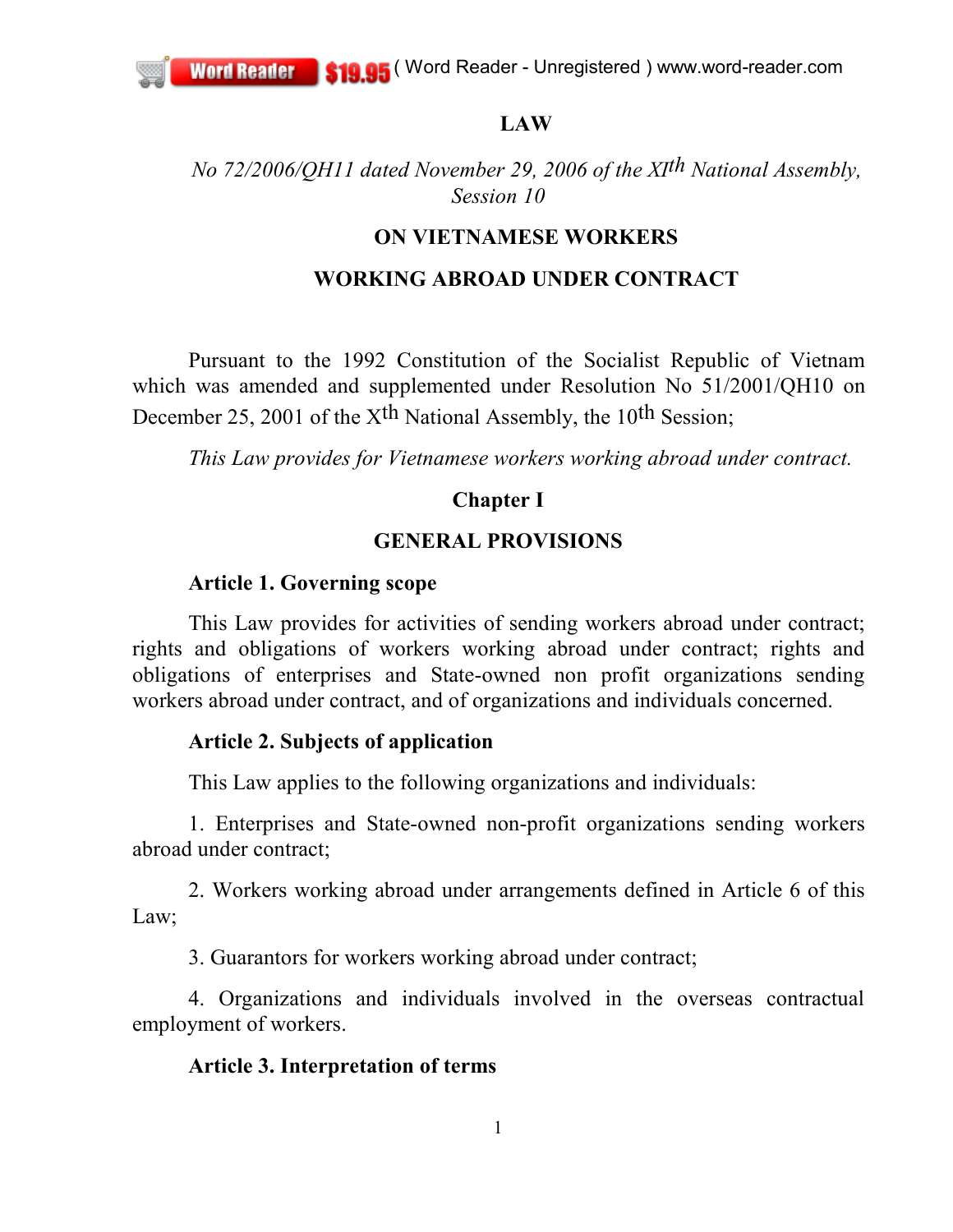For the purposes of this Law, the terms below are defined as follows:

1. *Workers working abroad under contract* (hereinafter referred to as workers working abroad) means Vietnamese citizens residing in Vietnam who meet all the requirements prescribed by laws of Vietnam and of receiving countries, and go to work abroad in accordance with this Law.

2. *Labor supply contract* means a written agreement between a Vietnamese enterprises or a State owned non-profit organization and a foreign party on the conditions and obligations of the two parties in supplying and receiving Vietnamese workers working abroad.

3. *Contract for sending workers for overseas employment* means a written agreement between an enterprise or a State-owned non-profit organization and a worker on the rights and obligations of the parties in the sending of the worker to work abroad.

4. *Individual contract* means a direct written agreement between a worker and a foreign party for working abroad.

5. *Employment contract* means a written agreement between a worker and an employer on the rights and obligations of the two parties in labor relation.

6. *Guarantee for workers working abroad* means a commitment made by a third person (hereinafter referred to as guarantor) to an enterprise or a State-owned non-profit organization sending workers abroad to perform the obligations of workers working abroad who fail to perform or to fully perform such obligations prescribed in Contract for sending workers for overseas employment.

# **Article 4. Contents of activities of sending workers abroad**

Activities of sending workers abroad shall include:

1. Signing contracts relating to workers working abroad;

2. Recruiting workers;

3. Providing training on skills, languages for workers; providing pre-departure orientation for workers;

4. Implementing contracts for sending workers for overseas employment;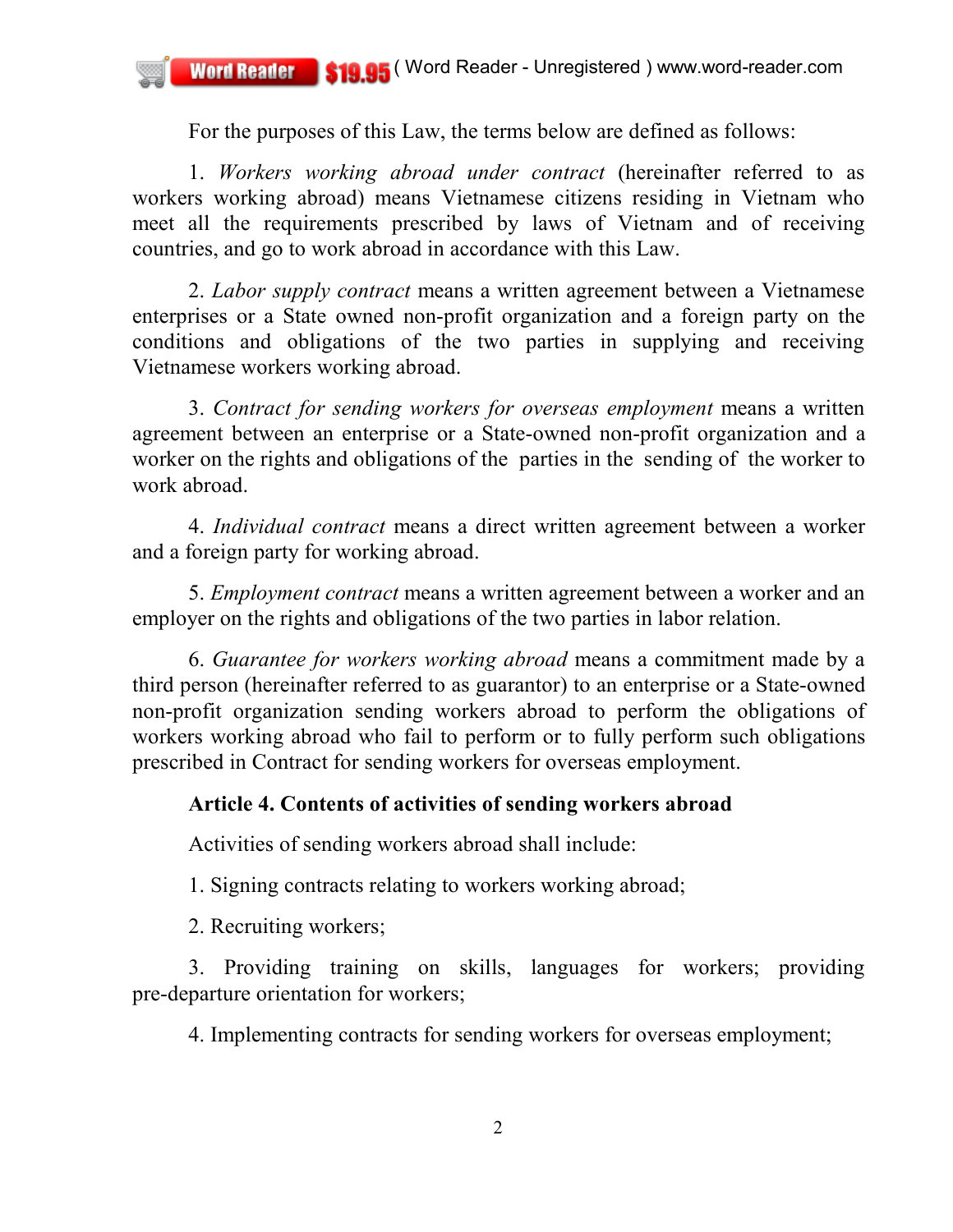5. Managing workers working abroad, protecting their legal rights and interests;

6. Implementing mechanisms and policies applicable to workers working abroad;

7. Liquidating contracts between enterprises or State-owned non-profit organizations and workers working abroad;

8. Other activities of organizations or individuals relating to workers working abroad.

### **Article 5. State policies on Vietnamese workers working abroad**

1. To facilitate qualified Vietnamese citizens to work abroad.

2. To protect the legal rights and interests of workers working abroad, of enterprises and State-owned non-profit organizations sending workers abroad.

3. To support investment in new labor markets, high-income markets and high volume labor markets; support the training of managers, foreign language teachers and vocational trainers.

4. To adopt preferential credit policies for socially targeted groups to work abroad.

5. To encourage the sending of a high number of workers with professional and technical skills to work abroad, and the sending of workers to high-income markets; to encourage the sending of workers to sites, projects, production or business establishments set up or invested overseas by contract-winning or contract-receiving enterprises, organizations or individuals.

### **Article 6. Arrangements for working abroad**

Workers shall work abroad under one of the following arrangements:

1. Under contracts signed with enterprises providing overseas employment services, or with State-owned non-profit organizations permitted to send workers abroad;

2. Under contracts for sending workers abroad signed with contract-winning or contract-receiving enterprises or with offshore-investing organizations or individuals that send workers abroad.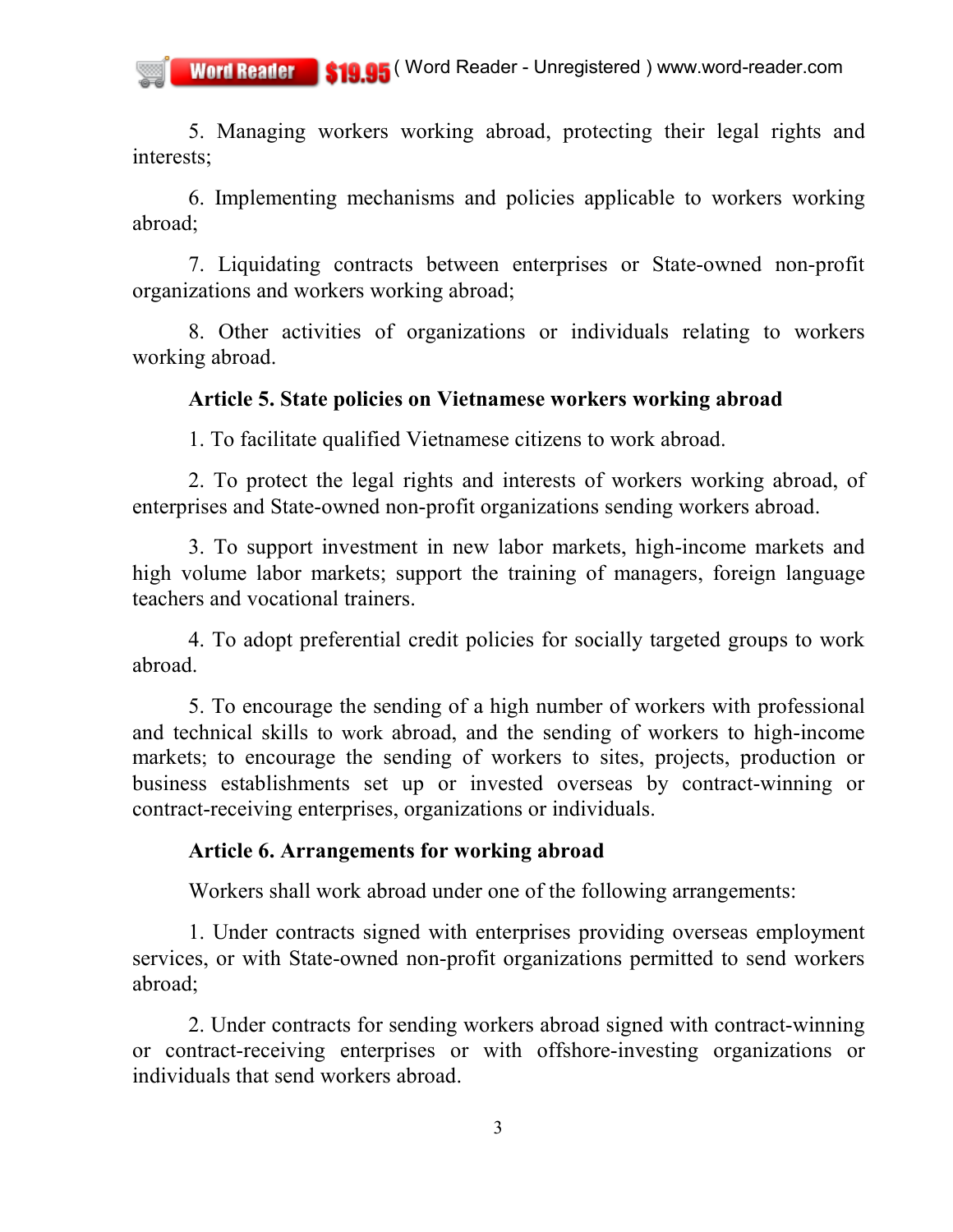3. Under contracts for sending workers abroad in the form of skill-improvement internships, signed with enterprises sending workers abroad for internships to improve their skills;

4. Under individual contracts.

## **Article 7. Prohibited acts**

1. Granting licenses for sending workers abroad (hereinafter referred to as licenses) to unqualified enterprises as prescribed by this Law.

2. Using licenses of other enterprises or allowing others use ones' own licenses to send workers abroad.

3. Assigning the task of administering activities of sending workers abroad to any person who managed an enterprise with a revoked license or to any person who is serving a caution or more severe disciplinary action due to his/her violations of the law on sending workers abroad.

4. Working in or sending workers to areas, sectors and occupations prohibited under government regulations or not permitted by the receiving country.

5. Abusing activities of sending workers abroad in order to organize the sending of Vietnamese citizens abroad.

6. Abusing activities of sending workers abroad in order to organize the recruitment and training of workers for the collection of charges.

7. Sending workers abroad without registering contracts with competent state agencies in accordance with this Law.

8. Failing to work or fleeing from workplaces as stated in contracts after entering the receiving country.

9. Illegally staying abroad after the expiration of labor contracts.

10. Enticing, seducing or cheating Vietnamese workers working abroad to stay illegally in foreign countries.

11. Troubling, obstructing, harassing workers or enterprises, State non-profit organizations, offshore-investing organizations or individuals in the sending of workers abroad.

# **Chapter II**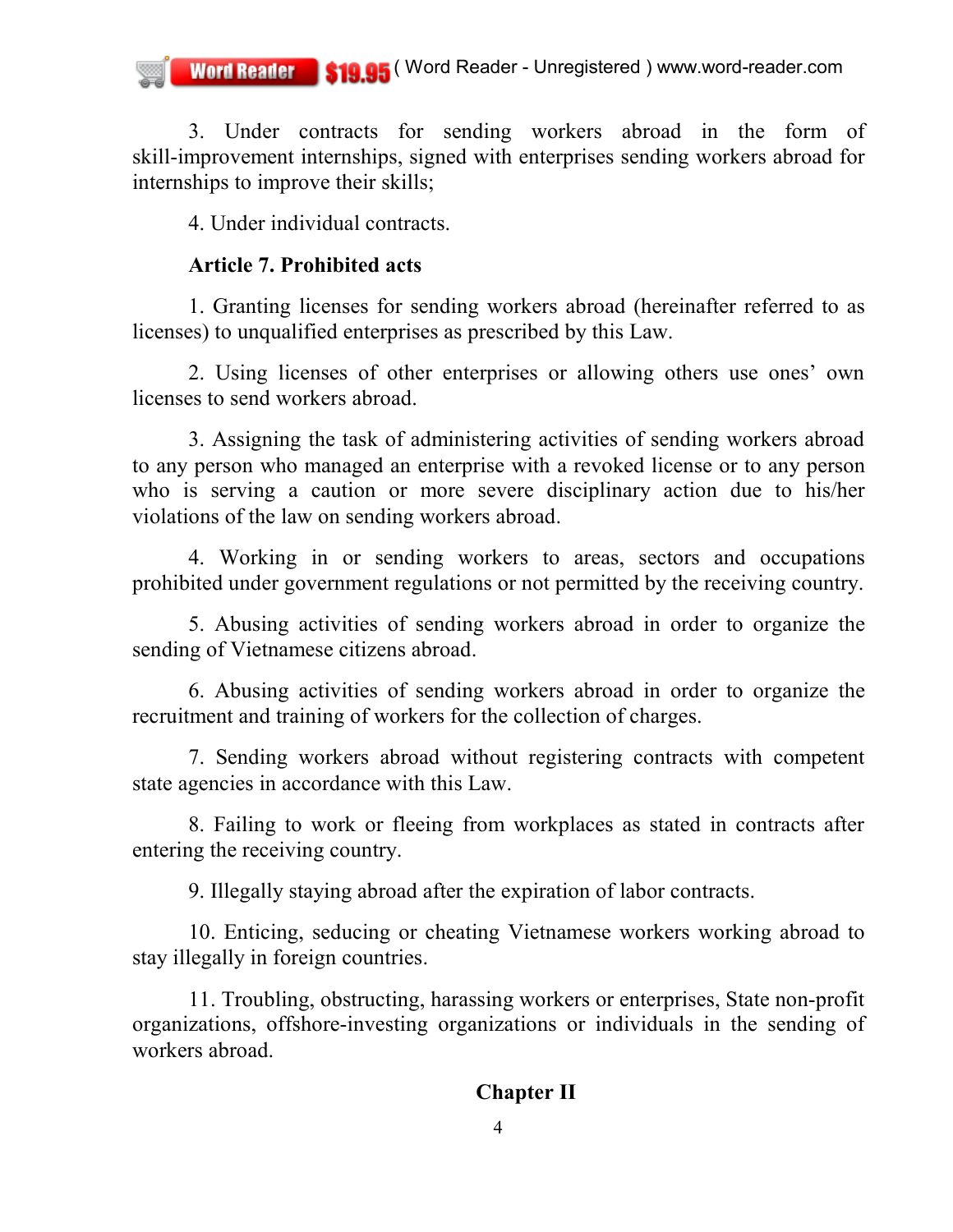# **ENTERPRISES AND STATE NON PROFIT ORGANIZATIONS SENDING WORKERS FOR OVERSEAS EMPLOYMENT**

## **Section 1**

# **ENTERPRISES PROVIDING OVERSEAS EMPLOYMENT SERVICE**

# **Article 8. Enterprises providing overseas employment service**

1. Sending worker abroad for employment is a conditional business activity.

2. Enterprises providing overseas employment service (hereinafter referred to as licensed enterprises) shall have legal capital under government regulations and licenses granted by a competent state agency.

3. Licensed enterprises shall directly organize the provision of overseas employment service.

4. The Government shall specify types of enterprises licensed to provide the overseas employment service based on the domestic socio-economic development situation in each period and the international economic integration roadmap.

# **Article 9. Licensing conditions**

An enterprise having legal capital stipulated in Item 2, Article 8 of this Law, having satisfied the following conditions shall be granted with a license:

1. Having a scheme on sending workers abroad.

2. Having a specialized section to provide pre-departure orientation for workers and a specialized section to send workers for overseas employment in accordance with regulations of the Ministry of Labor, War Invalids and Social Affairs. For an enterprise submitting an application dossier for the first time, a plan on organization of the specialized sections is required.

3. The leader in charge of administering activities of sending workers abroad having a university or higher degree, at least three-years experience in the sending of workers abroad or in international cooperation and relations.

4. Having submitted a deposit as stipulated by the Government.

# **Article 10. Licensing dossiers, procedures and fees**

1. A licensing dossier shall comprise: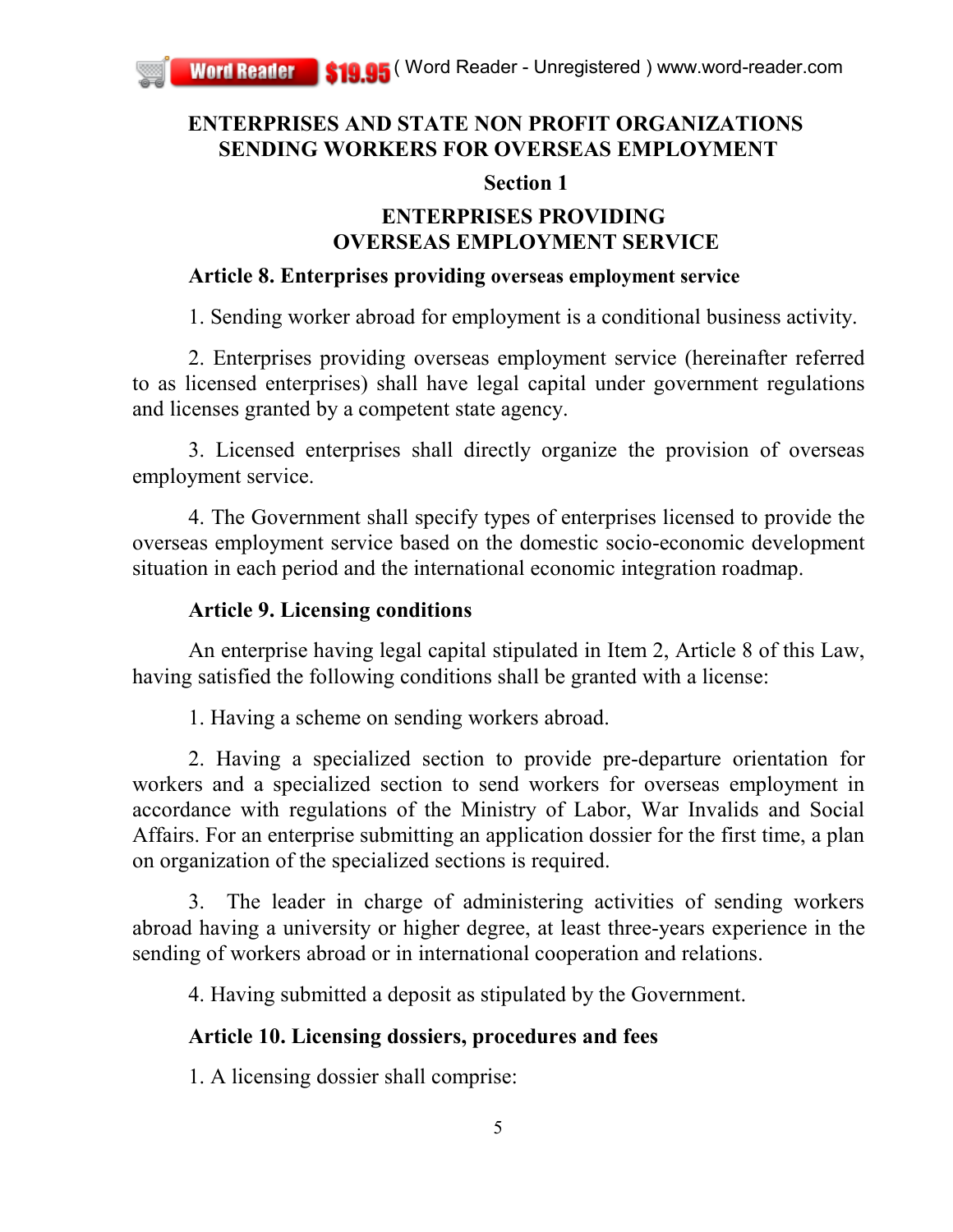a) The enterprise's application for a license;

b) A copy of its business registration certificate;

c) Papers evidencing the satisfaction of the legal capital condition prescribed in Clause 2 of Article 8 and the conditions in Article 9 of this Law.

2. Within 30 days after receiving a complete and valid dossier prescribed in Clause 1 of this Article, the Minister of Labor, War Invalids and Social Affairs shall consider to grant a license to the enterprise after consulting one of the following competent persons:

a) The head of the agency that issued the establishment decision or that submitted the proposal to the Prime Minister to establish the enterprise in cases of SoEs;

b) The person who issued the decision to establish the enterprise in case of an enterprise under a political, socio-political, social or socio-professional organization;

c) The Chairman of the People's Committee of the province or central city where the enterprise is headquartered, for enterprises other than those defined at points a and b of this Clause.

3. If refusing to grant a license, the Minister of Labor, War Invalids and Social Affairs shall give a written reply to the enterprise, clearly stating the reasons for refusal.

4. The licensed enterprise shall pay a licensing fee. The licensing fee amount is set by the Government.

## **Article 11. Renewal of licenses**

1. If a licensed enterprise satisfies legal capital requirements in Clause 2, Article 8 and the conditions in Article 9 of this Law, that licensed enterprise shall have its license renewed when it is re-granted a business registration certificate as a result of a change in the contents of its business registration.

2. A dossier for renewal of a license comprises:

a) The licensed enterprise's application for renewal of its license;

b) The granted license;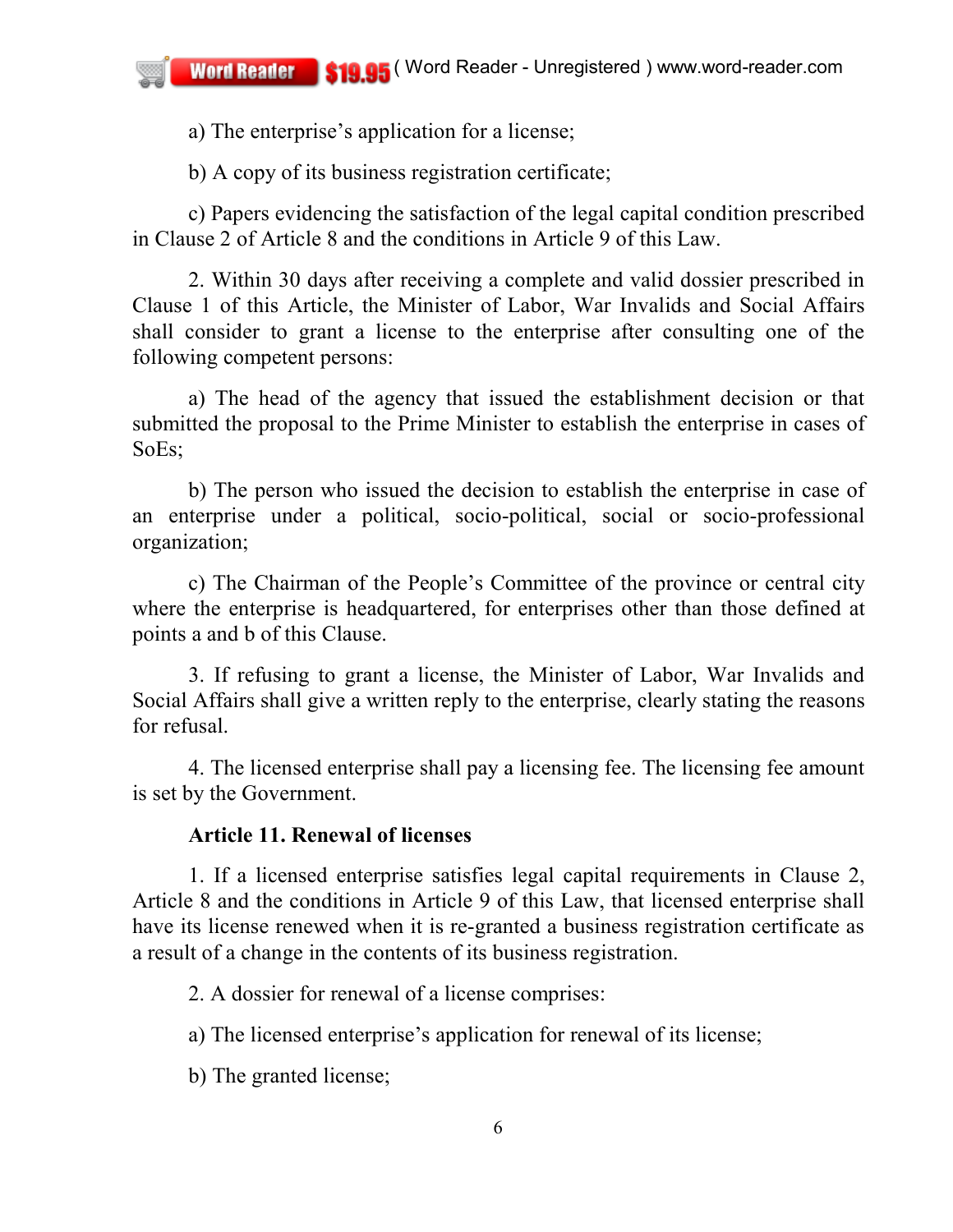c) A copy of the re-granted business registration certificate;

d) Papers evidencing the satisfaction of the legal capital requirement in Clause 2, Article 8 and the conditions in Article 9 of this Law.

3. Procedures for renewal of a license are as follows:

a) Within 30 days after being re-granted a business registration certificate, the service enterprise shall send a license renewal dossier to the Ministry of Labor, War Invalids and Social Affairs; if the enterprise fails to send the license renewal dossier within this period, its license shall become invalid;

b) Within 15 days after receiving a complete and valid dossier prescribed in Clause 2 of this Article, the Minister of Labor, War Invalids and Social Affairs shall consider renewal of the license of the service enterprise or reply in writing stating the reasons for refusal to renew the license.

4. After being re-granted a business registration certificate and pending the renewal of its license or receipt of a written notice on the refusal to renew its license, an enterprise may continue providing the overseas employment service.

5. When its license cannot be renewed, an enterprise shall stop signing labor supply contracts and recruiting workers on the date of receiving a written notice of the refusal to renew its license.

Within 90 days after receiving a written notice on the refusal to renew its license, a licensed enterprise shall stop activities specified in Clauses 1, 2 and 3, Article 4 of this Law.

6. An enterprise having its license renewed under the provisions of Clause 1 of this Article shall pay a fee equal to 50% of the licensing fee specified in Clause 4, Article 10 of this Law.

## **Article 12. Re-grant of licenses**

1. When its license is lost, burnt or damaged, a licensed enterprise shall be re-granted a license.

2. A dossier for the re-grant of a license comprises:

a) The service enterprise's application for the re-grant of a license;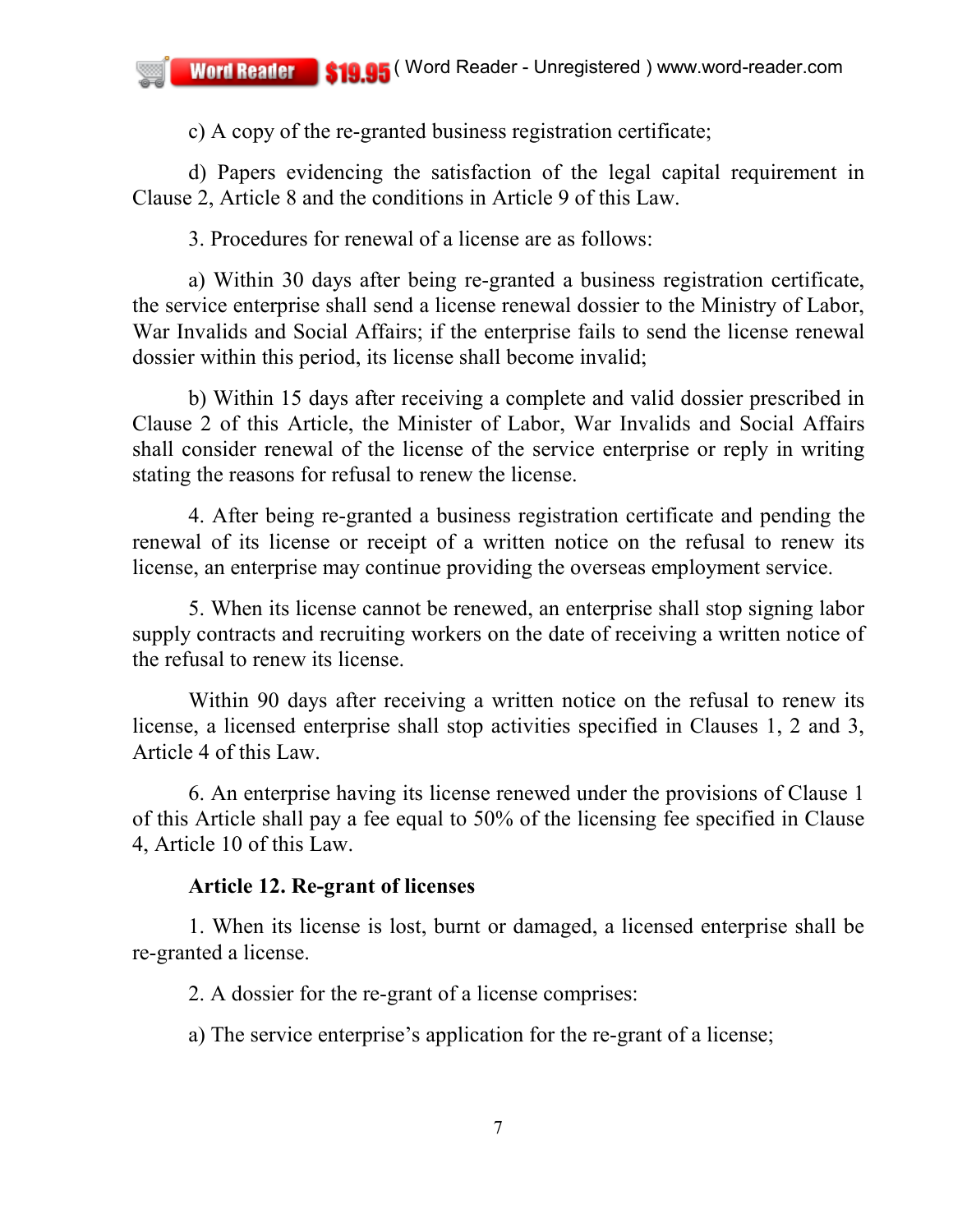b) The damaged license or the written certification of the loss or burning of the license, issued by the police authority in the place where the licensed enterprise is headquartered.

3. Within 15 days after receiving a valid dossier prescribed in Clause 2 of this Article, the Minister of Labor, War Invalids and Social Affairs shall re-grant a license to the licensed enterprise.

4. An enterprise having its license re-granted under Clause 1 of this Article shall pay a fee equal to 50% of the licensing fee prescribed in Clause 4, Article 10 of this Law.

### **Article 13. Announcement of licenses**

1. Within 10 days after being licensed or having its license renewed, an enterprise shall send a written notice enclosed with a copy of the license to the People's Committee of the province or centrally run city where it is headquartered, and post up a copy of the license at its head office.

2. Within 30 days after being licensed or having its licensed renewed, an enterprise shall publicize the contents of its license in three consecutive issues of a central or electronic newspaper.

# **Article 14. Suspension of activities of sending workers abroad for a specific term**

1. A licensed enterprise falling in one of the following cases shall be suspended from sending workers abroad for a specific term as below:

a) Between 3 and 6 months, for failing to manage and use deposits in strict accordance with the provisions of Articles 22 and 23 of this Law;

b) Six months for being administratively sanctioned twice or more in 12 months for violating this Law;

c) Between 6 and 12 months, for violating the provisions of Clause 2, 3, 4, 5, 6 or 7, Article 7 of this Law, unless its license is revoked under the provisions of Point d, Clause 2, Article 15 of this Law.

2. While suspended from sending workers abroad, a licensed enterprise shall not sign or register labor supply contracts, nor recruit workers.

## **Article 15. Turning in, revocation of licenses**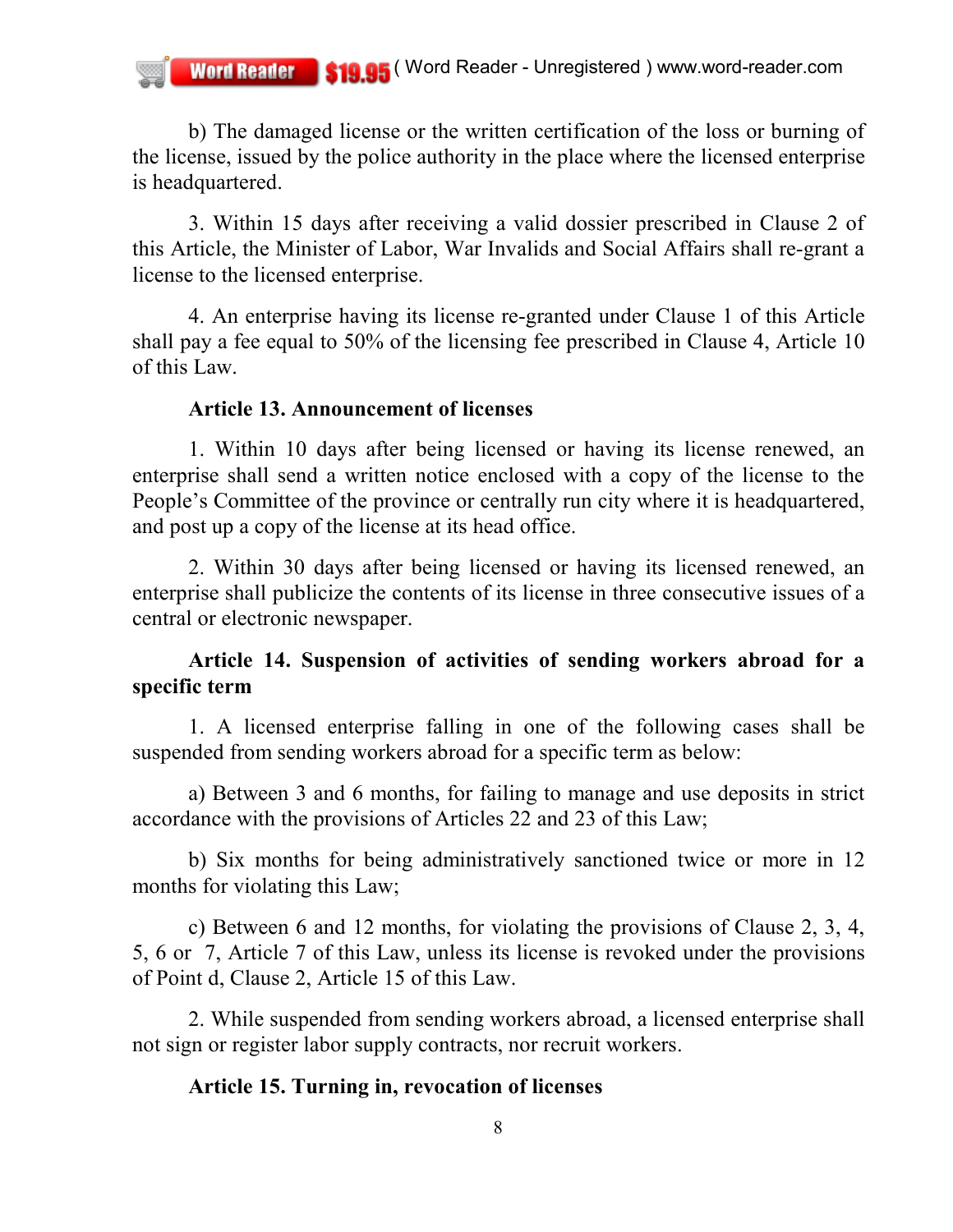1. A licensed enterprise shall turn in its license to the Ministry of Labor, War Invalids and Social Affairs in one of the following cases:

a) It terminates its operation;

b) It terminates the provision of overseas employment service.

2. A licensed enterprise shall have its license revoked in one of the following cases:

a) Failing to complete procedures for renewal of its license or being not allowed to renew its license;

b) Failing to abide by the provisions of Clauses 2 and 3 of Article 8, Clauses 3 and 4 of Article 9 of this Law or failing to implement the plan on its organizational apparatus under the provisions of Clause 2, Article 9 of this Law;

c) Failing to send workers abroad within 12 months after being licensed;

d) Violating the provisions of Clause 2, 3, 4, 5, 6 or 7 of Article 7, failing to fulfill all the obligations specified in Clause 2, Article 27 of this Law, thus causing serious material or spiritual damage to workers.

3. The Minister of Labor, War Invalids and Social Affairs shall decide on the revocation of a license; announce the revocation of a license in three consecutive issues of a central or electronic newspaper; and notify such to the People's Committee of the province or central city where the concerned enterprise is headquartered.

4. If satisfying the legal capital requirement in Clause 2 of Article 8 and the conditions in Article 9 of this Law, a licensed enterprise having its license revoked under the provisions of Point a, b or c, Clause 2 of this Article shall be considered and granted another license after two years from the date the revocation decision takes effect.

5. If satisfying the legal capital condition in Clause 2 of Article 8 and the conditions in Article 9 of this Law, having paid all debts and settled other asset liabilities prescribed by law, a licensed enterprise having its license revoked under the provisions of Point d, Clause 2 of this Article may be considered and granted another license after five years from the date the revocation decision takes effect.

### **Article 16. Branches of a licensed enterprise**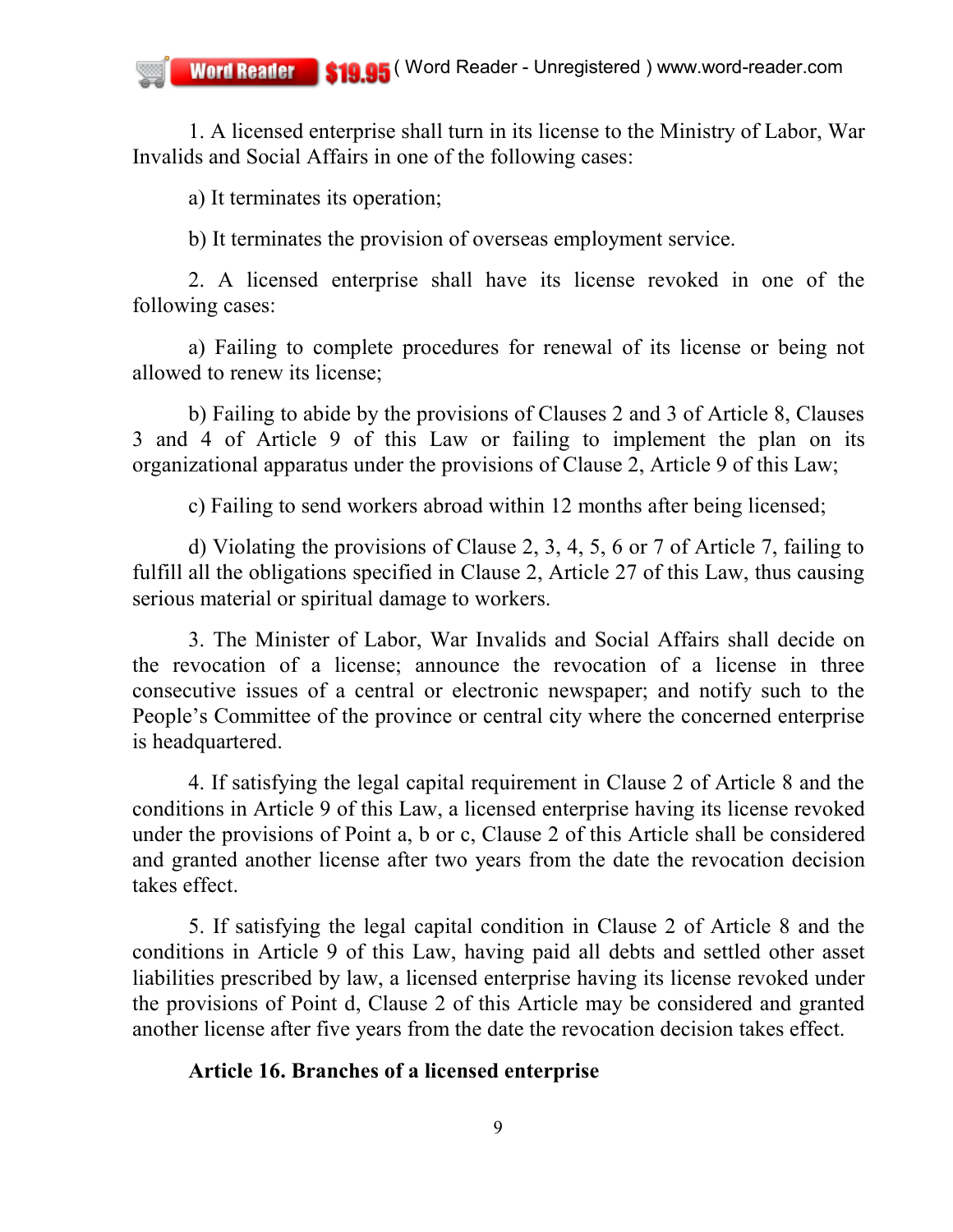1. A licensed enterprise is allowed to assign no more than three branches in three provinces or central cities to provide a number of its services when satisfying the conditions prescribed in Clause 2 of this Article.

2. A branch assigned to provide the service shall meet all the following requirements:

a) The licensed enterprise must have assigned tasks to the branch;

b) The branch must have publicly displayed its address, telephone number, fax number and email address at its office;

c) The branch must have assigning duties to each employee in charge of providing overseas employment services.

3. A branch defined in Clause 1 of this Article shall not conduct the following activities:

a) Signing labor supply contracts or contracts for sending workers abroad;

b) Collecting service or brokerage charges and deposits from workers, unless authorized by the licensed enterprise.

4. Within 15 days after assigning tasks to a branch, a licensed enterprise shall notify such to the Ministry of Labor, War Invalids and Social Affairs and the Department of Labor, War Invalids and Social Affairs of the province or city where the branch is located.

5. Branches shall send periodical and ad hoc reports to, and be subject to inspection and supervision by, the Department of Labor, War Invalids and Social Affairs of the provinces or cities where they are based.

6. Branches shall publicly displayed at their offices the task-assignment decisions and copies of the licenses of the licensed enterprises.

## **Article 17. Labor supply contract, contract for sending workers for overseas employment and labor contract**

1. A labor supply contract shall be in accordance with the laws of Vietnam and the receiving country, and comprises the following principal contents:

a) Duration of the contract;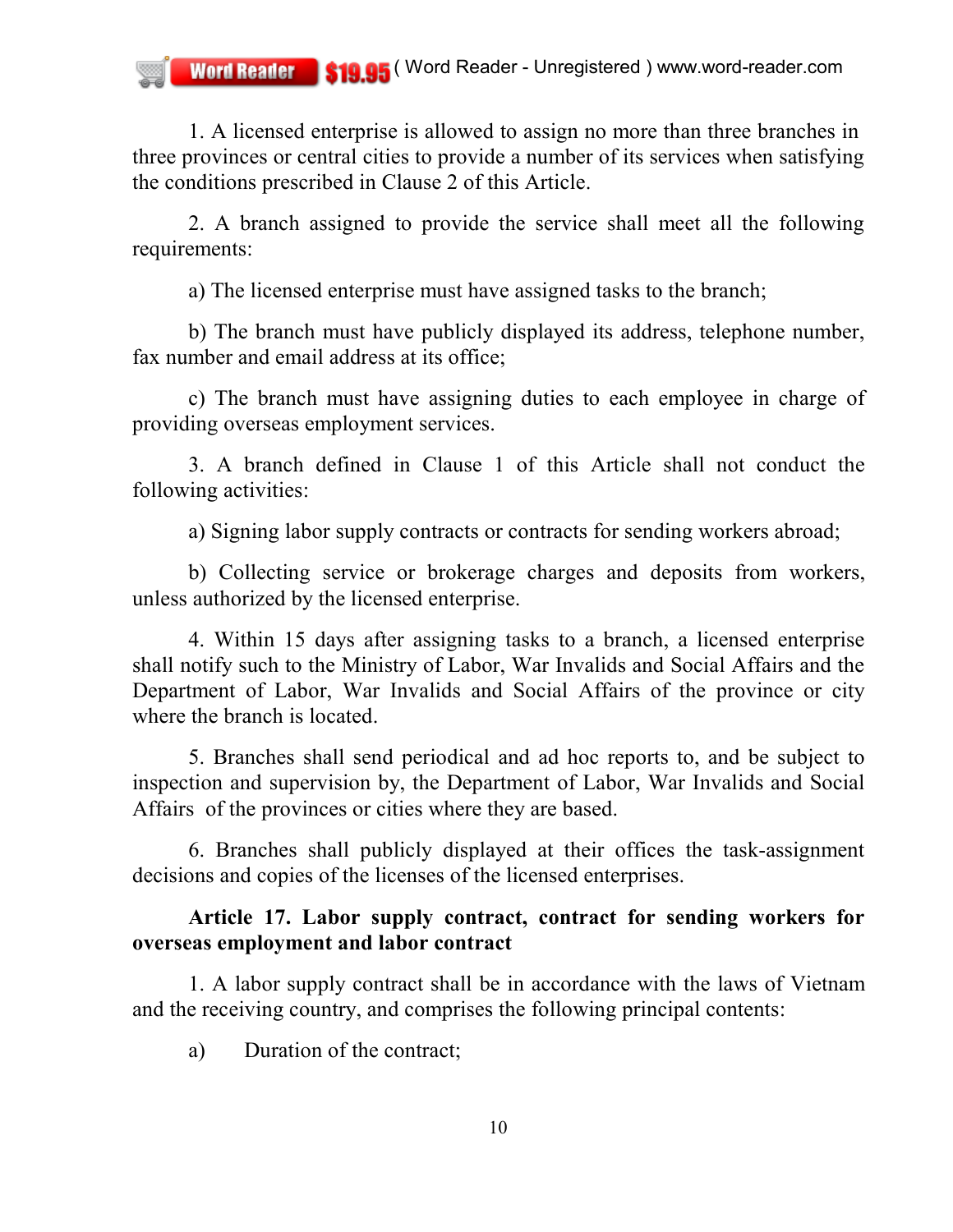- b) Number of workers on overseas employment; the working sector and occupation;
- c) Places of work;
- d) Working conditions and environment;
- e) Working hours and rest hours;
- f) Occupational safety and health;
- g) Wages, remuneration, other benefits and bonuses (if any); overtime pays;
- h) Accommodation conditions;
- i) Health care scheme;
- j) Social insurance scheme;
- k) Conditions for early termination of contract and compensation liability;
- l) Responsibility for transportation between Vietnam and the workplace;
- m) Brokerage commission (if any);
- n) Responsibilities of concerned parties for the death of a worker during his/her employment abroad;
- o) Settlement of disputes;
- p) Responsibility for assisting workers in remitting money to Vietnam.

2. Contracts for sending workers for overseas employment and labor contracts shall have specific contents conforming with the contents of labor supply contracts. The agreement on brokerage, service charges and deposits of workers must be recorded in the contract for sending workers for overseas employment.

3. The Ministry of Labor, War Invalids and Social Affairs shall provide the forms and contents of labor supply contracts and contracts for sending workers for overseas employment appropriate to each labor market.

### **Article 18. Registration of labor supply contract**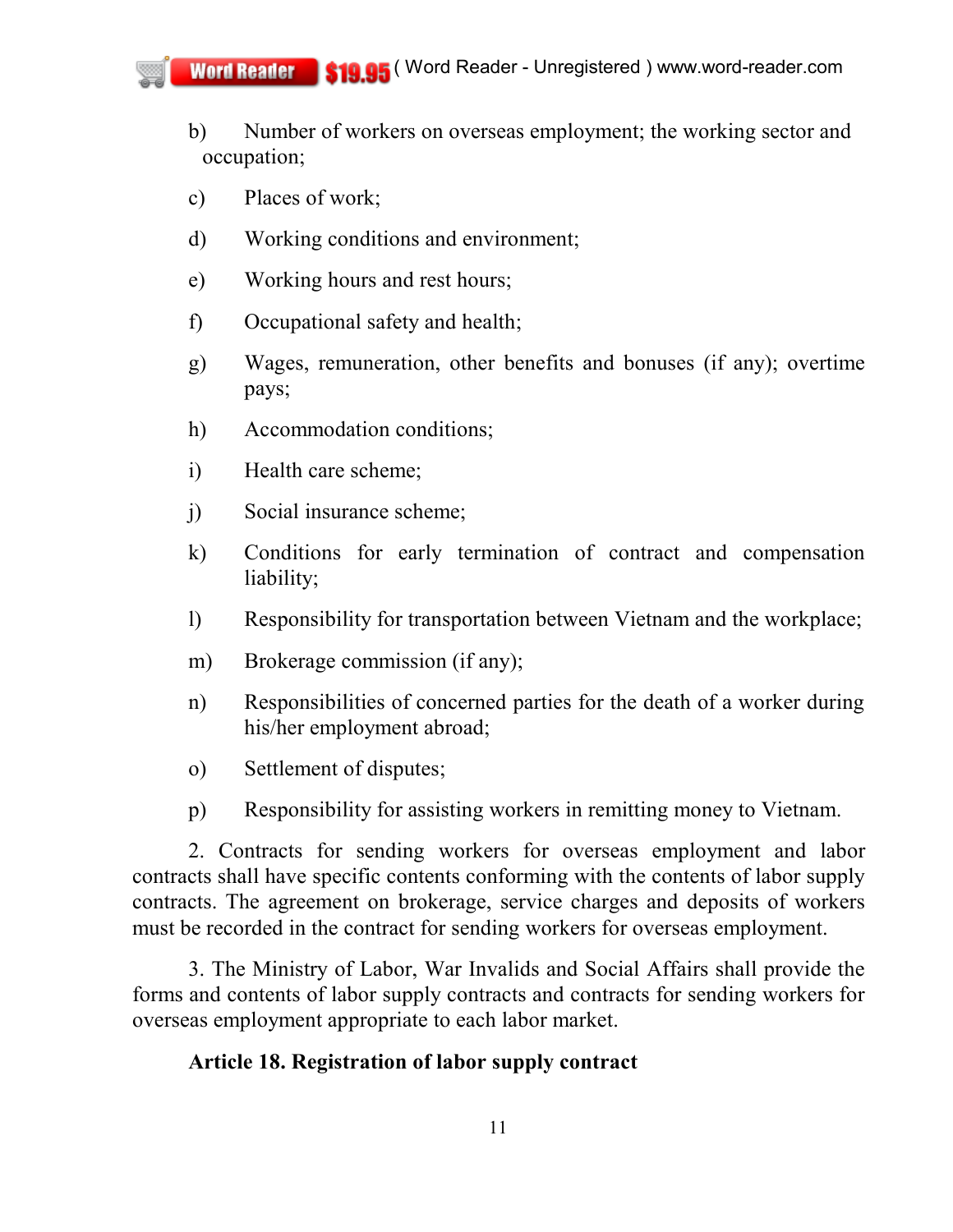1. Labor supply contracts must be registered with the Ministry of Labor, War Invalids and Social Affairs.

2. Labor supply contracts shall take effect after they are approved by the Ministry of Labor, War Invalids and Social Affairs.

3. Within 10 days after receiving a complete and valid dossier prescribed in Article 19 of this Law, the Ministry of Labor, War Invalids and Social Affairs shall reply the enterprise in writing. In case of disapproval, it shall state the reasons for disapproval.

### **Article 19. Dossiers of registration of labor supply contract**

A dossier of registration of a labor supply contract consists of:

1. A written registration of the labor supply contract of the licensed enterprise.

2. A copy of the labor supply contract, enclosed with its Vietnamese translation.

3. Documents proving that the sending of workers abroad accord with the laws of the receiving country.

4. A plan on the performance of the labor supply contract.

5. Relevant documents stipulated by the Ministry of Labor, War Invalids and Social Affairs for each labor market.

#### **Article 20. Brokerage commission**

1. Brokerage commission means an amount a licensed enterprise shall pay to the broker in order to sign and perform a labor supply contract.

Workers shall refund to the licensed enterprise a part or the whole of brokerage commission under regulations of the Ministry of Labor, War Invalids and Social Affairs.

2. Licensed enterprises shall negotiate and decide on brokerage commission rates based on the ceiling rate prescribed in Clause 3 of this Article.

3. The Ministry of Labor, War Invalids and Social Affairs shall, with the Ministry of Finance, define the ceiling brokerage commission rates, the management and use of brokerage commission.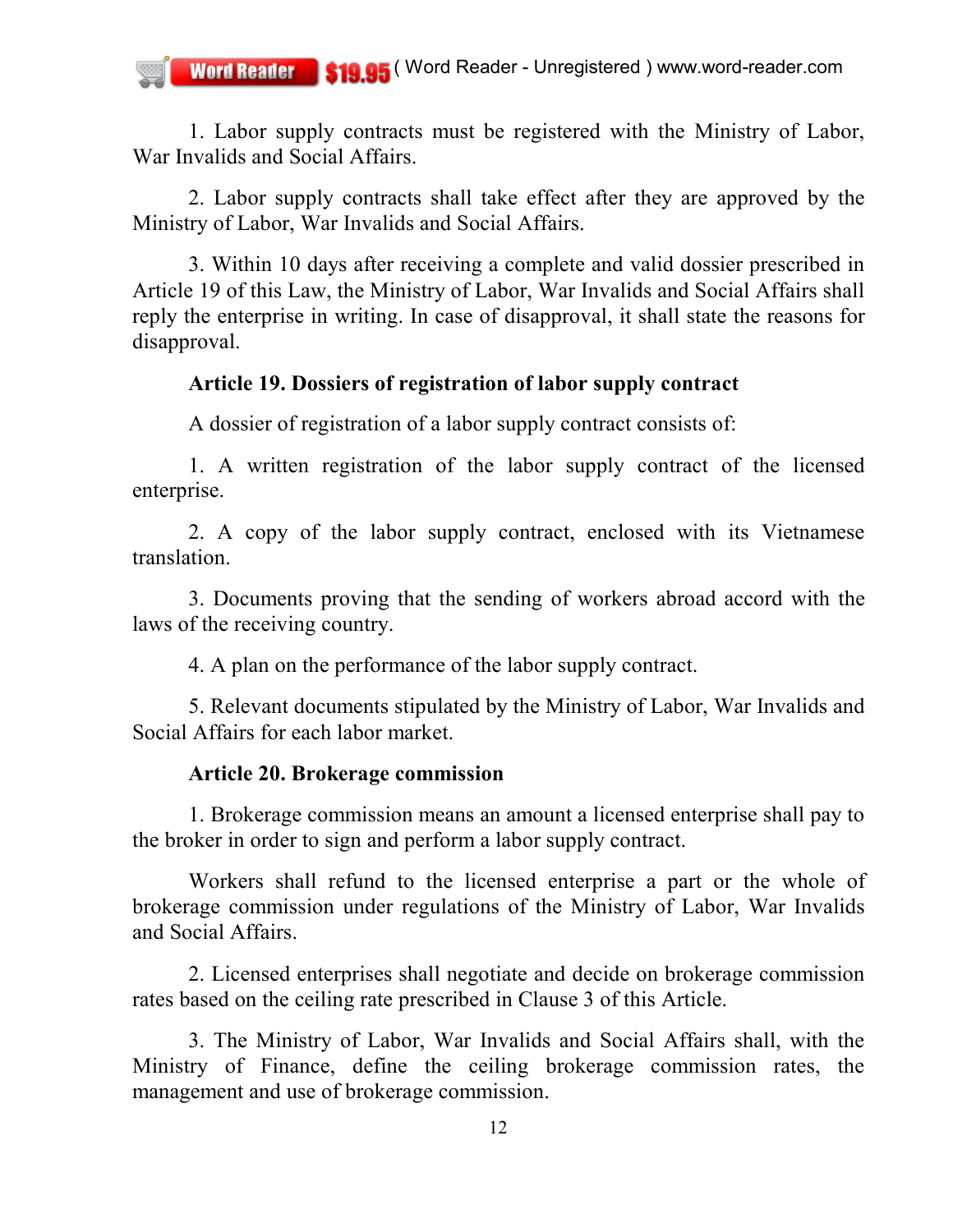## **Article 21. Service charge**

1. Service charge means an amount paid by a worker to a licensed enterprise for the performance of a contract for sending workers for overseas employment.

2. Licensed enterprises shall reach agreement with workers on the one-off collection of service charge prior to the workers' emigration or by installments during the time the workers work abroad.

3. A worker who has paid the service charge for the whole working time under the contract but has to return home ahead of time for reasons beyond his/her control shall be refunded by the concerned licensed enterprise an amount equivalent to the proportion of the service charge corresponding to the remaining duration of the contract.

4. The Ministry of Labor, War Invalids and Social Affairs shall, with the Ministry of Finance, set the ceiling of service charge.

## **Article 22. Deposit of licensed enterprise**

1. Deposits of licensed enterprises defined in Clause 4, Article 9 of this Law shall be used by competent state agencies to deal with issues arising from the enterprises' failure to perform or fulfill their obligations in the sending of workers abroad.

2. For the case specified at Point b, Clause 3, Article 26 of this Law, deposits of licensed enterprises shall be used by competent state agencies for the settlement of liabilities arising in relation to workers up to the time of transfer; enterprises shall use remaining deposit amounts to pay other debts in accordance with the bankruptcy law.

3. The Ministry of Labor, War Invalids and Social Affairs shall, with the State Bank of Vietnam, specify the management and use of deposits of enterprises.

# **Article 23. Deposits of workers**

1. Workers shall reach agreement with a licensed enterprise on their deposits according to Clauses 2 and 4 of this Article to ensure the performance of contracts for sending workers for overseas employment.

2. Workers shall directly or through a licensed enterprise pay deposits into a separate account opened by the enterprise at a commercial bank for the purpose of keeping workers' deposits.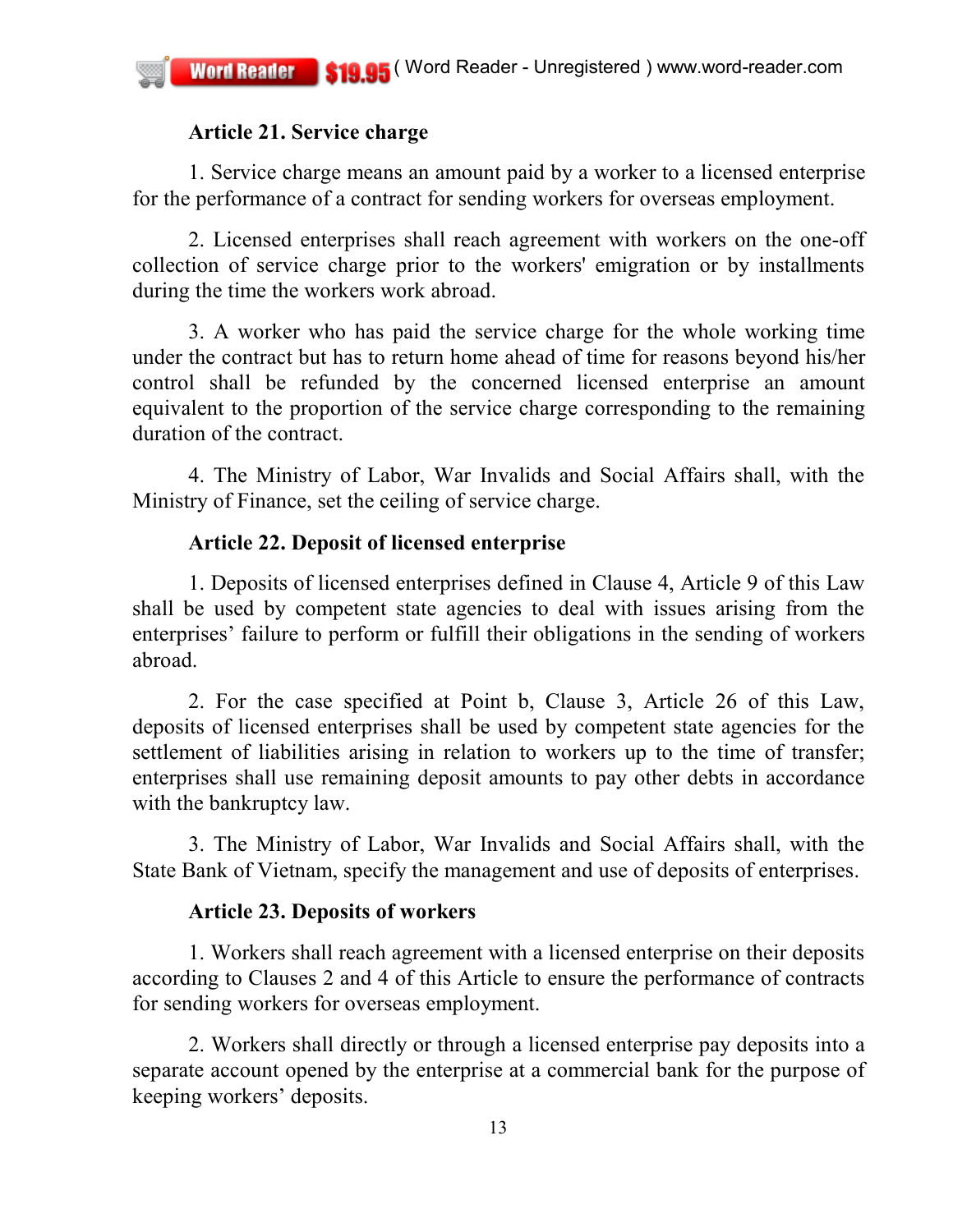3. The deposit money and its interest shall be refunded to the workers upon the liquidation of contract for sending workers for overseas employment.

When workers breach contracts for sending workers for overseas employment, their deposits shall be used by the licensed enterprise to pay compensation for damage caused by the workers to it; in this case, if the deposit amount is insufficient, workers shall make additional payment; if the deposit amount is not used up, the remaining amount shall be returned to workers.

4. The Ministry of Labor, War Invalids and Social Affairs shall specify labor markets in which licensed enterprises may reach agreement with workers on the payment of deposits; set a ceiling level of deposit payable by workers nationwide, which is suitable to each labor market for which service enterprises may reach agreement with workers on the payment of deposits; and, with the State Bank of Vietnam, specify the management and use of workers' deposits.

## **Article 24. Responsibilities of licensed enterprises that turn in their licenses or having them revoked**

1. A licensed enterprise turning in its license or having it revoked under the provisions of Clauses 1 and 2, Article 15 of this Law shall continue performing its obligations stated in labor supply contracts or contracts for sending workers for overseas employment while the contracts remain effective.

2. The management and use of deposits of a licensed enterprise which turns in its license or has it revoked are as defined in Article 22 of this Law.

3. The management and use of deposits of workers in case the licensed enterprise turns in its license or has it revoked are as defined in Article 23 of this Law.

## **Article 25. Responsibilities of licensed enterprises in case of dissolution**

1. A licensed enterprise may dissolve only after having fulfilled all obligations in labor supply contracts and contracts for sending workers for overseas employment that remain effective and ensure that it can settle all debts and other asset liabilities in accordance with law.

2. Within 10 days after approving the dissolution decision, a licensed enterprise shall report to the Ministry of Labor, War Invalids and Social Affairs on the situation of workers it has dispatched abroad and the plan on the performance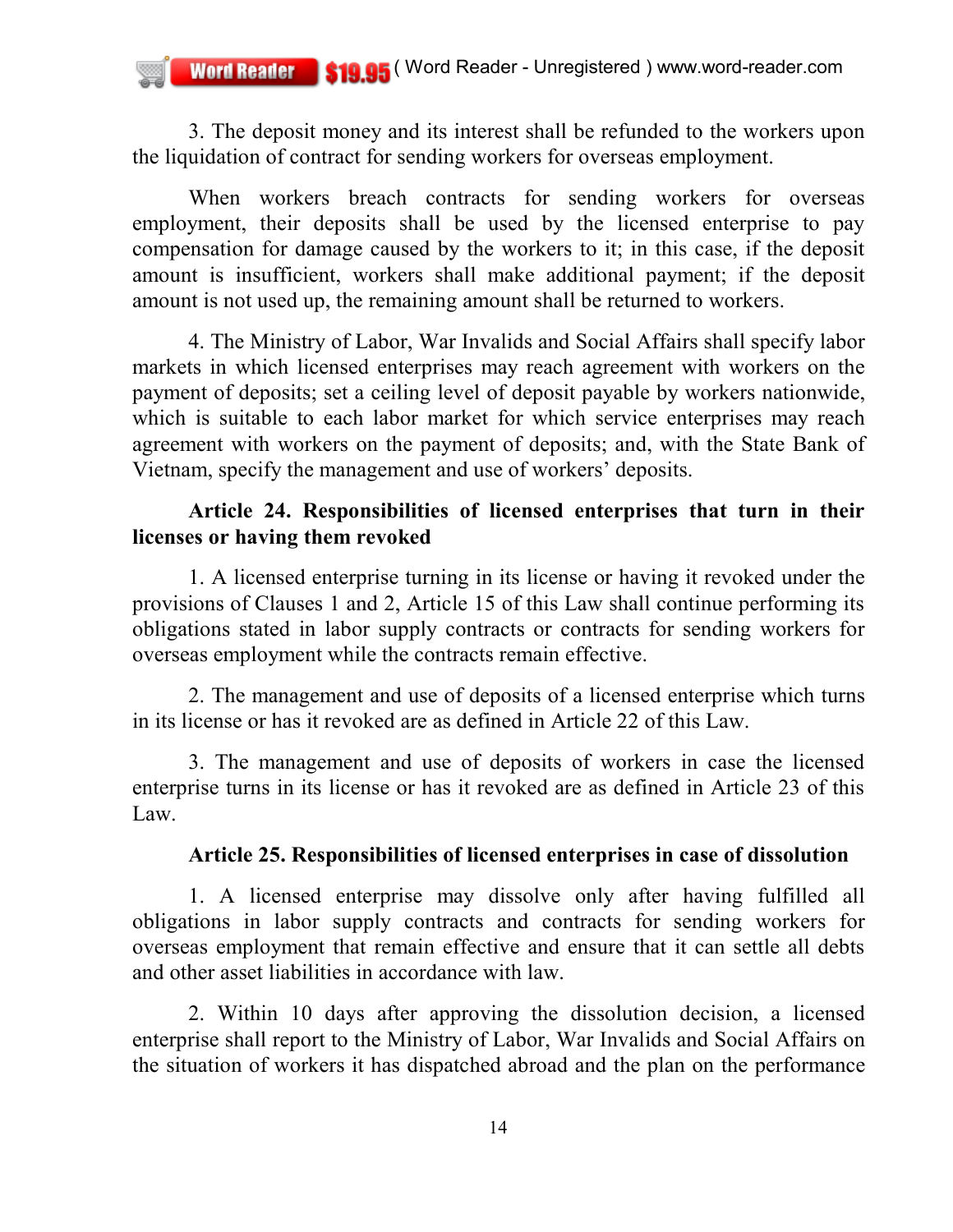of its obligations stated in labor supply contracts and contracts for sending workers for overseas employment that remain effective.

3. A licensed enterprise may reach agreement with another licensed enterprise on the transfer of its rights and obligations in the effective labor supply contracts and contracts for sending workers for overseas employment, provided that the transfer plan is approved by the Ministry of Labor, War Invalids and Social Affairs.

A licensed enterprise shall transfer its rights and obligations to another one together with the workers' deposits and assets used to secure the guarantee obligation. After completing the transfer, the licensed enterprise shall notify such completion to the Ministry of Labor, War Invalids and Social Affairs and the foreign party.

4. After fulfilling its obligations in contracts for sending workers for overseas employment, the licensed enterprise may use their remaining deposits to pay other debts.

## **Article 26. Responsibilities of licensed enterprises in cases of bankruptcy**

1. Within 10 days after the court issues a decision on opening bankruptcy procedures, the concerned licensed enterprise shall report to the Ministry of Labor, War Invalids and Social Affairs on the situation of workers it has dispatched abroad and the plan on the performance of its obligations in labor supply contracts and contracts for sending workers for overseas employment which remain effective.

2. A licensed enterprise shall stop signing contracts, recruiting and sending workers abroad on the date the court issues the decision to open bankruptcy procedures until the court issues a decision to suspend the procedures and allow the enterprise to restore its business activities.

3. In case the court decides to open asset-liquidation procedures, the transfer of rights and obligations for the performance of labor supply contracts and contracts for sending workers for overseas employment is provided as follows:

a) A licensed enterprise may reach agreement with another licensed enterprise on the transfer of its rights and obligations in the effective labor supply contracts and contracts for sending workers for overseas employment, provided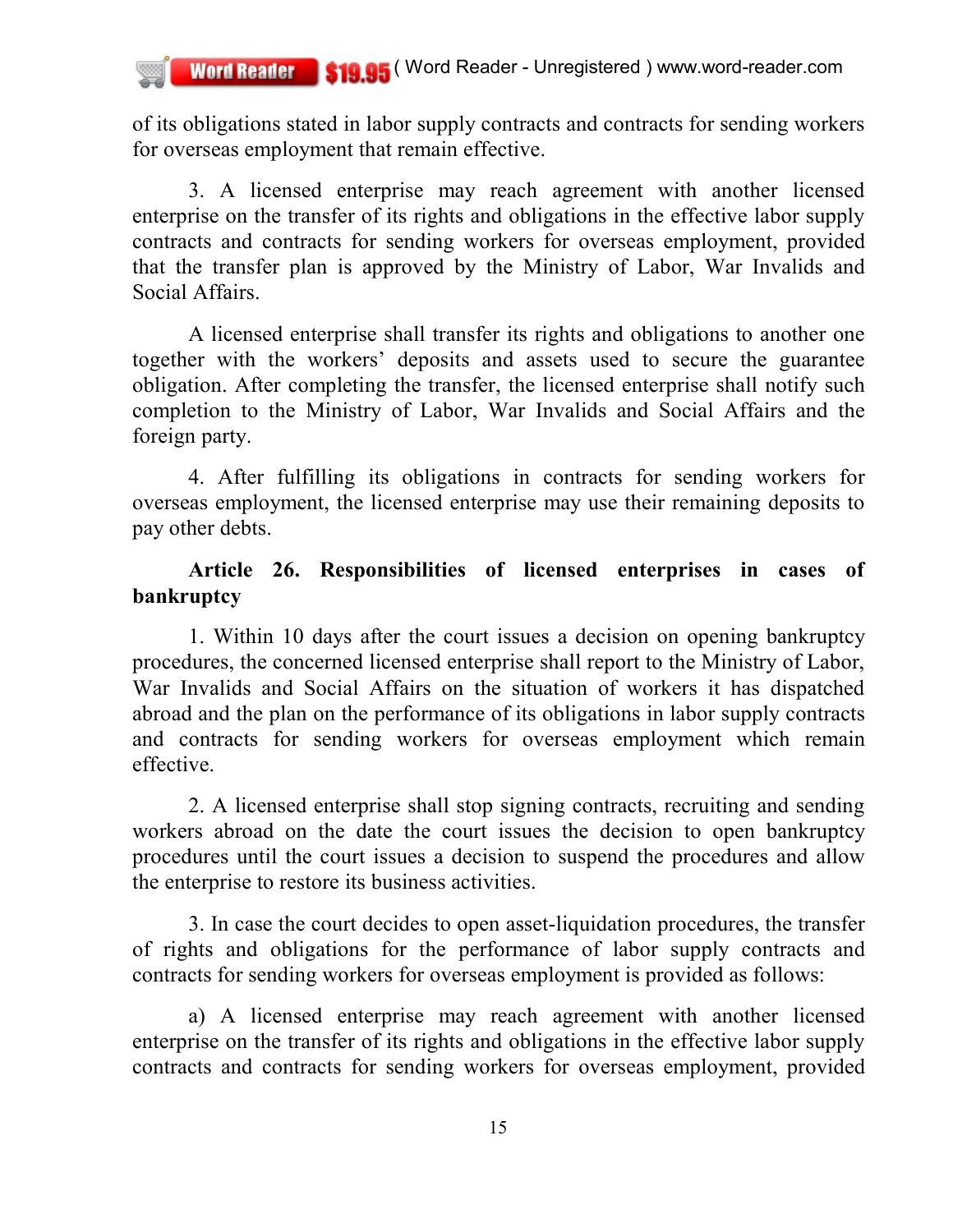that the transfer plan is approved by the Ministry of Labor, War Invalids and Social Affairs.

A licensed enterprise shall transfer its rights and obligations to another licensed enterprise together with the workers' deposits and assets used to secure the guarantee obligation. After completing the transfer, the licensed enterprise shall notify such completion to the Ministry of Labor, War Invalids and Social Affairs and the foreign party.

b) When a licensed enterprise cannot reach agreement on the transfer of its rights and obligations to another licensed enterprise, it shall hand over to the Ministry of Labor, War Invalids and Social Affairs all dossiers of workers working abroad it has dispatched to work abroad, their deposits and assets used to secure the performance of the guarantee obligation, and the service charge collected in advance from workers so that the Ministry of Labor, War Invalids and Social Affairs can settle the interests and obligations of these workers working abroad in accordance with this Law.

## **Article 27. Rights and obligations of licensed enterprises**

1. A licensed enterprise has the following rights:

a) To provide the service of sending workers for overseas employment; to recruit workers in localities;

b) To sign labor supply contracts with foreign parties, contracts for sending workers for overseas employment with workers, and guarantee contracts with guarantors prior to the workers' departure for overseas employment;

c) To reach agreement with workers on deposits and the introduction of guarantors;

d) To request workers or guarantors to pay compensation in accordance with law for damage caused by workers;

e) To unilaterally liquidate contracts for sending workers for overseas employment in cases where the workers or their legally authorized representatives fail to show up to liquidate those contracts after the enterprise has sent three written notices by registered mail to them within 180 days from the date the workers terminate the labor contracts;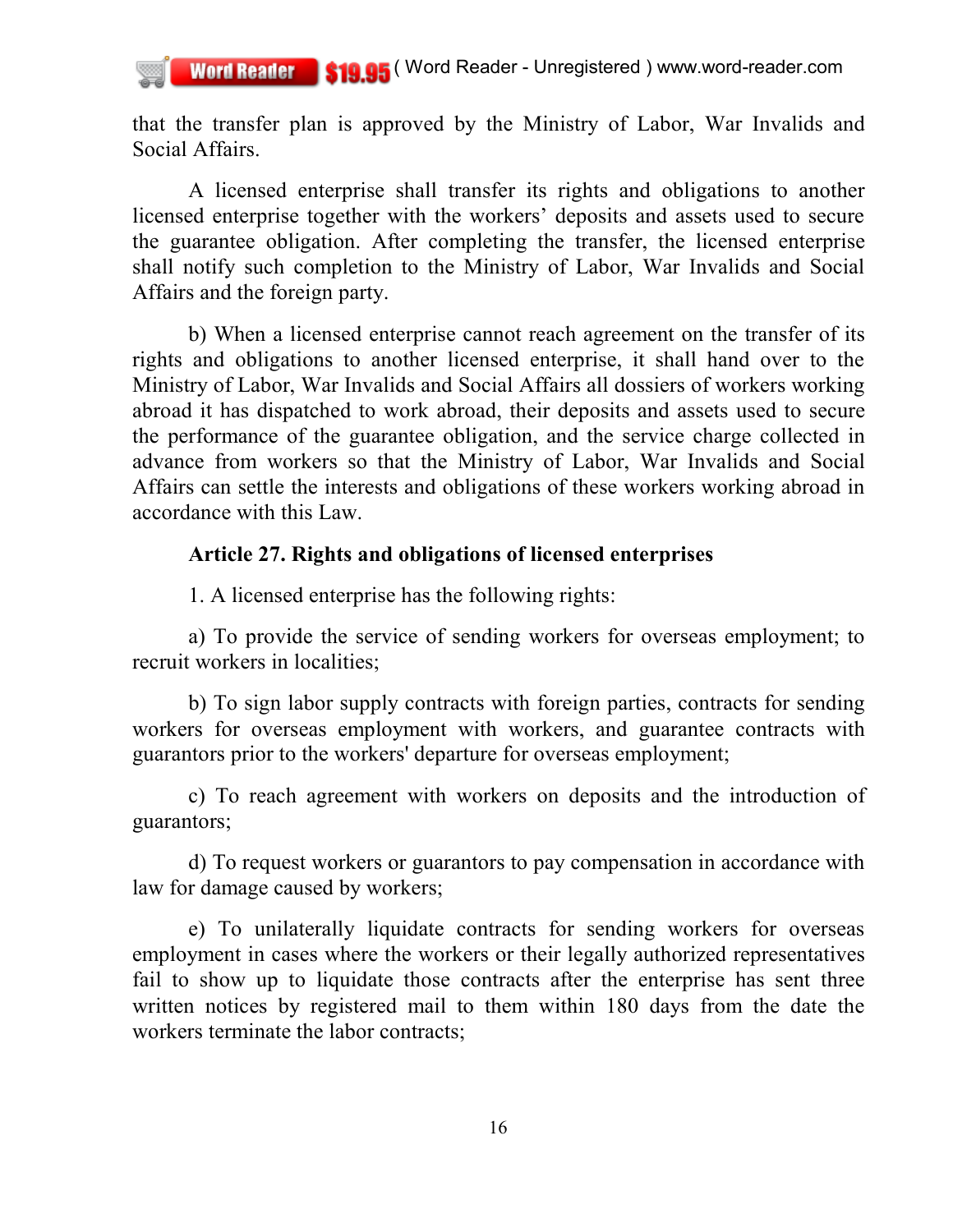f) To lodge complaints about or initiate lawsuits against illegal decisions or acts in the sending of workers abroad.

2. A licensed enterprise has the following obligations:

a) The obligations defined in Articles 13, 16, 18, 23, 24, 25 and 26 of this Law;

b) To directly recruit workers without collecting recruitment fees. When recruiting workers in localities, to notify the provincial Departments of Labor, War Invalids and Social Affairs; to report, biannually and annually, to the provincial Departments of Labor, War Invalids and Social Affairs on the recruitment results and the number of local workers who have been dispatched abroad;

c) To coordinate with local administrations in publicizing and supplying workers with adequate information on the number of workers to be recruited, recruitment criteria and terms of contracts for sending workers for overseas employment;

d) To provide pre-departure orientation or make arrangements for vocational training establishments or training institutions to provide vocational and foreign languages training for workers in accordance with the requirements of each labor market prior to sending them abroad;

e) To organize the management of workers it sends abroad and protect their legal rights and interests;

f) To coordinate with foreign parties in dealing with matters arising in case the workers die, having had occupational accidents or risks, occupational diseases, or have their life, health, honor or dignity or property abused, and to settle disputes related to workers;

g) To report to and coordinate with Vietnamese diplomatic missions or consulates in managing and protecting the legal rights and interests of workers working in foreign countries;

h) To pay compensation to workers and guarantors in accordance with law for damage it caused to them;

i) To liquidate contracts for sending workers for overseas employment with workers in accordance with this law;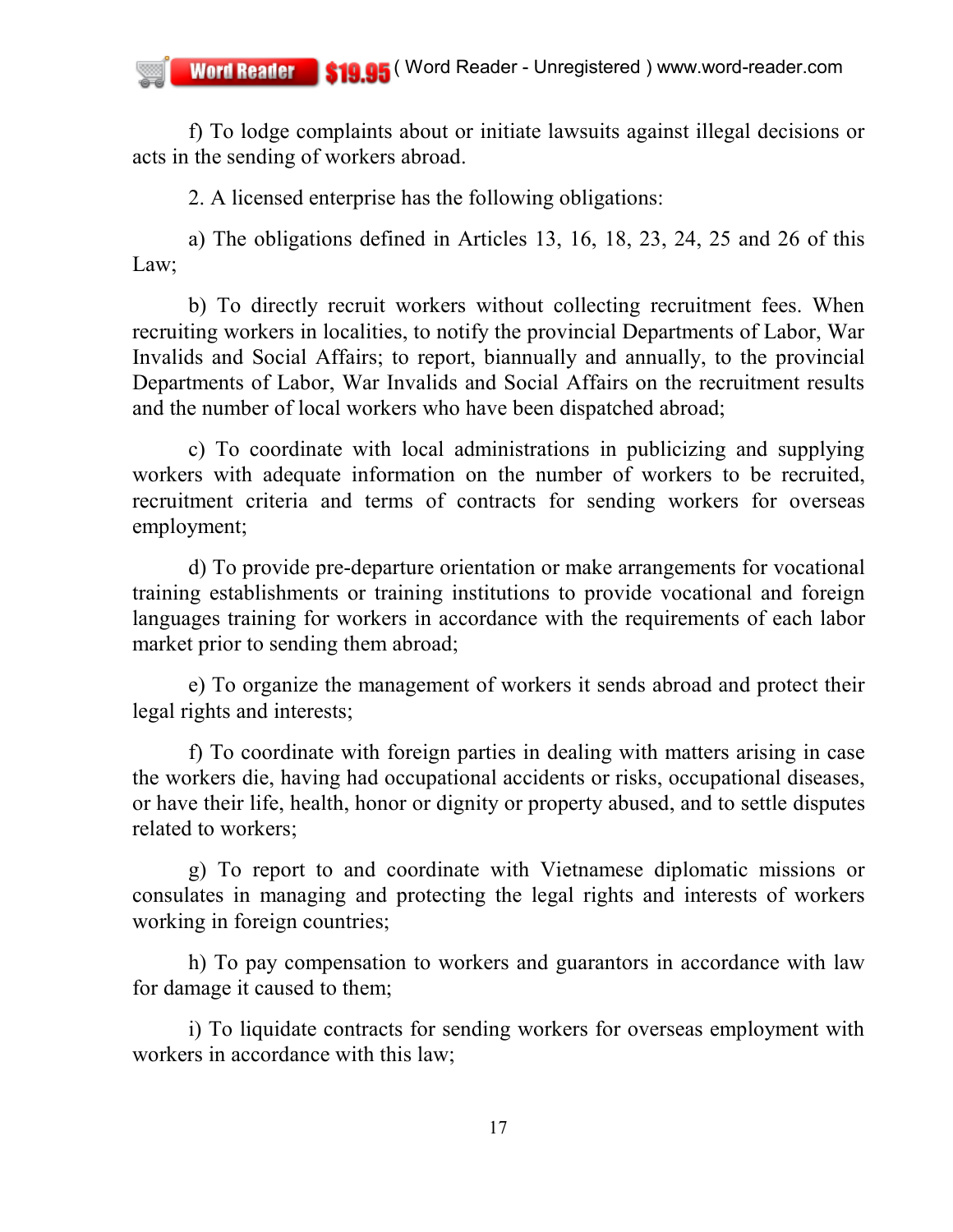j) To make contributions to the Fund for overseas employment support in accordance with this Law;

k) To send to the Ministry of Labor, War Invalids and Social Affairs annual and ad hoc reports on the situation of sending of workers abroad.

### **Section 2**

## **CONTRACT-WINNING OR -RECEIVING ENTERPRISES SENDING WORKERS ABROAD**

**Article 28. Conditions for sending workers abroad to work at construction sites or for projects for which Vietnamese enterprises win or receive contracts**

An enterprise winning or receiving contracts for overseas construction or other projects may send workers abroad when meeting all the following conditions:

1. Obtaining permission from the Ministry of Labor, War Invalids and Social **Affairs** 

2. Having labor contracts with workers sent abroad under the provisions of labor law.

3. Sending workers to only those foreign-based construction or other projects for which it wins or receives contracts.

4. Having a plan on workers management and employment, and a financial plan for sending those workers back to Vietnam in *force majeure* circumstances.

5. Assuring the rights and obligations of its workers working abroad in accordance with the laws of Vietnam and the country where they work.

## **Article 29. Reporting on the sending of workers abroad**

1. Within 20 days prior to sending workers abroad, a contract - winning or -receiving enterprise shall submit to the Ministry of Labor, War Invalids and Social Affairs a report on the sending of workers abroad, enclosed with copies of the won or received contract and a list of workers who have signed contracts for sending workers for overseas employment.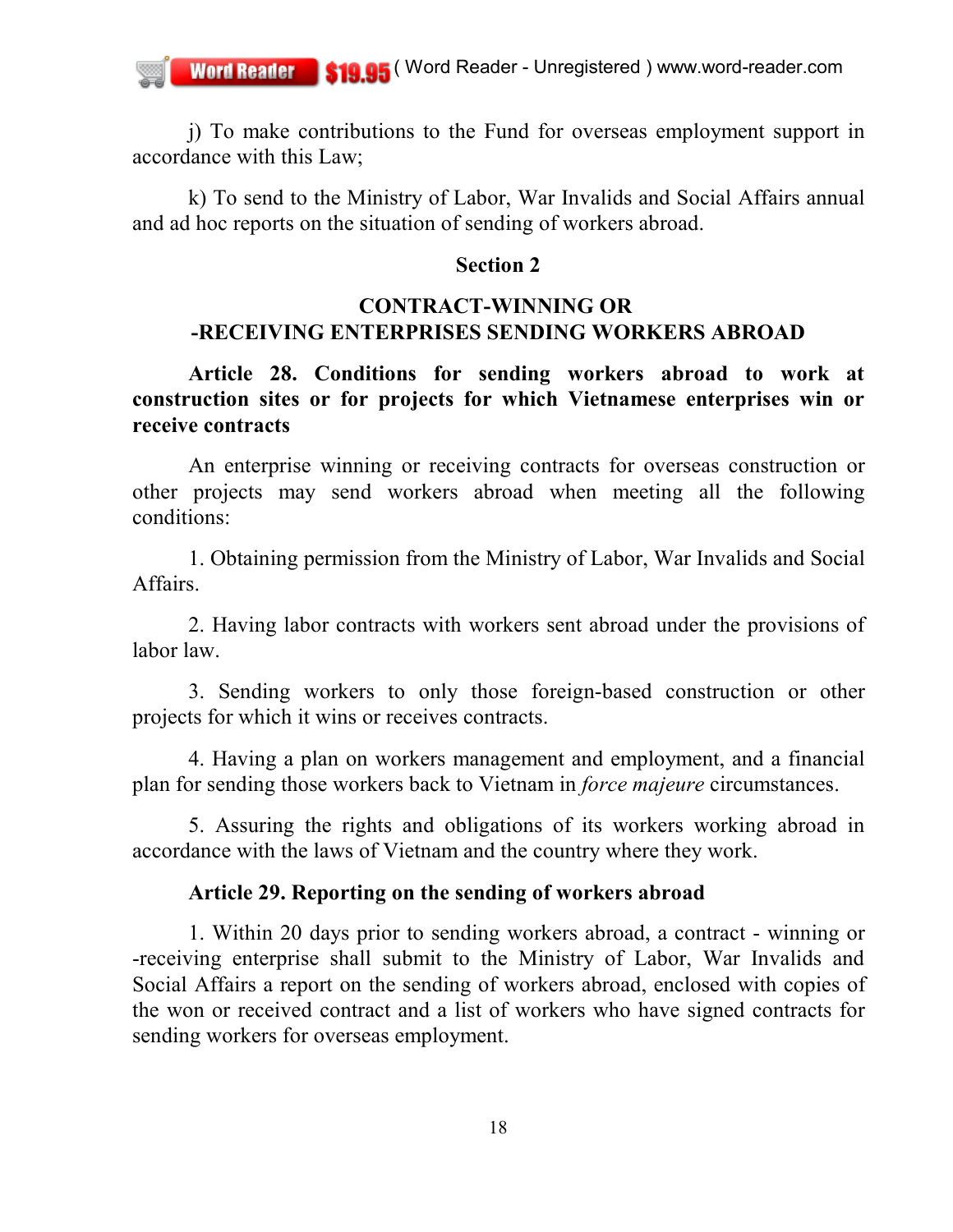2. A report on the sending of workers for overseas employment has the following contents:

a) The plan on worker employment and management, which clearly states the number of workers working abroad, their expected jobs, working times and rest times, salaries, living conditions, health care conditions, social insurance and other conditions related to them;

b) The financial plan for returning the workers back to Vietnam in *force majeure* circumstances.

3. Within 10 days after receiving a report on the sending of workers abroad, the Ministry of Labor, War Invalids and Social Affairs shall consider it and reply to the enterprise in writing. In case of disapproval, the Ministry shall state the reasons for disapproval.

## **Article 30. Rights and obligations of contract-winning or-receiving enterprises**

A contract-winning or-receiving enterprise has the following rights and obligations:

1. To provide pre-departure orientation to the workers prior to sending them abroad.

2. To directly organize the sending and the management of workers working abroad.

3. To sign and liquidate contracts for sending workers for overseas employment with workers. These contracts must have contents as specified in Clause 3, Article 17 of this Law.

4. To ensure that salaries for workers are not lower than the minimum salary level prescribed by the laws of Vietnam and the country where they work.

5. To ensure working conditions, living conditions and social insurance for workers under the laws of Vietnam and the country where they work.

6. To ensure that workers have regular health checks and medical examination and treatment when they are sick or meet with accidents. When workers are no longer capable of working abroad, the enterprise shall organize the sending of those workers back to Vietnam and shall bear all associated expenses.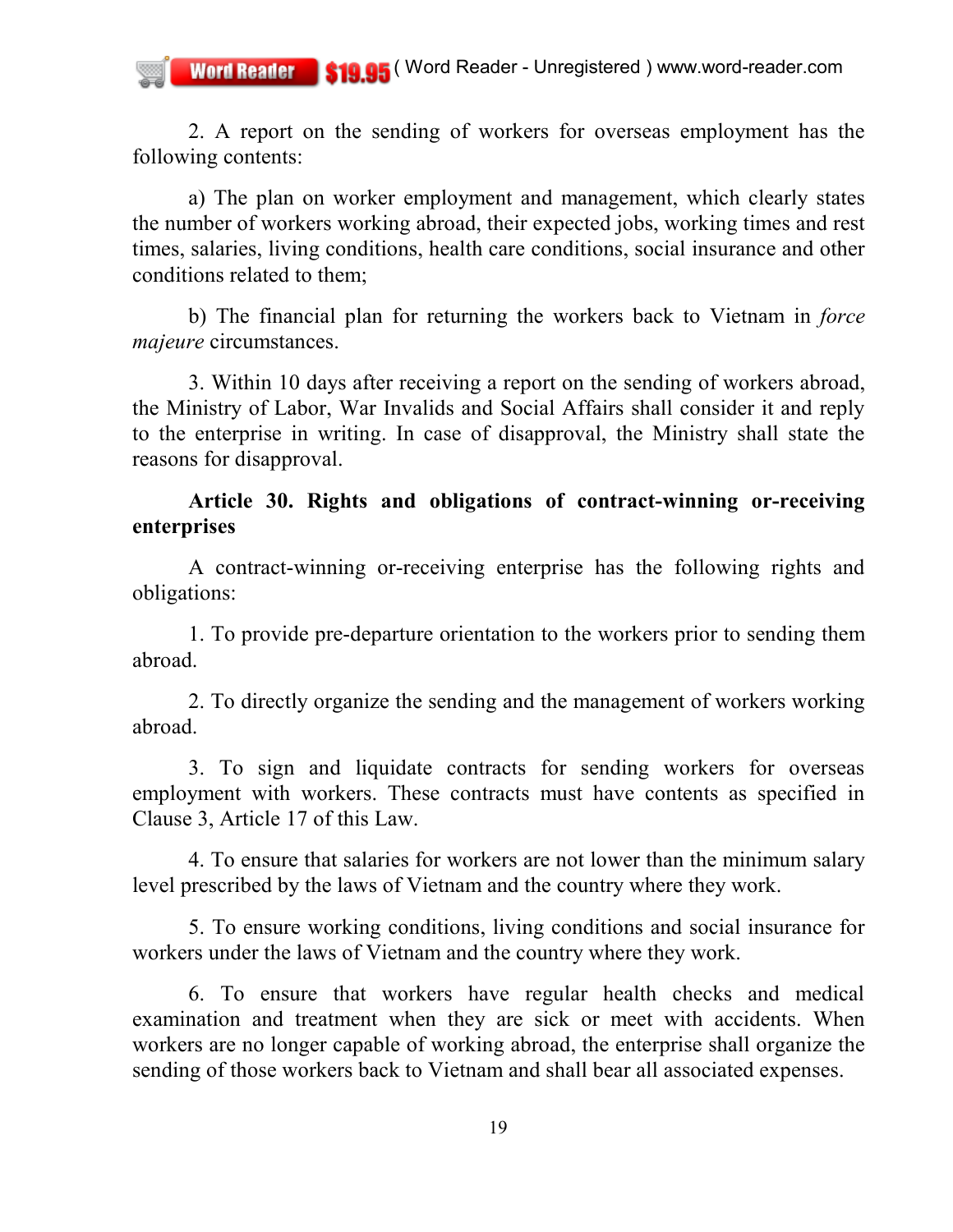7. To organize the bringing of the remains of workers who die while working abroad, bearing all related expenses; to implement other compensation and subsidy mechanisms in accordance with Vietnamese law.

8. To report and coordinate with Vietnamese diplomatic missions and consulates in managing workers working abroad and protecting their legitimate rights and interests.

9. To report annually, on ad hoc basis and upon completion of the won or received contracts, to the Ministry of Labor, War Invalids and Social Affairs on the situation of sending of workers abroad.

### **Section 3**

### **OFFSHORE-INVESTING ORGANIZATIONS AND INDIVIDUALS SENDING WORKERS ABROAD**

**Article 31. Conditions for sending workers to production or business establishments set up overseas by offshore-investing organizations or individuals**

An organization or individual having offshore investment projects may send workers abroad when satisfying all following conditions:

1. Obtaining permission from the Ministry of Labor, War Invalids and Social Affairs;

2. Sending workers to only production or business establishments in which it/he/she has invested and set up abroad.

3. Having a plan on worker employment and management; having a financial plan for sending workers back to Vietnam in *force majeure* circumstances.

4. Assuring the rights and obligations of workers at production and business establishments it/he/she has set up abroad in accordance with the laws of Vietnam and the country where the workers work.

## **Article 32. Reporting on the sending of workers abroad**

1. At least twenty days prior to sending workers abroad, an offshore-investing organization or individual shall submit a report to the Ministry of Labor, War Invalids and Social Affairs on the sending of workers abroad,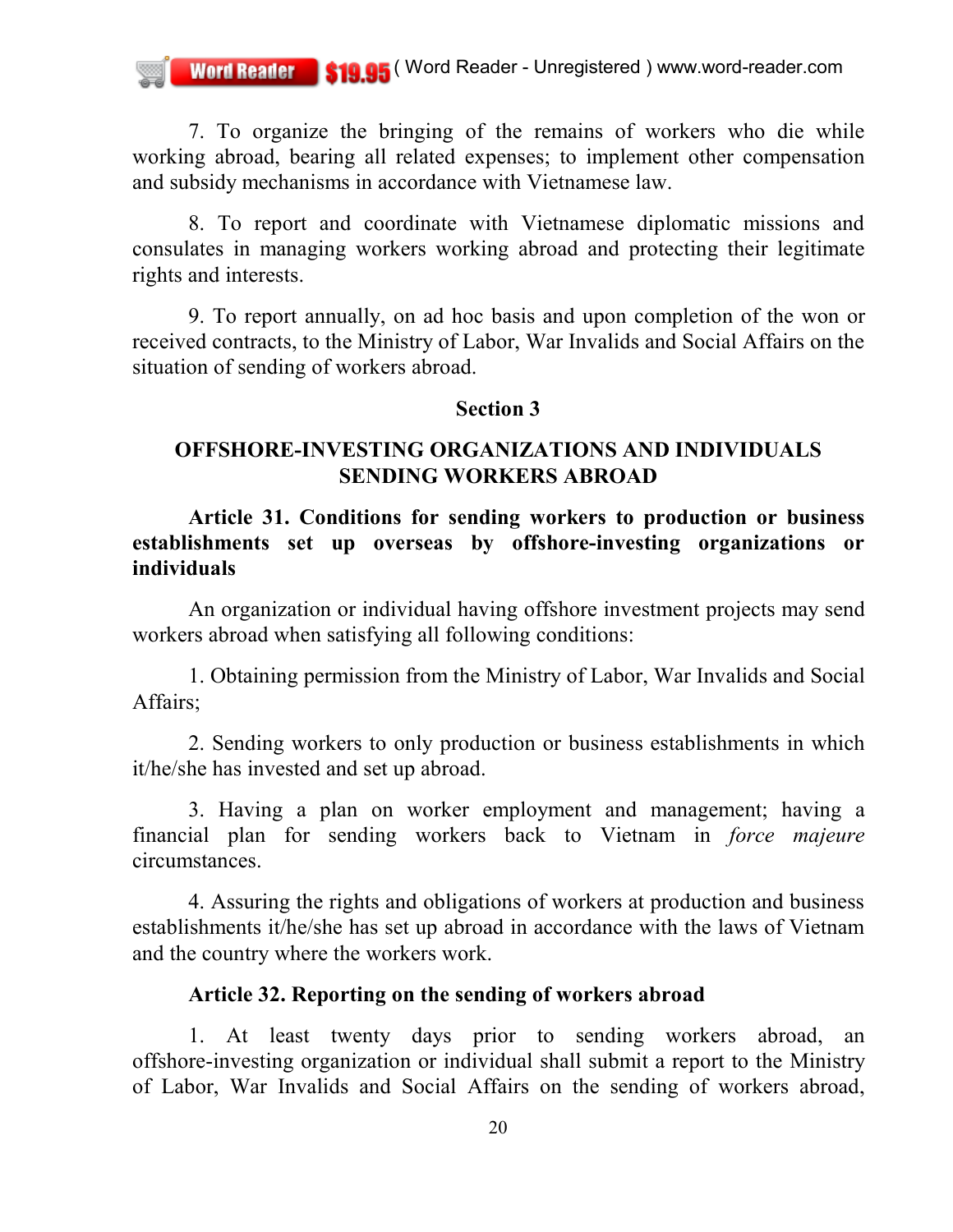enclosed with a copy of the investment certificate, a brief description of the offshore investment project and a list of workers who have signed contracts for sending workers for overseas employment.

2. A report on the sending of workers abroad shall have the following contents:

a) The plan on worker employment and management, which clearly states the number of workers working abroad, their jobs, working times and rest times, salaries, living conditions, health care conditions, social insurance and other worker benefits;

b) The financial plan for sending workers working abroad back to Vietnam in *force majeure* circumstances.

3. Within ten days after receiving a report on the sending of workers abroad, the Ministry of Labor, War Invalids and Social Affairs shall consider it and reply to the enterprise in writing. In case of disapproval, it shall clearly state the reasons for disapproval.

## **Article 33. Rights and obligations of offshore-investing organizations and individuals sending workers abroad**

An offshore-investing organization or individual has the following rights and obligations:

1. To provide pre-departure orientation to the workers prior to sending them abroad.

2. To directly organize the sending and the management of workers working abroad.

3. To sign and liquidate contracts for sending workers for overseas employment with workers. These contracts must have contents as specified in Clause 3, Article 17 of this Law.

4. To ensure workers' benefits, solve problems arising under contracts for sending workers for overseas employment.

5. To ensure working conditions, living conditions and social insurance for workers in accordance with the law of Vietnam and the country where they work.

6. To ensure that workers have regular health checks, medical examination and treatment when they get sick or meet with accidents. When workers are no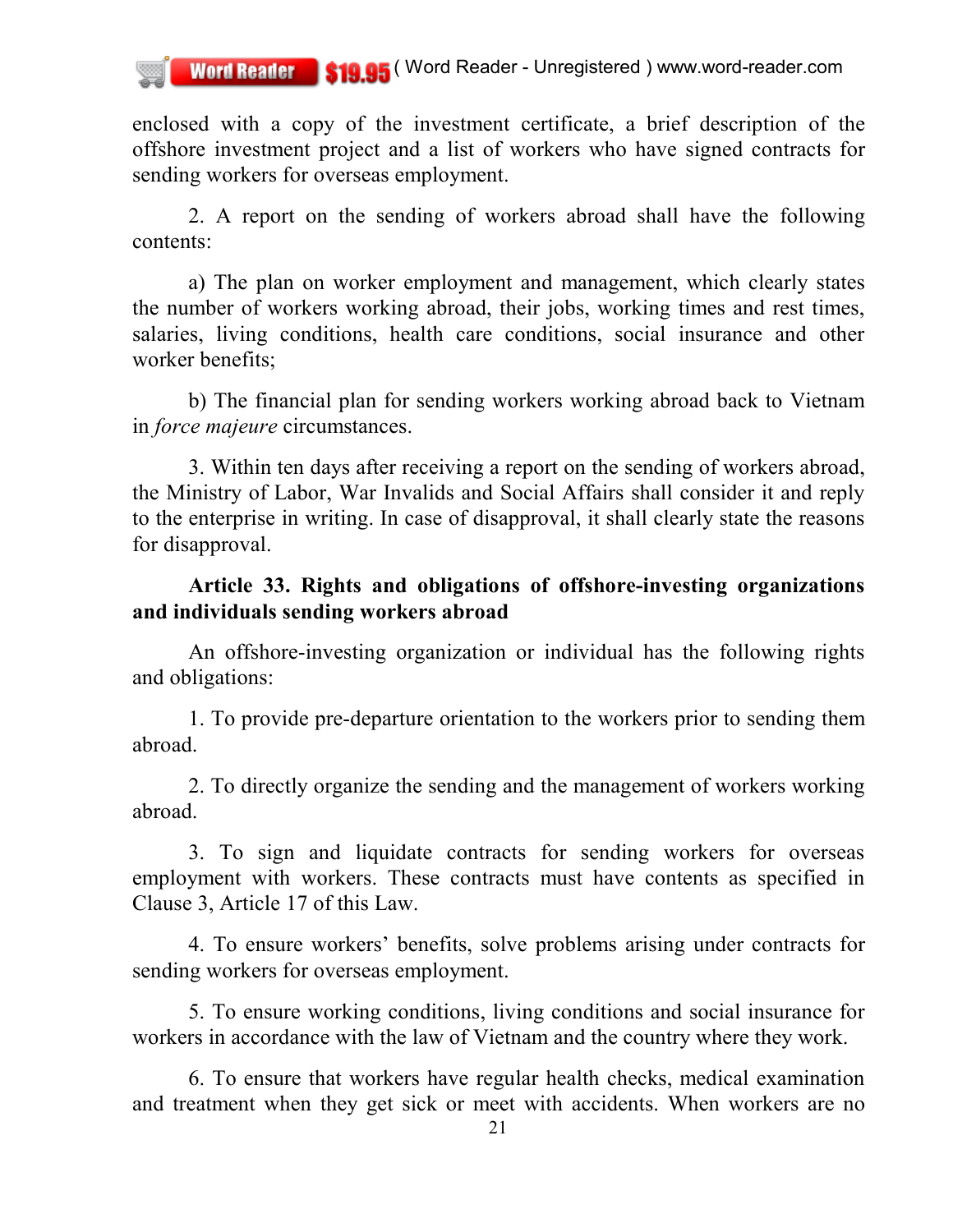longer capable of working abroad, to send them back to Vietnam and bear all associated expenses.

7. To organize the sending home of the remains of workers who die while working abroad, bearing all associated expenses; to apply other compensation and subsidy mechanisms in accordance with the laws of Vietnam and the country where the workers work.

8. To report to and coordinate with Vietnamese diplomatic missions and consulates in managing workers working abroad and protecting their legal rights and interests.

9. To report annually and extraordinarily on the situation of sending workers abroad to the Ministry of Labor, War Invalids and Social Affairs.

#### **Section 4**

## **ENTERPRISES SENDING WORKERS ABROAD TO WORK UNDER SKILL IMPROVEMENT INTERNSHIPS**

## **Article 34. Conditions for sending workers abroad to work under skill improvement internships**

An enterprise may send workers abroad to work under skill improvement internships when it meets all the following conditions:

1. Having contracts with foreign institutions on sending workers abroad to work under skill-improvement internships (below referred to as intern acceptance contracts) as prescribed in Clauses 1 and 2, Article 35 of this Law, which have been registered with competent state agencies.

2. Having contracts on sending workers for overseas employment to work under skill improvement internships (below called contracts for sending interns for overseas employment) as prescribed in Clause 3, Article 35 of this Law; workers dispatched abroad must have labor contracts with the enterprise under the provisions of the labor law.

3. The occupations and jobs performed by interns must be relevant to the production and business line of the enterprise.

4. Paying a deposit for the performance of intern acceptance contract under government regulations.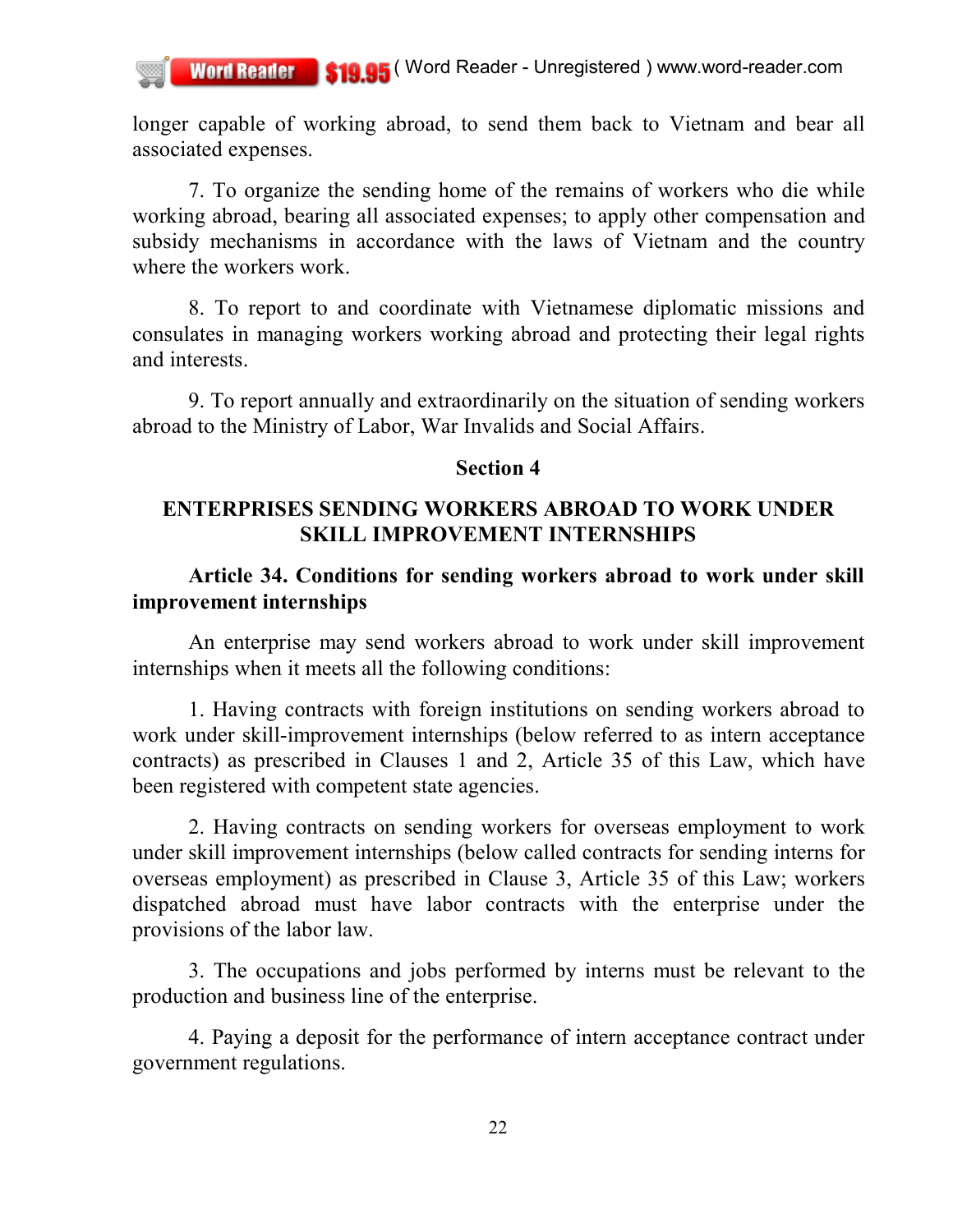## **Article 35. Intern acceptance contracts, contracts for sending interns for overseas employment and skill improvement internship contracts**

1. An intern acceptance contract is a written agreement between an enterprise and an intern-accepting institution overseas on the rights and obligations of the concerned parties in the supply and acceptance of workers working under skill improvement internships.

2. An intern acceptance contract shall conform with the laws of Vietnam and the intern receiving country, and shall have the following principal contents:

a) The internship duration;

b) The number of interns, working sectors and occupations for internship;

c) The place of internship;

d) The internship conditions and environment;

e) The internship work times and rest times;

f) Occupational safety and health;

g) Salaries and incomes;

h) Living conditions;

i) Health care conditions;

j) Social insurance conditions;

k) Conditions for early termination of contracts and compensation liability;

l) Responsibilities for payment of travel expenses from Vietnam to the place of internship and vice versa.

m) Responsibilities of the parties in case a worker dies while working abroad;

n) Settlement of disputes;

o) Responsibilities for assisting workers in remitting money to Vietnam.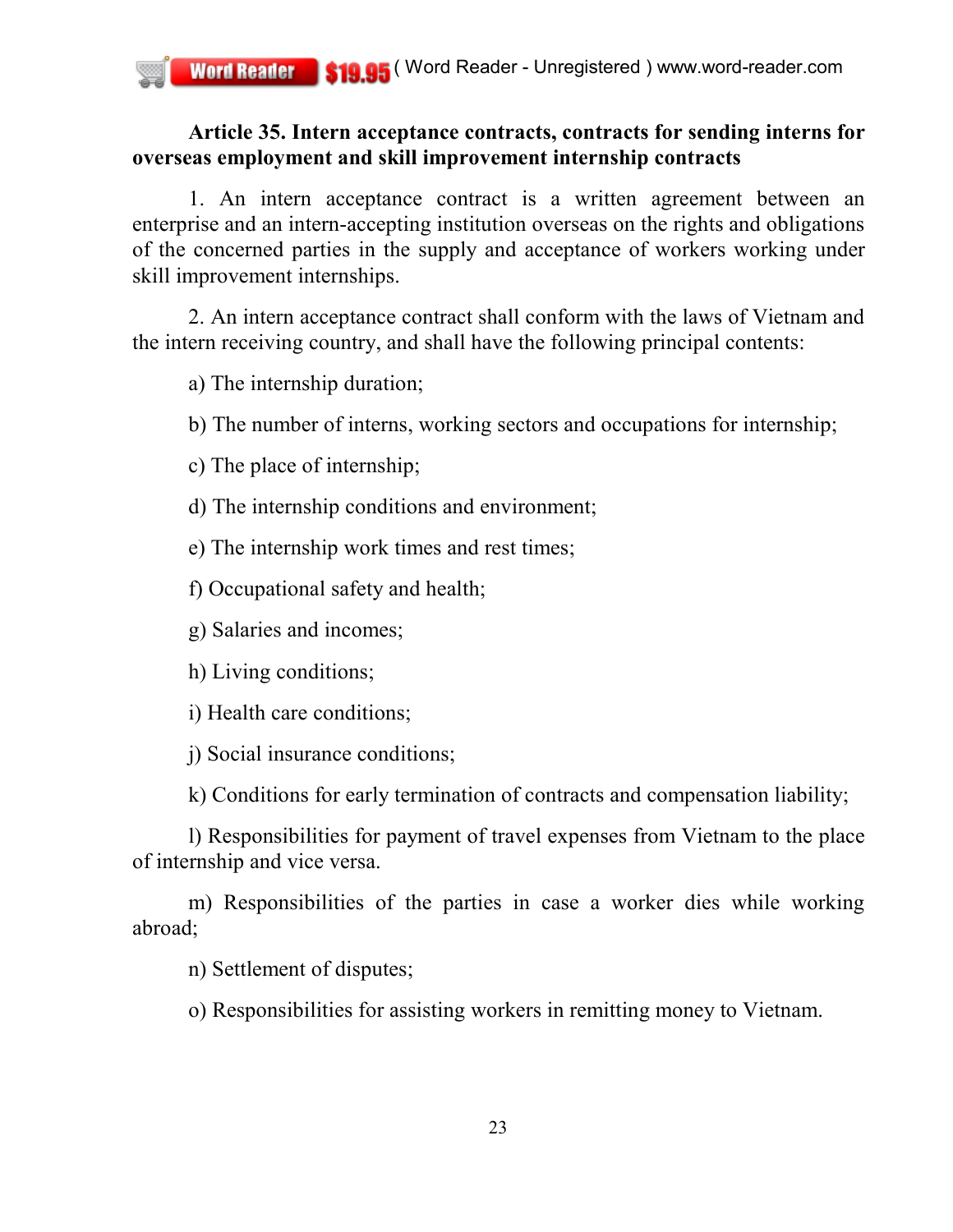3. A contract for sending an intern for overseas employment is a written agreement between an enterprise and an intern on the rights and obligations of the two parties.

4. A skill improvement internship contract (below referred to as an internship contract) is a written agreement between an intern and an intern-accepting institution on the rights and obligations of the two parties.

5. Contracts for sending interns for overseas employment and internship contracts must have contents compatible with those of intern-acceptance contracts.

## **Article 36. Registration of intern acceptance contracts**

1. Intern acceptance contracts shall be registered in accordance with the following provisions:

a) The enterprise sending workers abroad to work under a skill improvement internship for a duration of less than 90 days shall register with the Department of Labor, War Invalids and Social Affairs of the province or city where it is headquartered.

b) The enterprise sending workers abroad to work under a skill improvement internship for a duration of 90 days or more shall register with the Ministry of Labor, War Invalids and Social Affairs.

2. Within 10 days after receiving a complete and valid dossier, the competent state agency defined in Clause 1 of this Article shall reply to the enterprise in writing. In case of disapproval, it shall clearly state the reason for disapproval.

## **Article 37. Dossiers of registration of intern acceptance contracts**

A dossier of registration of an intern acceptance contract comprises:

1. A written registration of the intern acceptance contract.

2. A copy of the intern acceptance contract, enclosed with its Vietnamese translation.

3. Documents proving that the sending of workers abroad to work under skill improvement internships conforms with the laws of the host country.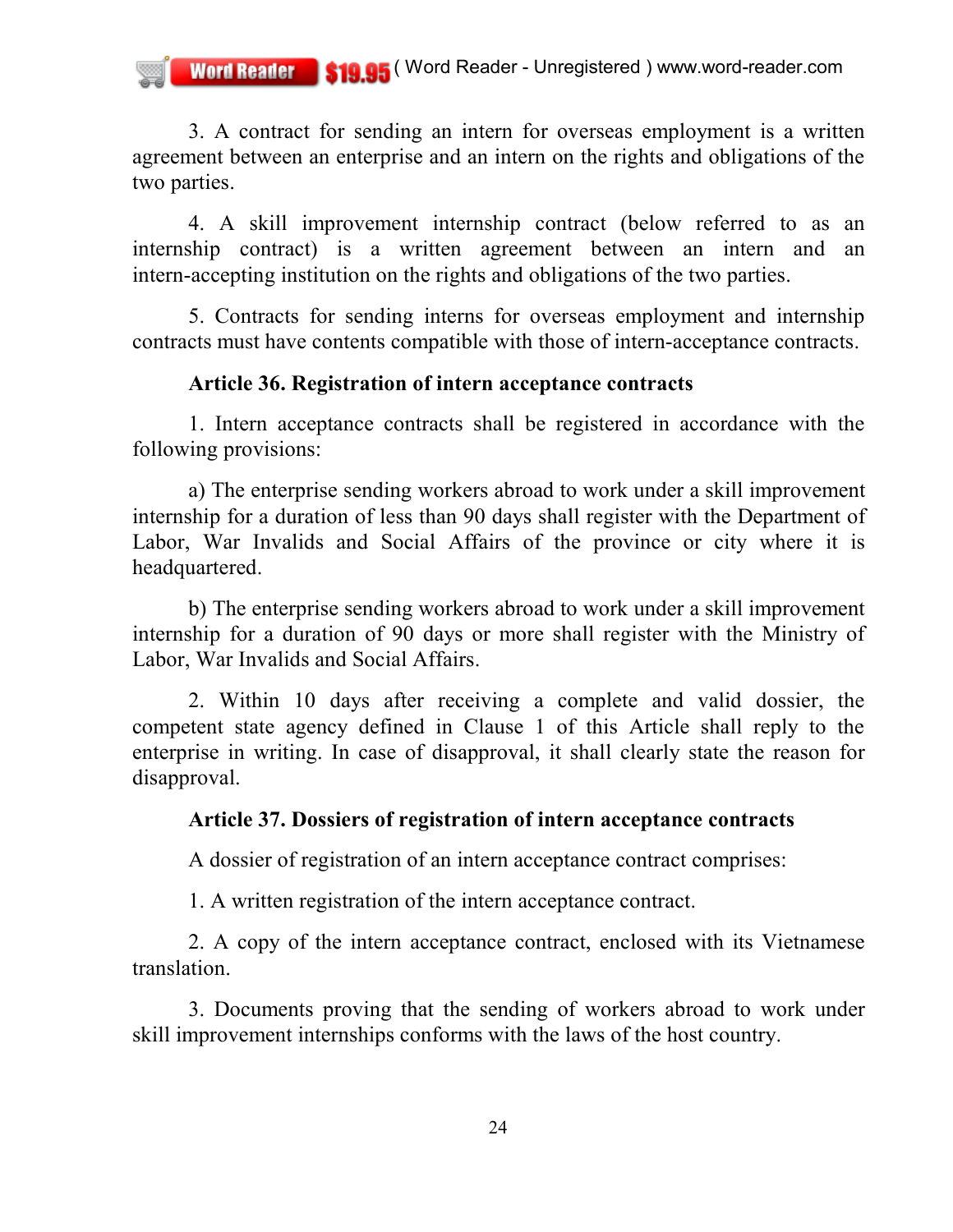4. A copy of the business registration certificate and papers proving the deposits of the enterprise as prescribed in Clause 4, Article 34 of this Law.

### **Article 38. Rights and obligations of enterprises sending workers abroad to work under skill improvement internships**

1. An enterprise has the following rights:

a) To sign intern acceptance contracts with intern-accepting institutions; to sign contracts for sending interns for overseas employment with workers prior to their departure abroad to work under skill improvement internships;

b) To request workers to pay compensation in accordance with relevant laws for damage caused by those workers.

c) To complain and initiate lawsuits against illegal decisions or acts in the sending of workers abroad.

2. An enterprise has the following obligations:

a) To disclose and supply workers with information on conditions of the internship;

b) To provide pre-departure orientation, to teach or make arrangements with training institutions to teach foreign languages for interns in accordance with requirements of the receiving country prior to sending them abroad;

c) To organize the management of interns dispatched abroad and the protection of their legal rights and interests;

d) To coordinate with intern-accepting institutions in dealing with matters arising when workers die, have work accidents or risks, contract occupational diseases, or have their life, healthy, honor, dignity or property infringed upon, and to settle disputes related to workers;

e) To report to and coordinate with Vietnamese diplomatic missions and consulates in managing interns and protecting their legal rights and interests;

f) To pay compensation in accordance with relevant laws to workers for damage caused by the enterprise;

g) To liquidate contracts for sending interns for overseas employment in accordance with relevant laws;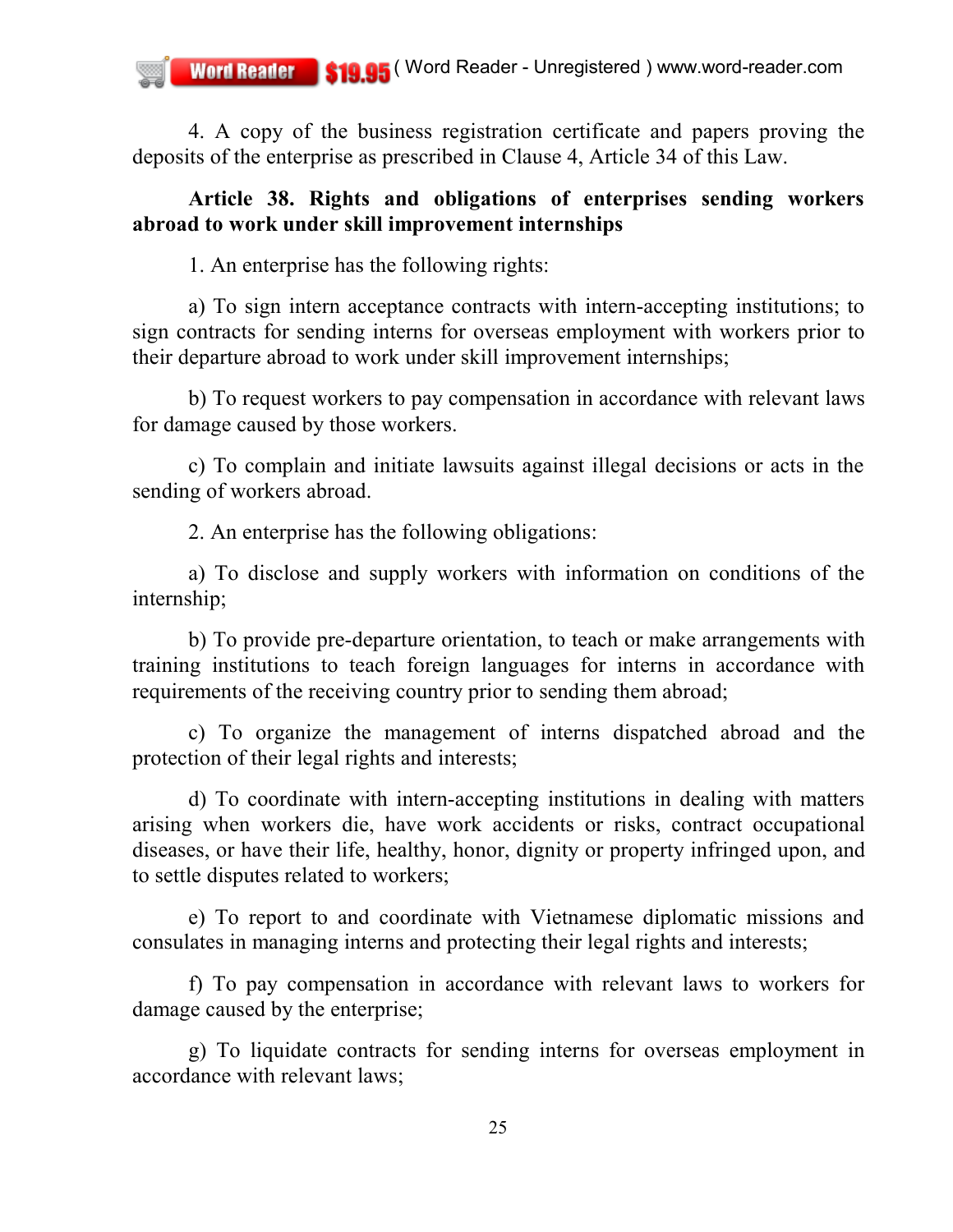h) To settle benefits for interns in case the enterprise is dissolved or bankrupt;

i) To report periodically and extraordinarily to competent state agencies in accordance with relevant laws.

#### **Section 5**

## **STATE OWNED NON-PROFIT ORGANIZATIONS SENDING WORKERS ABROAD**

### **Article 39. Conditions for State-owned non-profit organizations to send workers abroad**

A State owned non-profit organization may send workers abroad when fully satisfying the following conditions:

1. Being under a ministry, ministerial-level agency or government-affiliated agency.

2. Being assigned the task of sending workers abroad by the Minister, the Head of the ministerial-level agency or the Head of the government-affiliated agency.

3. Its leader has a university or higher degree, at least 3-years' experience in the domain of sending workers abroad or in the domain of international cooperation and relations.

4. Its activities of sending workers abroad are not for profit.

## **Article 40. Cases where State-owned non-profit organizations may send workers abroad**

A State-owned non-profit organization may send workers abroad in the following cases:

1. To implement a treaty to which the Socialist Republic of Vietnam is a contracting party.

2. To implement an agreement signed by the ministry, ministerial-level agency or government-affiliated agency with the foreign party.

3. Other cases as decided by the Minister of Labor, War Invalids and Social **Affairs**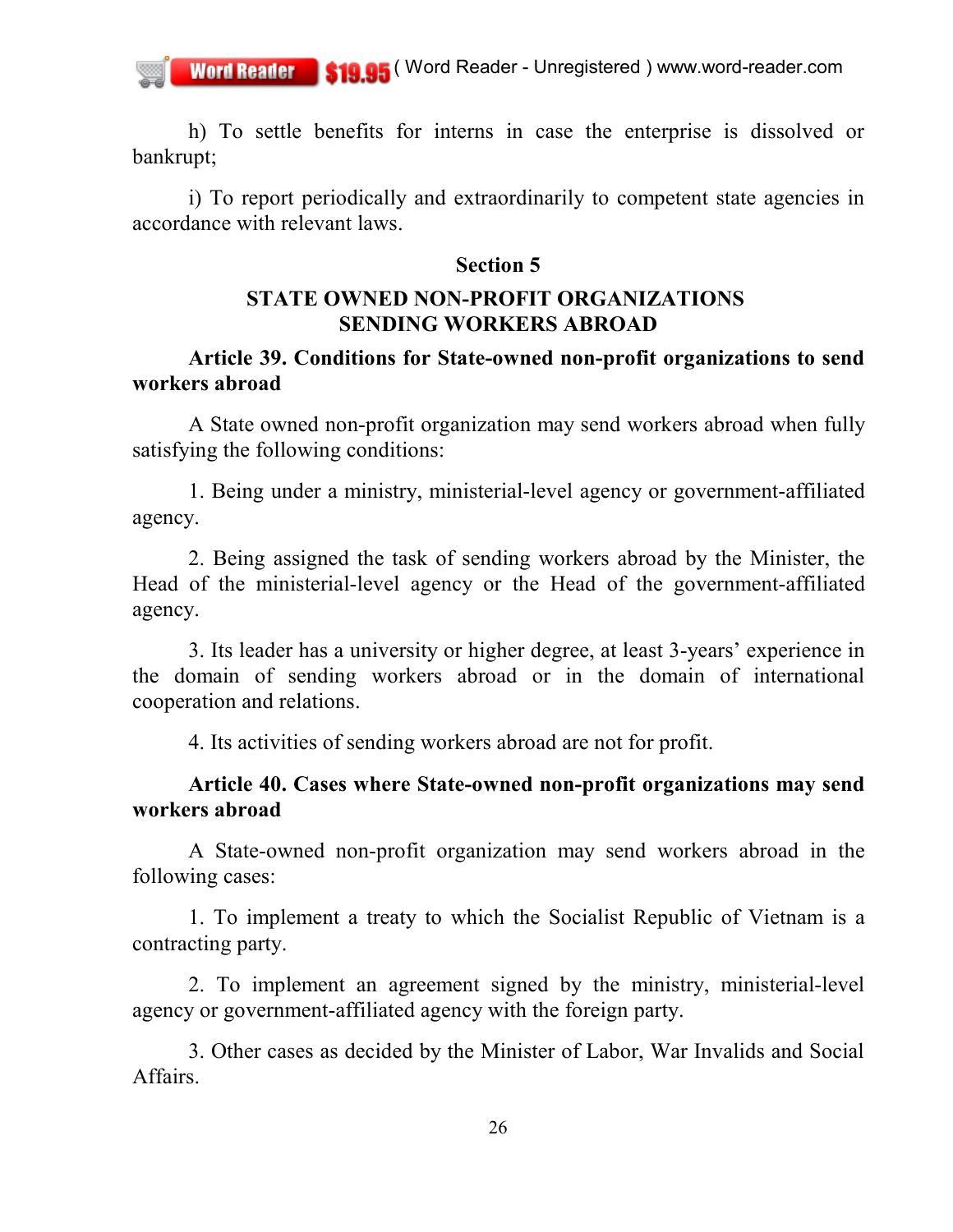## **Article 41. Rights and obligations of State-owned non-profit organizations sending workers abroad**

1. A State owned non-profit organization has the following rights:

a) To recruit and train workers, and send them abroad;

b) To sign labor supply contracts with foreign parties and sign contracts for sending workers for overseas employment with workers under the provisions of Article 17 of this Law;

c) To request workers to introduce their guarantors;

d) To be entitled to collect a sum of money from each worker to cover expenses for sending them abroad in accordance with the treaty or agreement stated in Clause 1 or 2, Article 40 of this Law or regulations of the Minister of Labor, War Invalids and Social Affairs;

e) To request workers to pay compensation in accordance with relevant laws for damage caused by those workers;

f) To lodge complaints about or initiate lawsuits against decisions or acts in violation of the law on sending workers abroad;

g) To unilaterally liquidate contracts for sending workers for overseas employment with workers who breach contracts by not returning home, who fail to present, or whose representatives fail to present, to liquidate contracts after the State-owned non-profit organization has sent them written notices by registered mail three times in a period of 180 days.

2. A State-owned non-profit organization has the following obligations:

a) To prepare a scheme for sending workers abroad to be submitted to a competent state agency for approval;

b) To report to the Ministry of Labor, War Invalids and Social Affairs on the contents of labor supply contracts (if any), contracts for sending workers for overseas employment and the plan on the performance of those contracts prior to sending workers abroad;

c) To report periodically and extraordinarily on the situation of sending workers abroad to the Ministry of Labor, War Invalids and Social Affairs, the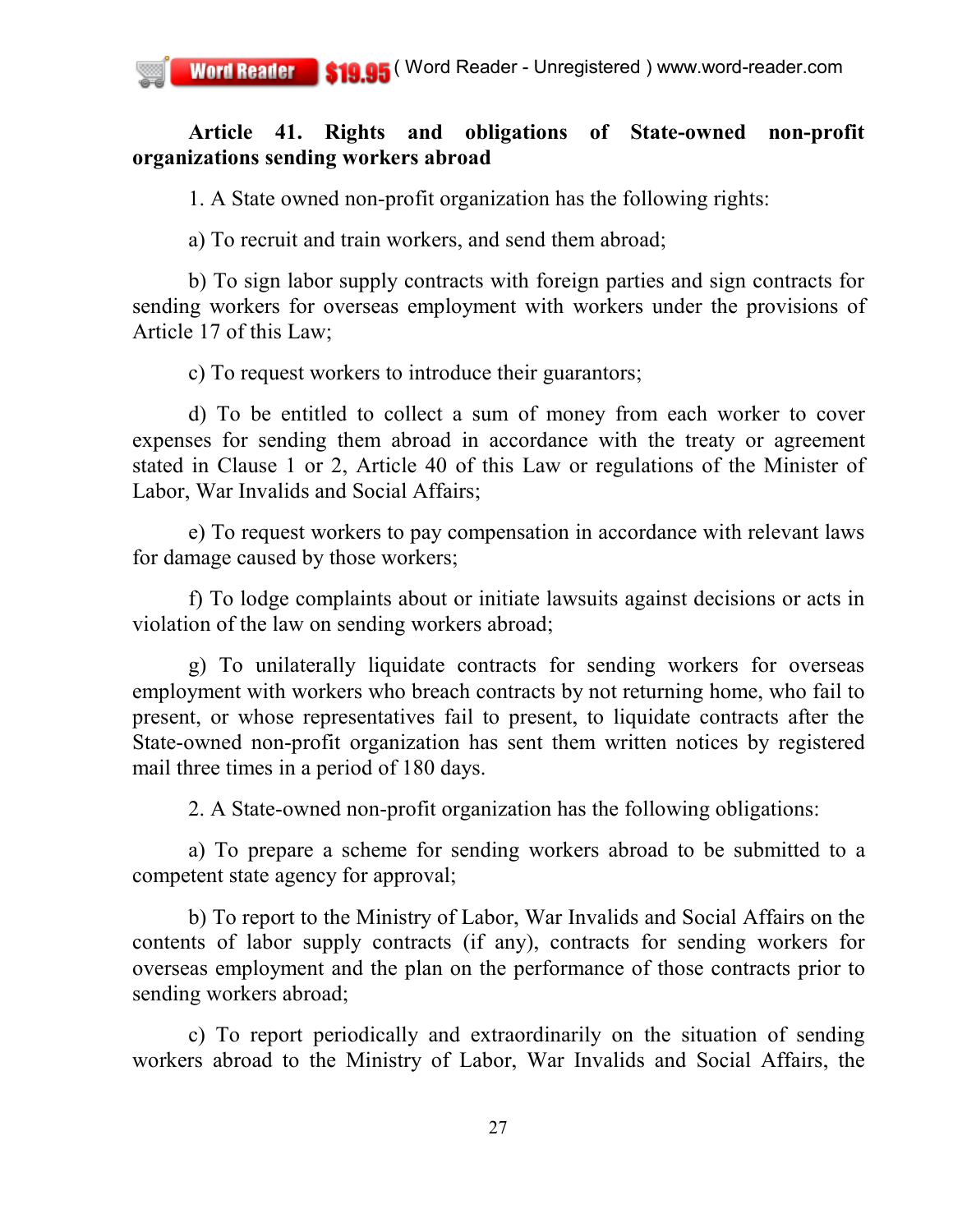ministry, ministerial-level agency and government-affiliated agency which has assigned it the task of sending workers abroad;

d) To provide pre-departure orientation, to teach or make arrangements with vocational training institutions or training establishments to teach foreign languages, professional, technical and operational skills for workers prior to sending them abroad in accordance with the treaty or agreement defined in Clause 1 or 2, Article 40 of this Law;

e) To report to and coordinate Vietnamese diplomatic missions and consulates in managing workers working abroad and protecting their legal rights and interests, and solving their problems; to nominate representatives to coordinate with foreign parties in managing workers working abroad in accordance with the requirements of each labor market.

f) To liquidate contracts for sending workers for overseas employment with workers in accordance with law.

#### **Chapter III**

#### **WORKERS WORKING ABROAD**

# **Section 1. WORKERS WORKING ABROAD UNDER CONTRACTS WITH ENTERPRISES, STATE-OWNED NON-PROFIT ORGANIZATIONS, ORGANIZATIONS OR INDIVIDUALS MAKING OFFSHORE INVESTMENT**

**Article 42. Conditions for workers working abroad under contracts with enterprises, State-owned non-profit organizations, organizations or individuals making offshore investment**

Workers may work abroad when they fully satisfy the following conditions:

1. Having full civil legal capacity;

2. Willing to work abroad;

3. Law abiding and of good moral behaviors;

4. Having good health as provided for by Vietnamese law and required by the receiving country;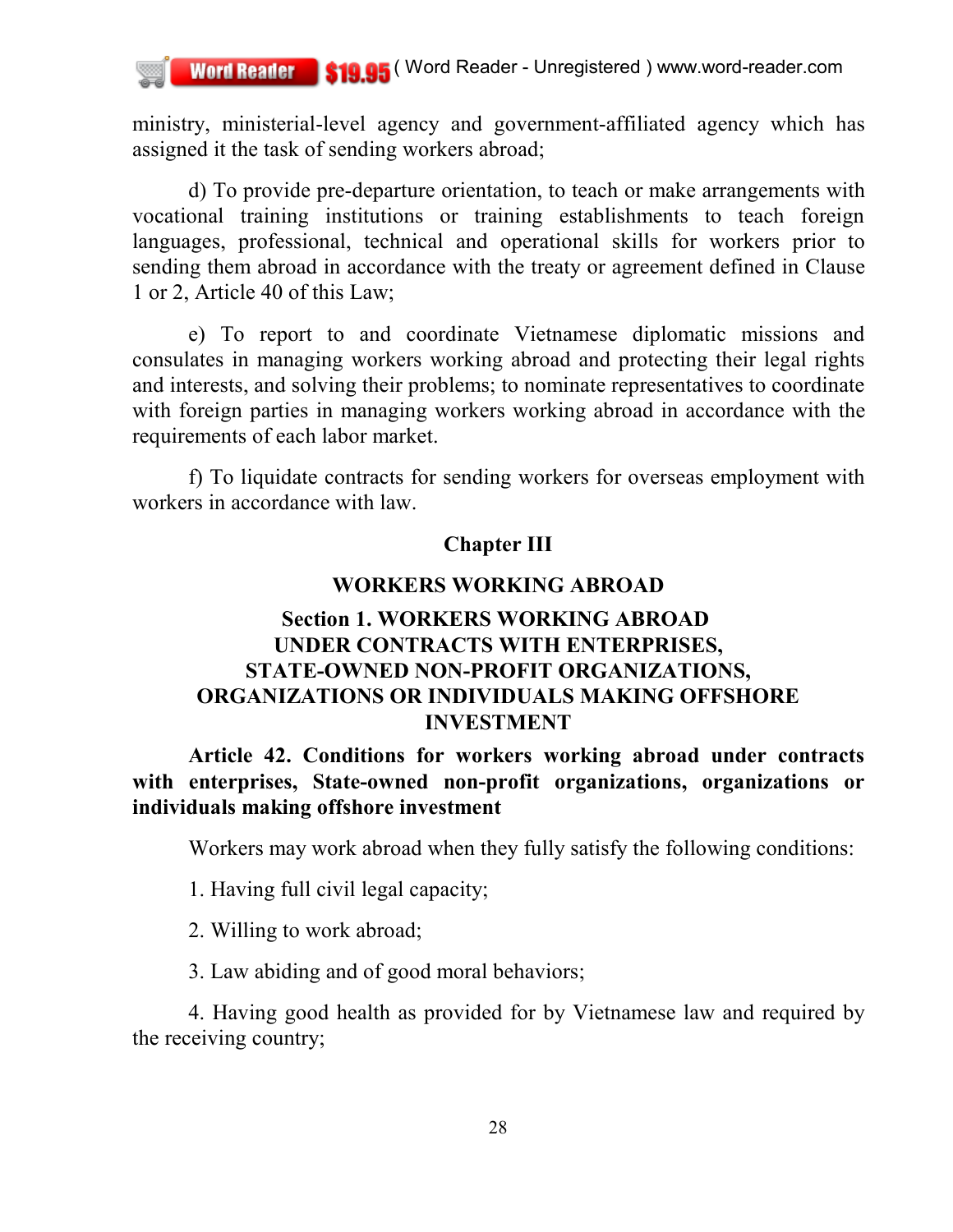5. Meeting requirements of foreign language skills, technical and professional qualifications and other requirements of the receiving country;

6. Having a certificate of possession of pre-departure orientation;

7. Not subject of a ban on exiting Vietnam under Vietnamese law.

# **Article 43. Workers working abroad dossiers**

1. Workers willing to work abroad shall submit relevant dossiers to enterprises, State-owned non-profit organizations, offshore-investing organizations or individuals that send them abroad.

2. A worker working abroad dossier comprises:

a) An application for working abroad;

b) A curriculum vitae certified by the People's Committee of the commune, ward or township where he/she resides, or by the agency, organization or unit managing him/her, with its comments on his/her sense of observing law and morality;

c) A health certificate granted by a competent medical institution attesting to the worker's good health;

d) Diplomas or certificates of foreign language proficiency, job skills and expertise and a certificate of possession of pre-departure orientation;

e) Other documents as required by the worker-receiving party.

# **Article 44. Rights of workers working abroad**

A worker working abroad has the following rights:

1. To request the enterprise, State-owned non-profit organization, offshore-investing organization or individual to supply information on Vietnamese policies and law on workers working abroad; information on relevant policies and laws as well as customs and practice of the receiving country; and on rights and obligations of related parties while he/she works abroad.

2. To be entitled to salaries, remunerations and other incomes, health care, social insurance and other benefits provided for in contracts as well as the treaty or agreement defined in Clause 1 or 2, Article 40 of this Law.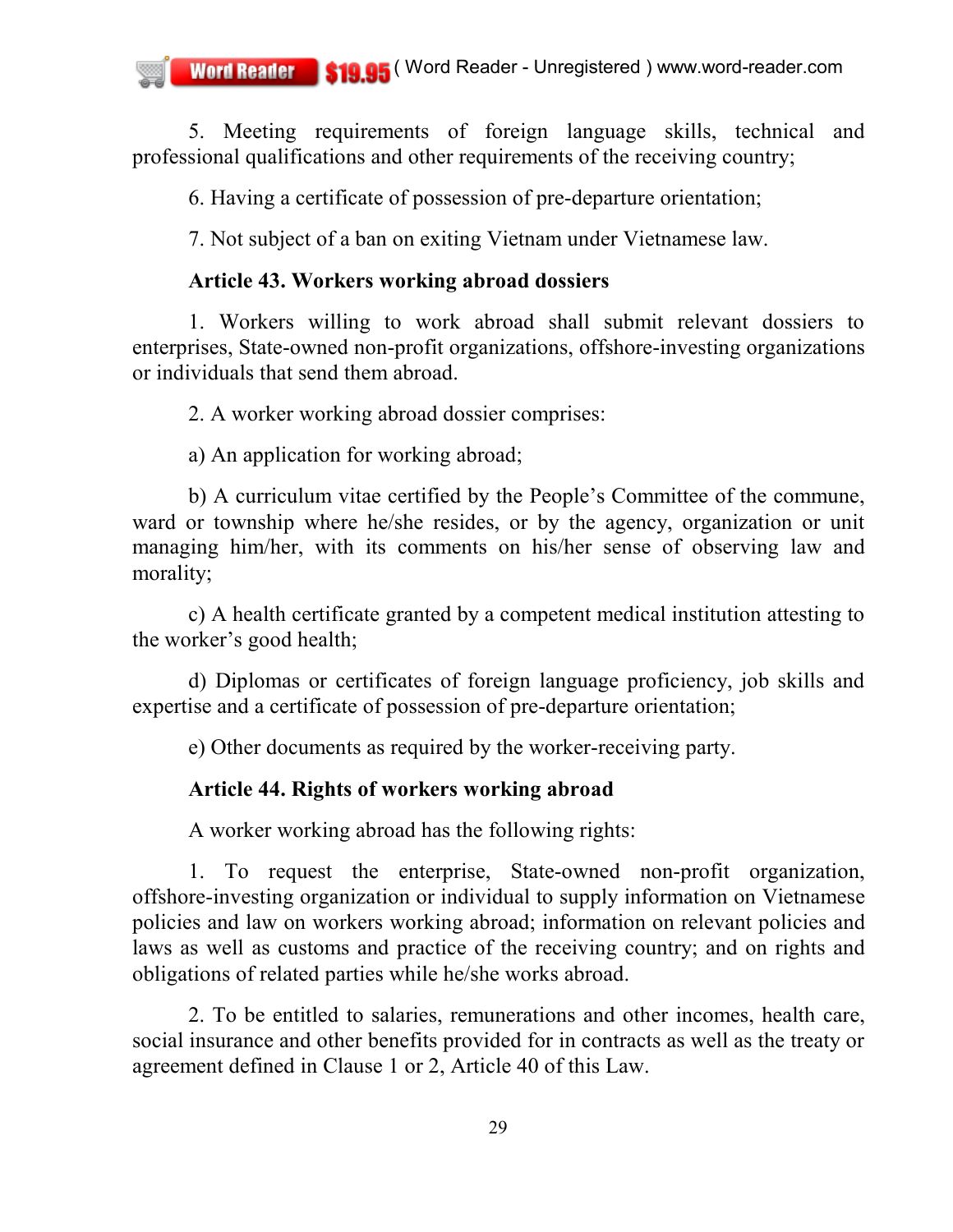3. To have his/her legal rights and interests protected while working abroad by the enterprise, State-owned non-profit organization, offshore-investing organization or individual, and by the Vietnamese diplomatic mission or consulate in accordance with the Vietnamese law, the law of the host country as well as international law and practice; to be advised on and supported in the exercise of their rights and enjoyment of benefits stated in the labor contract or internship contract.

4. To transfer home his/her salary, remunerations, incomes and other personal properties in accordance with the laws of Vietnam and the receiving country.

5. To enjoy the benefits from the abroad employment support fund under the provisions of law.

6. To lodge complaints or denunciations or initiate lawsuits against illegal acts in the sending of workers abroad.

## **Article 45. Obligations of workers working abroad**

A worker working abroad has the following obligations:

1. To follow and promote the fine traditions of the Vietnamese nation; to respect the customs and practice of the receiving country; to unite with workers of the receiving country and other countries.

2. To actively learn the technical skills, foreign language and relevant laws.

3. To participate in a training course to acquire pre-departure orientation.

4. To observe the laws of Vietnam and the receiving country.

5. To work at the approved workplace; to observe working rules and return home after terminating the labor contract or internship contract in accordance with regulations of the receiving country.

6. To be liable for damage caused by his/her breaches of the signed contract under the laws of Vietnam and the receiving country.

7. To participate in social insurance in accordance with Vietnamese law and other types of insurance according to the law of the receiving country.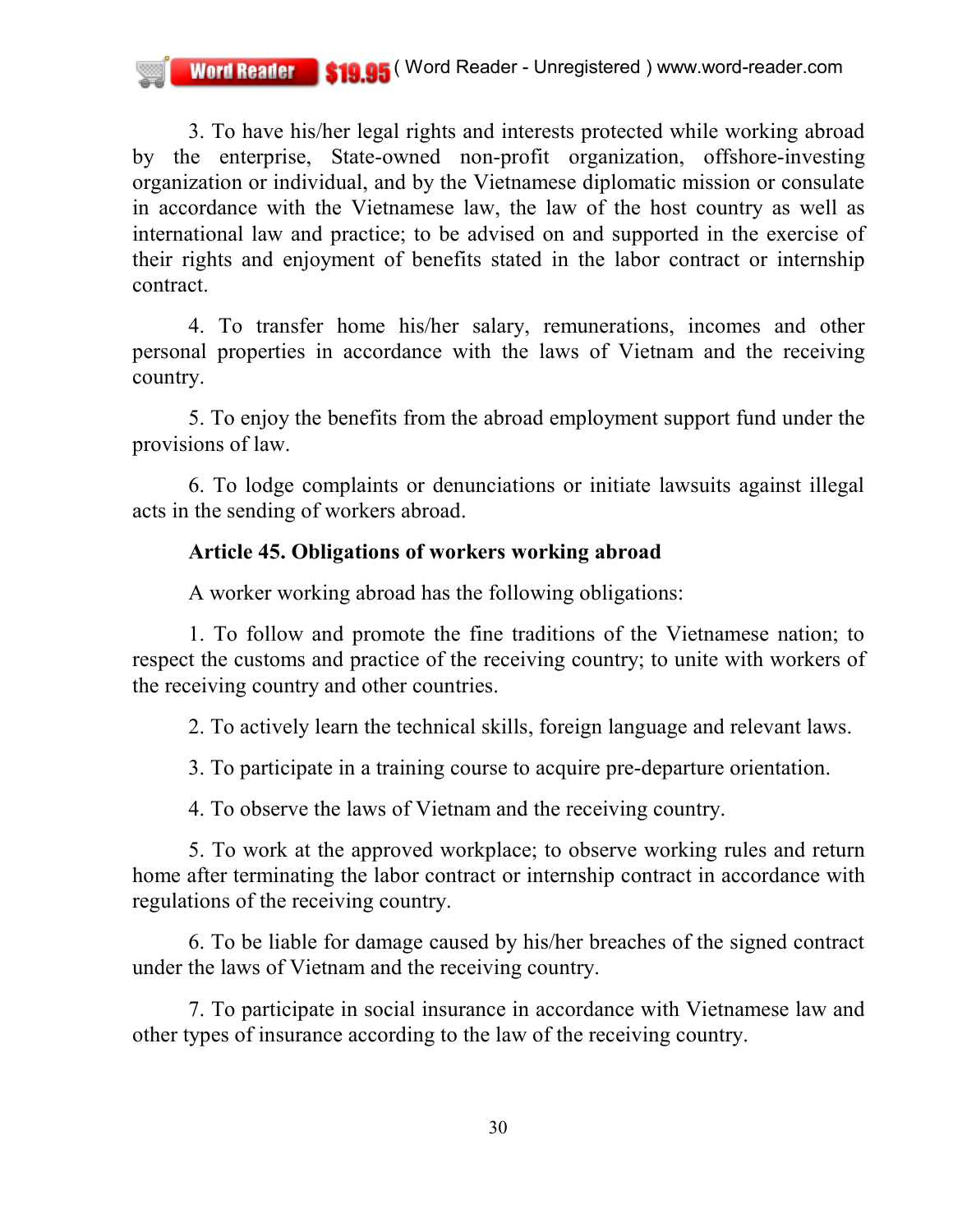8. To pay income tax in accordance with the laws of Vietnam and the receiving country.

9. To contribute to the Fund for overseas employment support in accordance with this Law.

## **Article 46. Rights and obligations of workers working abroad under contracts for sending workers for overseas employment with licensed enterprises**

Apart from the rights and obligations provided in Articles 44 and 45 of this Law, a worker working abroad under contract with a licensed enterprise has the following rights and obligations:

1. To sign a contract for sending workers for overseas employment with the licensed enterprise;

2. To receive training in vocational and foreign language skills to meet the requirements of the labor contract;

3. To be entitled to borrow capital from a credit institution in accordance with law in order to work abroad:

4. To be awarded compensation where the licensed enterprise breaches the contract for sending workers for overseas employment;

5. To extend the labor contract or sign a new labor contract in accordance with the law of the receiving country;

6. To pay service charges and refund brokerage commissions (if any) to the licensed enterprise;

7. To pay a deposit or introduce a guarantor according to the agreement with the licensed enterprise in order to secure the performance of the contract for sending workers for overseas employment;

8. To liquidate the contract for sending workers for overseas employment with the licensed enterprise within 180 days from the date of termination of the labor contract.

**Article 47. Rights and obligations of workers working abroad under contracts for sending workers for overseas employment with contract-winning or - receiving enterprises or offshore-investing organizations or individuals**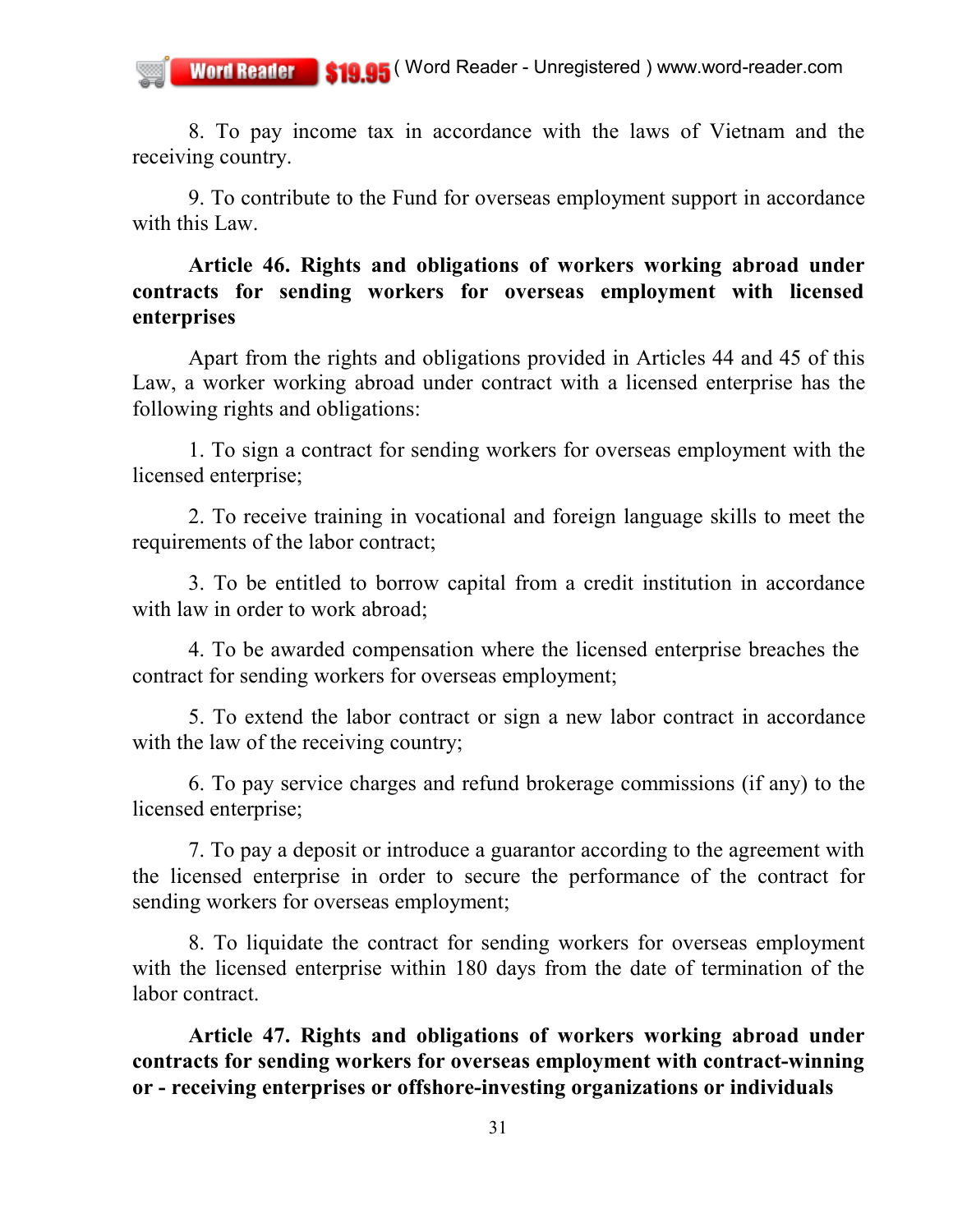Apart from the rights and obligations provided in Articles 44 and 45 of this Law, a worker working abroad under a contract for sending workers for overseas employment with a contract-winning or -receiving enterprise or offshore-investing organization or individual has the following rights and obligations:

1. To sign a contract for sending workers for overseas employment with the contract-winning or -receiving enterprise or offshore-investing organization or individual;

2. To receive training in vocational and foreign language skills to meet the requirements of the contract for sending workers for overseas employment.

3. To be awarded compensation in case the contract-winning or -receiving enterprise or offshore-investing organization or individual breaches the contract.

4. To liquidate the contract for sending workers for overseas employment with the contract-winning or -receiving enterprise or offshore-investing organization or individual.

## **Article 48. Rights and obligations of workers working abroad under skill improvement internship contracts**

Apart from the rights and obligations provided for in Articles 44 and 45 of this Law, a worker working abroad under a skill improvement internship contract has the following rights and obligations:

1. To sign a contract for sending interns for overseas employment with the enterprise that sends him/her abroad to work under a skill improvement internship;

2. To be awarded compensation in case the enterprise sending him/her abroad to work under a skill improvement internship breaches the contract for sending interns for overseas employment.

3. To liquidate the contract for sending interns for overseas employment with the enterprise that sends him/her abroad under a skill improvement internship contract.

## **Article 49. Rights and obligations of workers working abroad under contracts for sending workers for overseas employment with State-owned non-profit organizations**

Apart from the rights and obligations provided for in Articles 44 and 45 of this Law, a worker working abroad under a contract for sending workers for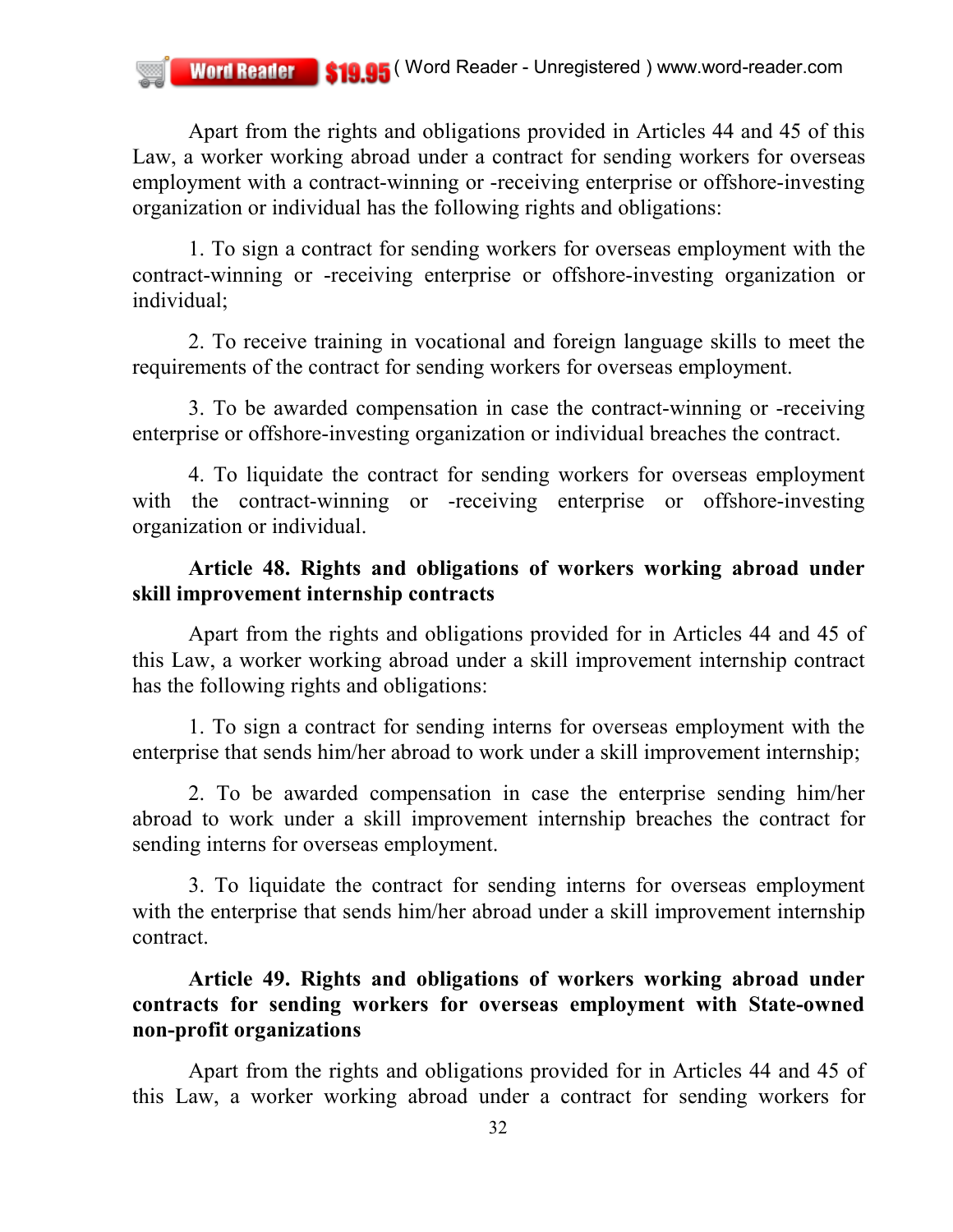overseas employment with a State-owned non-profit organization has the following rights and obligations:

1. To sign a contract for sending workers for overseas employment with the State owned non-profit organization;

2. To introduce a guarantor to the State owned non-profit organization.

3. To be awarded compensation in case the State owned non-profit organization breaches the contract for sending workers for overseas employment;

4. To pay a sum of money under the provisions of Point d, Clause 1, Article 41 of this Law.

5. To liquidate the contract for sending workers for overseas employment with the State owned non-profit organization within 180 days from the date of termination of the labor contract.

6. To have other rights and obligations provided for in Clauses 2, 3 and 5, Article 46 of this Law.

#### **Section 2**

### **WORKERS WORKING ABROAD UNDER INDIVIDUAL CONTRACTS**

**Article 50. Conditions for workers working abroad under individual contracts**

A worker may work abroad under an individual contract when fully satisfying the following requirements:

1. The conditions prescribed in Clauses 1, 2, 3, 4 and 7, Article 42 of this Law.

2. Having an individual contract as prescribed in Article 51 of this Law.

3. Having a certificate on individual contract registration issued by the provincial Department of Labor, War Invalids and Social Affairs of the locality where he/she resides.

#### **Article 51. Individual contracts**

1. Individual contracts must accord with the laws of Vietnam and the country where the workers go to work.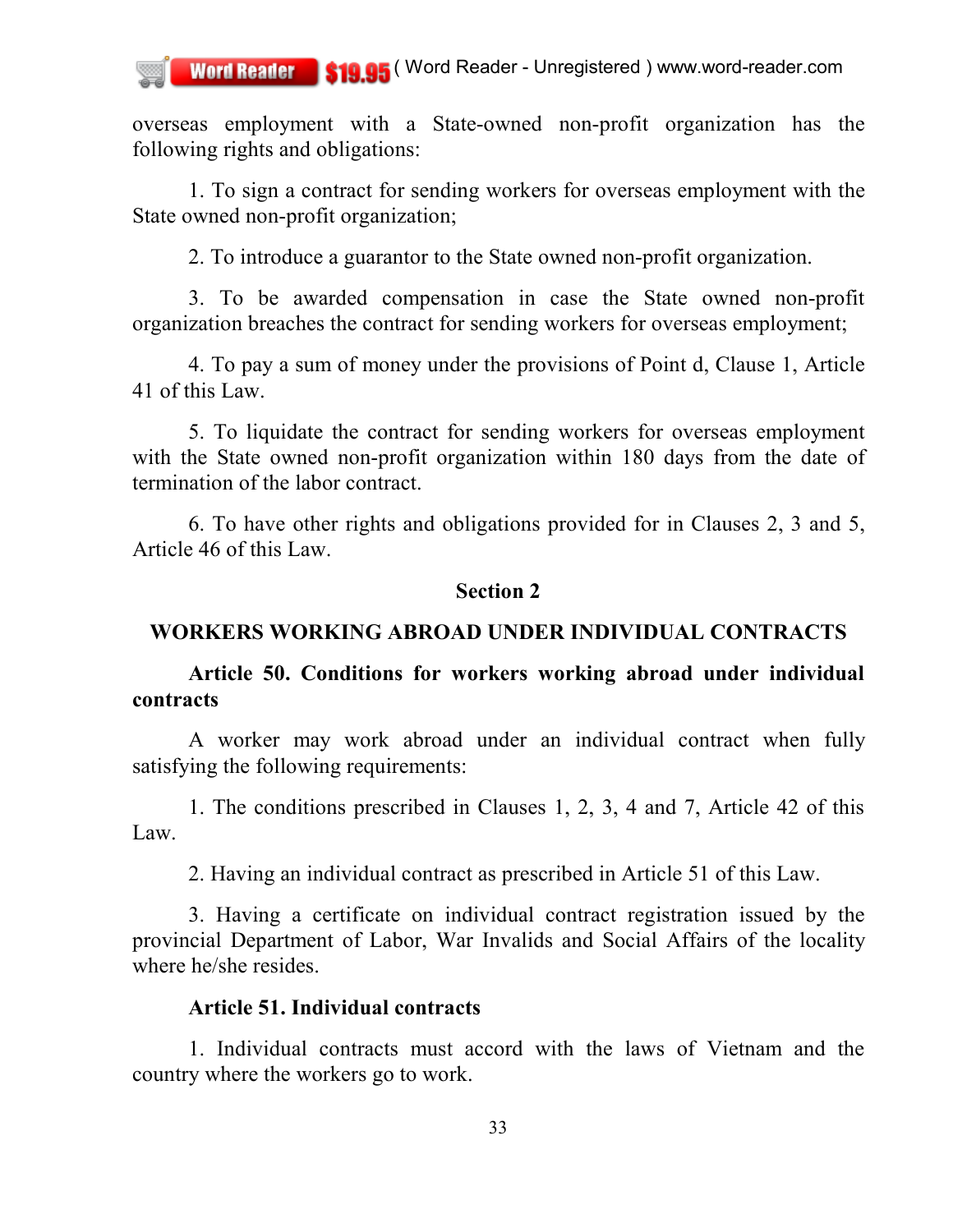2. An individual contract shall have the following principal contents:

a) The job to be done;

b) The term of the contract;

c) The workplace;

d) Working hours and rest hours;

e) Salary, remuneration and extra work pays;

f) Health care conditions;

g) Social insurance conditions;

h) Responsibilities of the employer in case the worker dies while working abroad;

i) The settlement of disputes.

## **Article 52. Dossiers and procedures for registration of individual contracts**

1. A dossier for individual contract registration with the provincial Department of Labor, War Invalids and Social Affairs in the locality where the concerned worker resides shall comprise:

a) A registration application, enclosed with a copy of the individual contract and its Vietnamese translation;

b) A copy of the personal identity card or passport;

c) A curriculum vitae of the worker, certified by the People's Committee of the commune, ward or township where the worker resides or of the agency, organization or unit managing him/her, with its comments on his/her sense of observing law and morality.

2. Within 5 working days after receiving a complete and valid dossier, the provincial Department of Labor, War Invalids and Social Affairs shall issue a written certification on individual contract registration to the worker. In case of disapproval, it shall clearly state the reason for disapproval.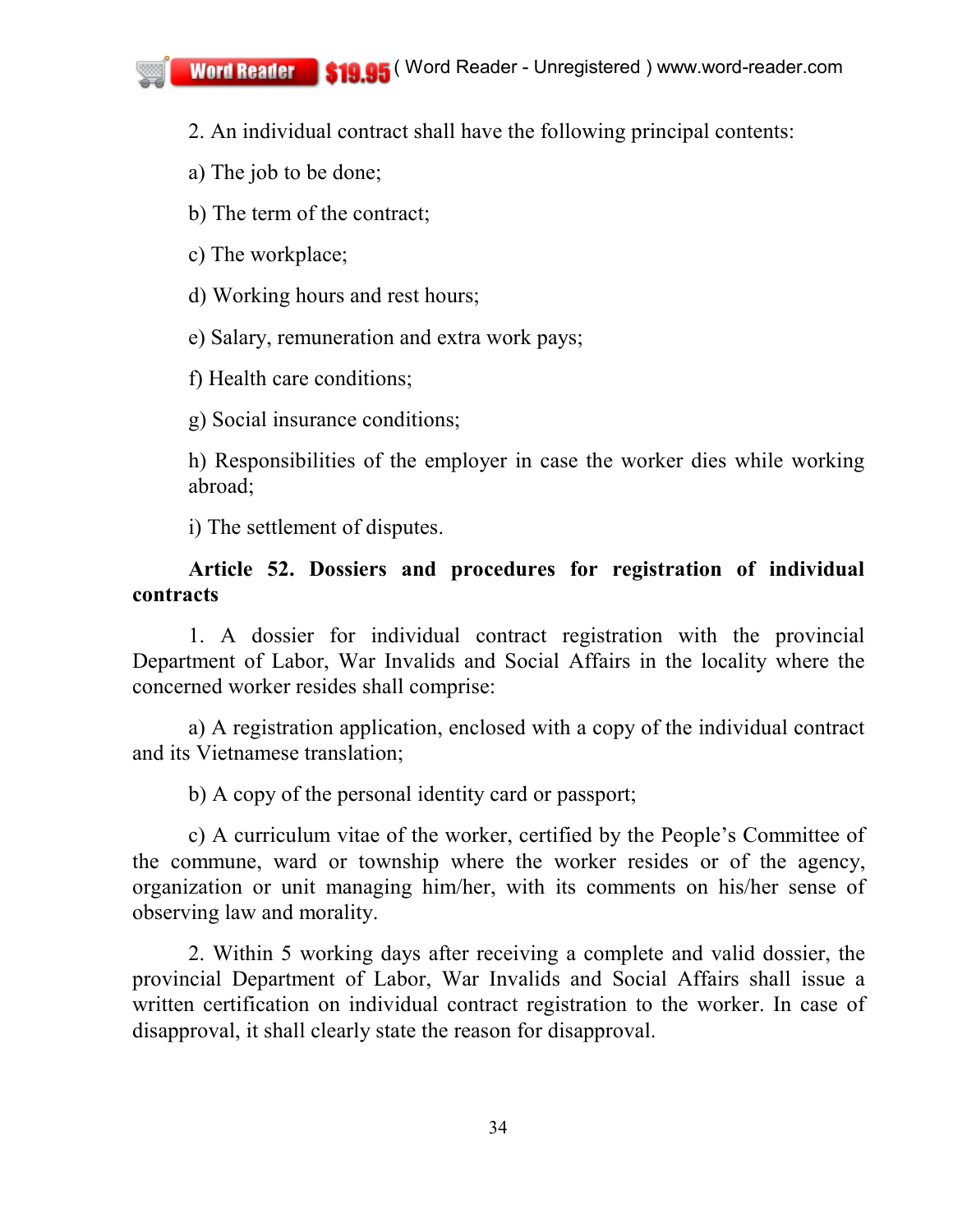The certificate of registration of the individual contract must be produced when the worker exits for overseas employment.

### **Article 53. Rights and obligations of workers working abroad under individual contracts**

1. A worker working abroad under an individual contract has the following rights:

a) To be provided with information on Governmental laws and policies on workers working abroad by the provincial Department of Labor, War Invalids and Social Affairs;

b) To have his/her legal rights and interests protected while working abroad by the Vietnamese diplomatic mission or consulate in accordance with Vietnamese law, the law of the country where he/she works and international practice; to be advised on and supported in the exercise of his/her rights and the enjoyment of his/her benefits provided for in the individual contract;

c) To be entitled to benefits from the Fund for overseas employment in accordance with law;

d) To transfer home his/her salary, remuneration, income and other personal properties in accordance with the laws of Vietnam and the country where he/she works;

e) To extend the contract or sign a new labor contract in accordance with the law of the country where he/she works.

2. A worker working abroad under an individual contract has the following obligations:

a) To register his/her individual contract under the provisions of Clause 1, Article 52 of this Law;

b) To learn about relevant provisions of law;

c) To observe the laws of Vietnam and the country where he/she works;

d) To strictly observe his/her individual contract and rules of the workplace;

e) To take responsibility for damage caused by his/her breach of the signed contract under the law of the country where he/she works;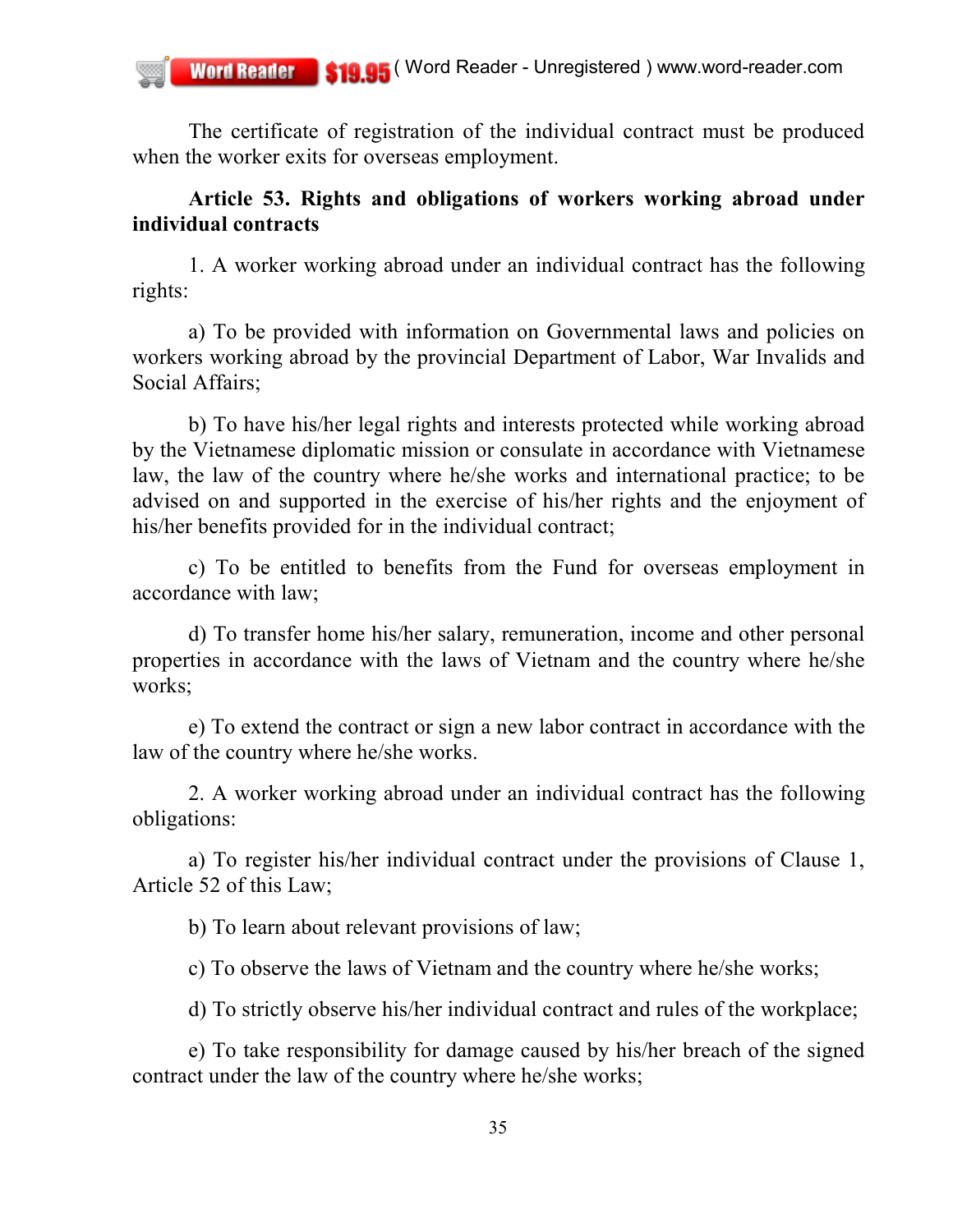f) To participate in social insurance in accordance with Vietnamese law and other types of insurance in accordance with the law of the country where he/she works;

g) To pay income tax in accordance with the laws of Vietnam and the country where he/she works;

h) To contribute to the Fund for overseas employment support in accordance with this Law;

i) To register his/her citizenship at the Vietnamese diplomatic mission or consulate in the country where he/she works.

#### **Section 3**

### **GUARANTEE FOR WORKERS WORKING ABROAD**

## **Article 54. Conditions for guarantors**

A guarantor must satisfy the following conditions:

1. Having full civil legal capacity.

2. Having financial capability to meet the conditions in the guarantee contract.

### **Article 55. Scope of guarantee**

1. Guarantee shall be provided in the following cases:

a) Workers working abroad under contracts for sending workers for overseas employment with licensed enterprises fail to make deposits or have insufficient money to make deposits under the provisions of Article 23 of this Law;

b) Workers working abroad under contracts for sending workers for overseas employment with a State owned non-profit organization which requests them to have guarantee.

2. Guarantors shall reach agreement with licensed enterprises or State-owned non-profit organizations on their responsibilities to provide a partial or whole guarantee for the liabilities of their workers working abroad.

3. When a worker breaches the contract for sending workers for overseas employment and causes damage to a licensed enterprise or State owned non-profit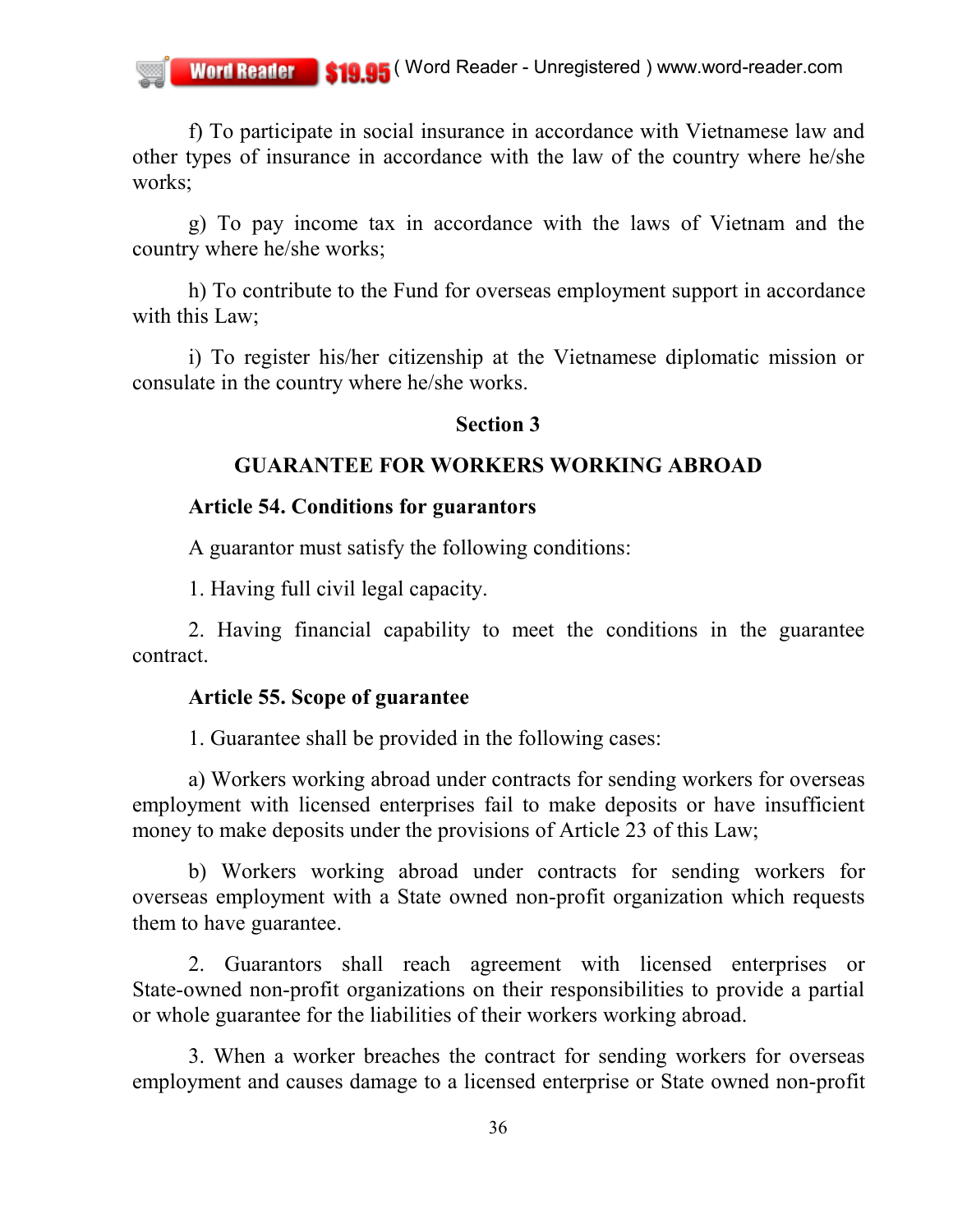organization but fails to perform or fulfill his/her compensation obligation, the guarantor shall use his/her/its property to pay compensation for damage caused by the worker to the licensed enterprise or State owned non-profit organization. The remaining property of the guarantor after paying compensation shall be returned to the guarantor.

## **Article 56. Duration of the guarantee obligation**

The duration for performance of the guarantee obligation shall be agreed between the guarantor and the licensed enterprise or State owned non-profit organization; if they cannot reach agreement, the guarantor shall perform the guarantee obligation within a reasonable time limit to be fixed by the licensed enterprise or State owned non-profit organization, which shall be counted from the time the guarantor receives the licensed enterprise or State-owned non-profit organization's notice on the performance of the worker's obligations.

# **Article 57. Guarantee contracts**

- 1. Guarantee contracts must be made in writing.
- 2. A guarantee contract must have the following principal contents:
- a) The scope of guarantee;
- b) The rights and obligations of the parties to the contract;
- c) The duration of the guarantee obligation;
- d) The handling of the guarantor's property.

3. The Ministry of Labor, War Invalids and Social Affairs shall, with the Ministry of Justice, specify the contents of a guarantee contract and the liquidation of a guarantee contract.

# **Article 58. Measures to ensure the performance of the guarantee obligation**

1. Licensed enterprises and State owned non-profit organizations may reach agreement with guarantors on the application of a pledge, mortgage or deposit to ensure the performance of the guarantee obligation.

2. The pledge, mortgage or deposit shall be stated in a separate document or in the guarantee contract.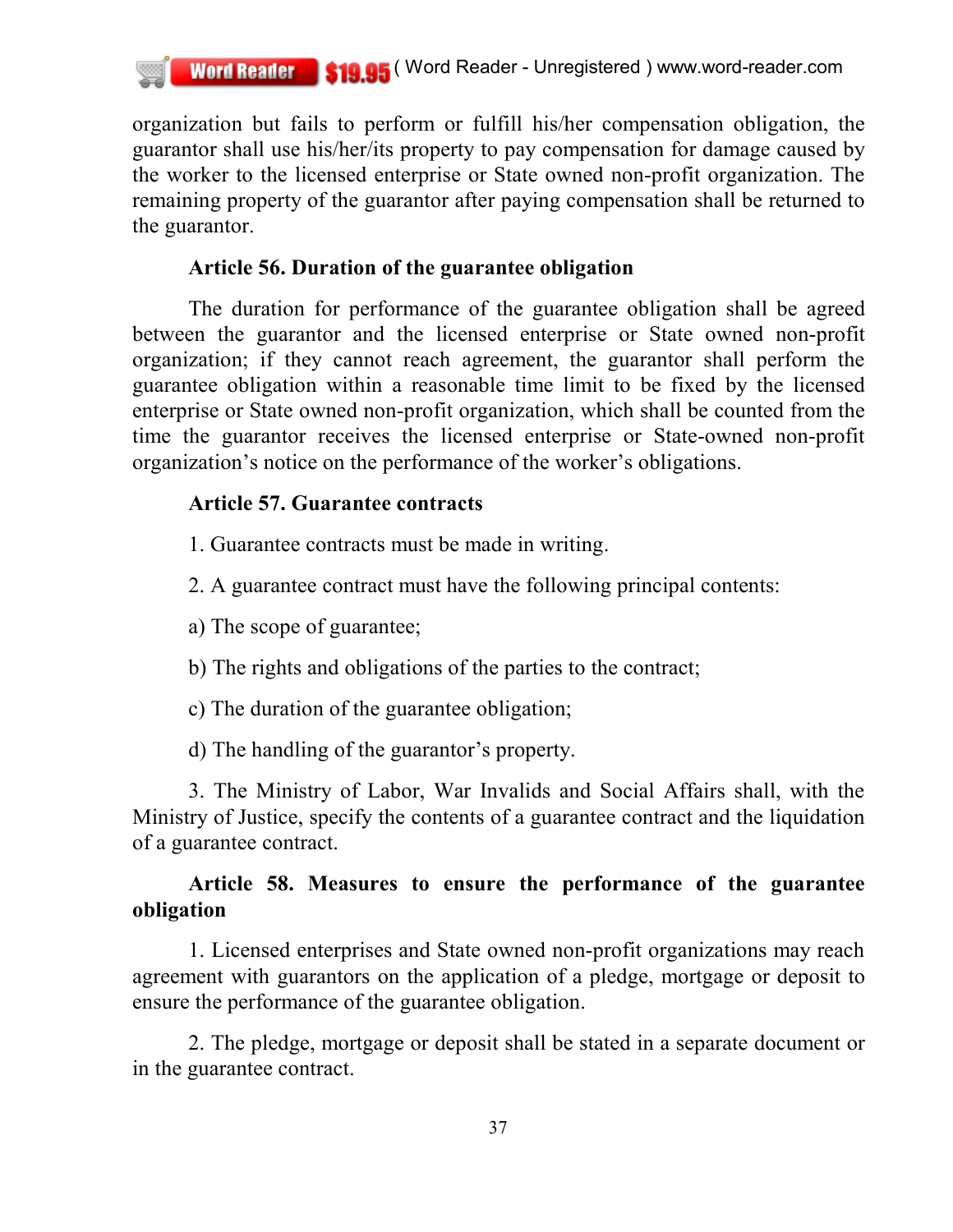3. The determination and application of a pledge, mortgage or deposit to ensure the performance of the guarantee obligation shall comply with the provisions of law.

### **Section 4. POLICIES TOWARDS WORKERS AFTER RETURNING HOME**

#### **Article 59. Employment support**

1.Provincial Departments of Labor, War Invalids and Social Affairs shall notify returned workers of domestic employment opportunities; and shall guide and introduce them to register to find appropriate jobs.

2. The State encourages enterprises to receive and recruit former workers working abroad or send them to work abroad.

#### **Article 60. Encouragement of job creation**

1. The State facilitates and encourages former workers working abroad to invest in production or business activities and create jobs for themselves and for others.

2. Workers with difficulties may borrow preferential capital for the creation of jobs in accordance with law.

### **Chapter IV**

#### **VOCATIONAL TRAINING, FOREIGN LANGUAGE TRAINING**

### **AND PRE-DEPARTURE ORIENTATION**

## **Article 61. Purposes of vocational training, foreign language training and pre-departure orientation**

Vocational training, foreign language training and pre-departure orientation aims to provide workers working abroad with occupational and foreign language skills, legal knowledge and other necessary knowledge as required by the labor markets.

## **Article 62. Responsibilities of workers in learning vocational skills, foreign languages and acquiring pre-departure orientation**

1. Workers wishing to work abroad must take the initiative in learning vocational skills and foreign languages, learn about relevant laws and participate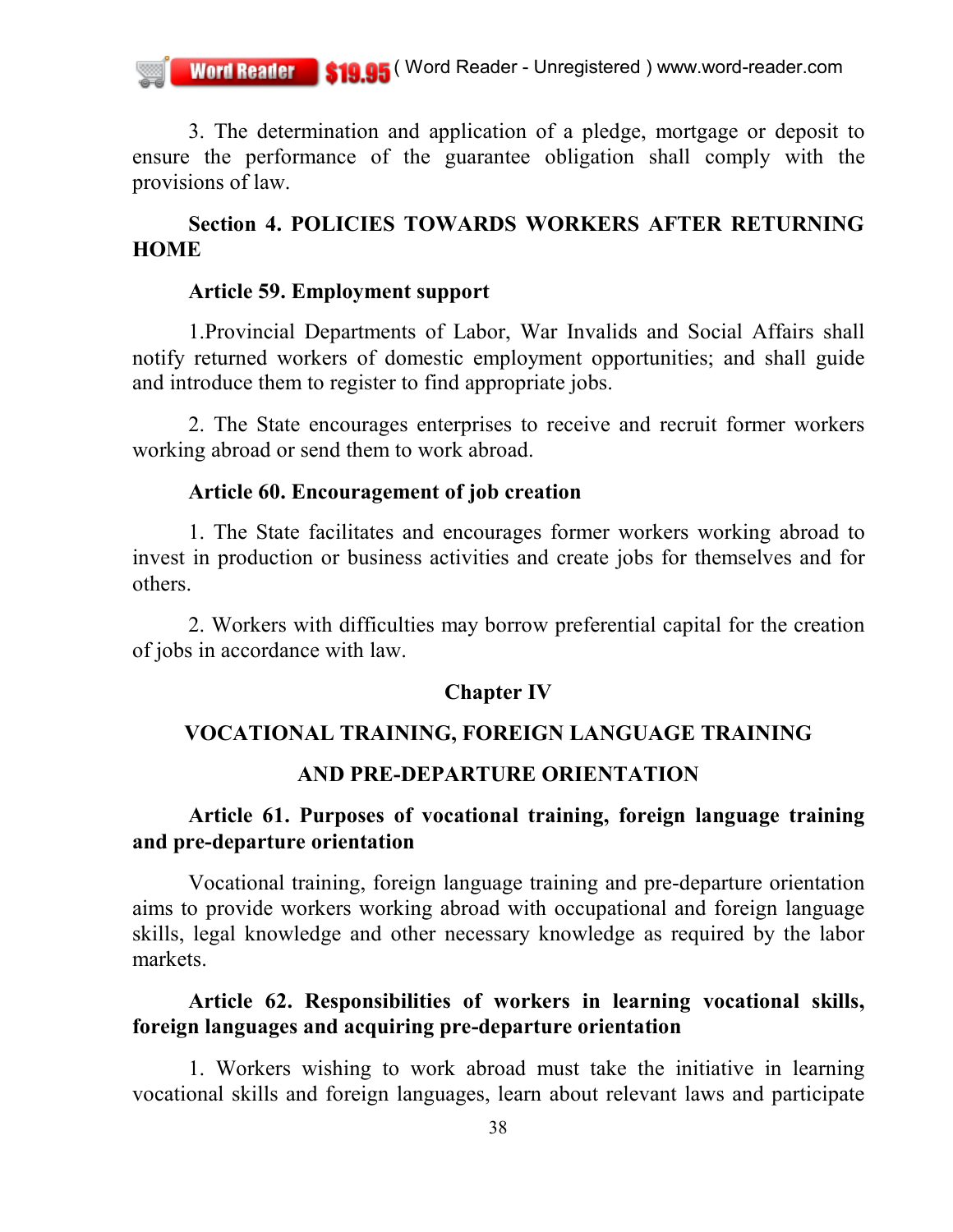in pre-departure orientation courses organized by licensed enterprises, State-owned non-profit organizations, or offshore-investing organizations or individuals that send them abroad.

2. The State shall adopt policies to support workers who are social policy beneficiaries to learn vocational skills and foreign languages and acquire pre-departure orientation.

# **Article 63. Vocational training, foreign language training for workers working abroad**

Licensed enterprises, State owned non-profit organizations and offshore-investing organizations or individuals that send workers abroad shall conduct or make arrangements with vocational training institutions or training establishments to conduct vocational and foreign language skills training courses for workers to work abroad.

## **Article 64. Policies applicable to vocational training institutions**

The State shall adopt investment policies for vocational training institutions to train workers working abroad; set up vocational training schools with adequate training equipment, facilities, programs, curricula and staff in order to train workers with professional, technical, and foreign language skills as required by the labor markets.

# **Article 65. Pre-departure orientation**

1. Licensed enterprises, State owned non-profit organizations and offshore-investing organizations or individuals that send workers abroad shall provide workers with pre-departure orientation, test and grant certificates prior to sending them abroad.

2. Pre-departure orientation to be provided includes:

a) Vietnam's traditions and cultural identity;

b) Basic contents of the labor, criminal, civil and administrative laws of Vietnam and the host country;

c) Contents of the contract signed between the licensed enterprise, State owned non-profit organization, offshore-investing organization or individual and the worker;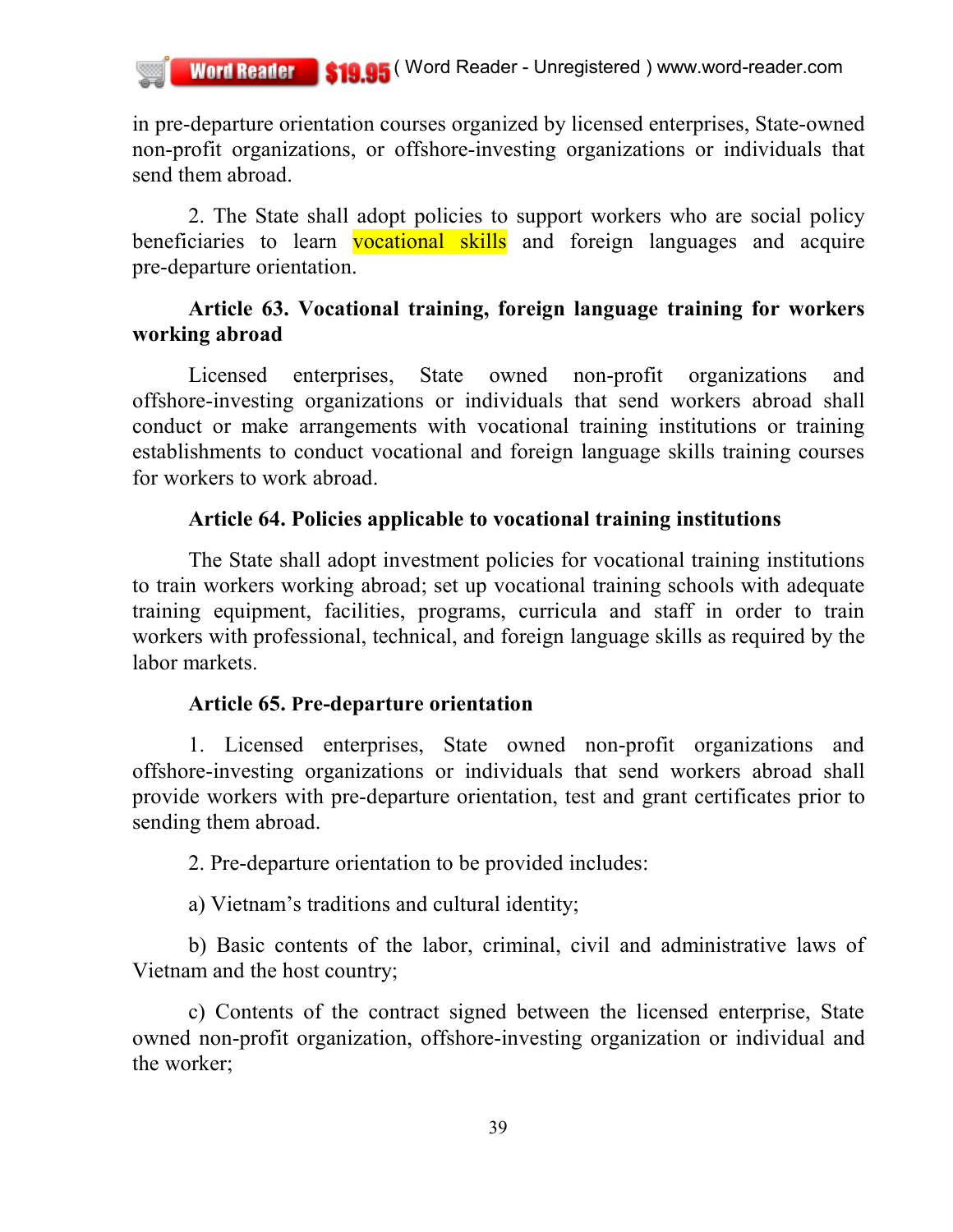d) Labor discipline, occupational safety and health;

e) Customs, practice and culture of the receiving country;

f) Working and living behaviors;

g) Use of means of transport, purchase and use of tools and equipment for daily needs;

h) Problems to be avoided while workers live and work abroad.

3. The Minister of Labor, War Invalids and Social Affairs shall specify the program and duration of pre-departure orientation.

## **Chapter V**

## **FUND FOR OVERSEAS EMPLOYMENT SUPPORT**

### **Article 66. Fund for overseas employment support**

The Fund for overseas employment support is aimed at developing and expanding foreign labor markets, raising the quality of workforce, and supporting workers and enterprises in handling risks.

## **Article 67. Sources of the overseas employment support fund**

- 1. Contributions of enterprises.
- 2. Contributions of workers.
- 3. State budget support.
- 4. Other legal sources.

## **Article 68. Establishment, management and use of the Fund for overseas employment support**

1. The Fund for overseas employment support is established under the Ministry of Labor, War Invalids and Social Affairs, operates for non-profit purposes, is tax-exempt and independent in cost-accounting, has legal person status and state treasury accounts.

2. The Prime Minister shall decide on the establishment of the fund; provide for its management and use; levels of contribution by enterprises, workers working abroad and state budget support; and levels of benefits for target beneficiaries.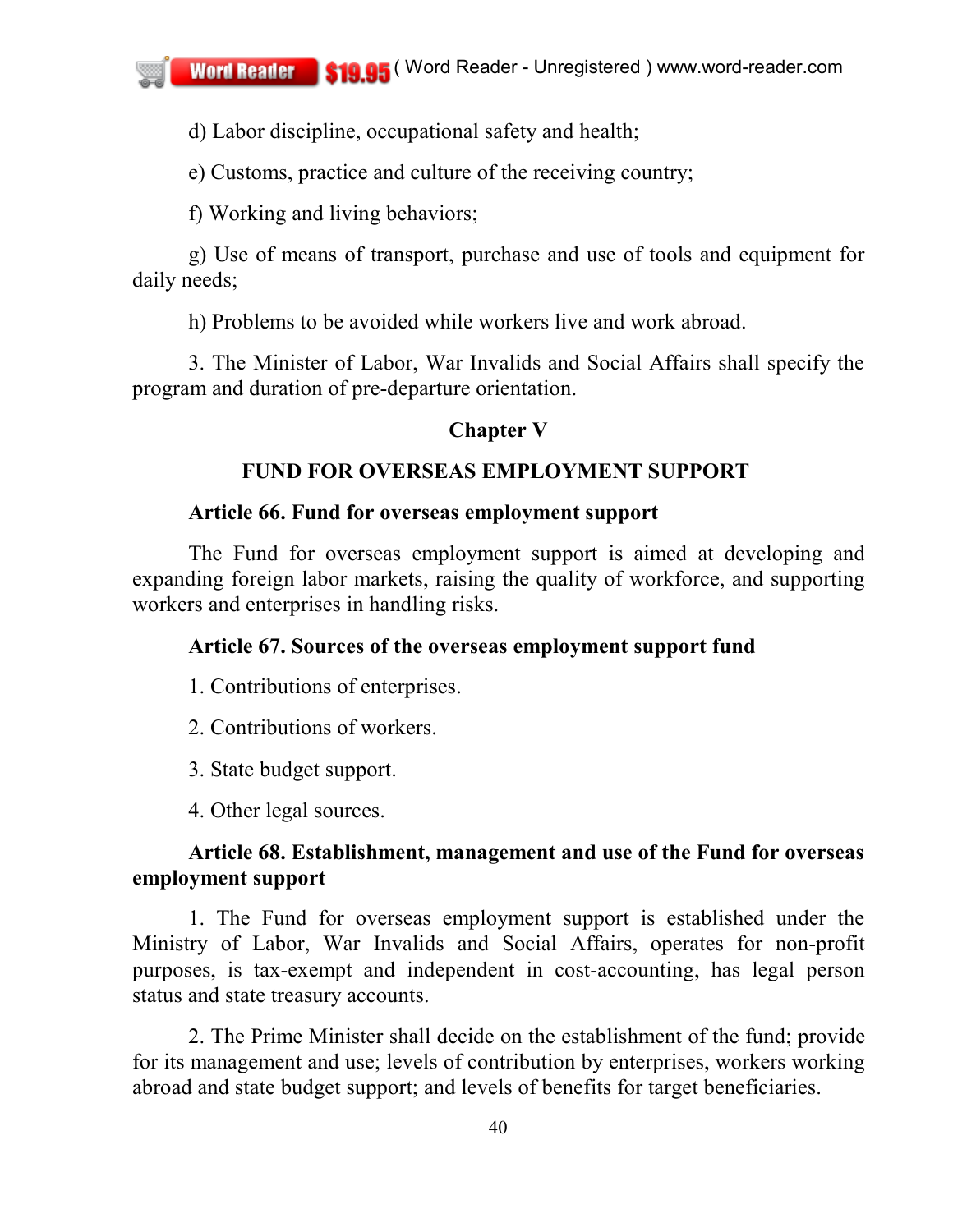# **Chapter VI**

# **STATE MANAGEMENT OF WORKERS ON OVERSEAS EMPLOYMENT**

## **Article 69. Scope of state management of workers on overseas employment**

1. Elaborating, and organizing the implementation of, strategies, plans and policies on workers working abroad.

2. Formulating, promulgating, organizing the implementation, propagation, dissemination of, and education about the laws on worker working abroad.

3. Defining contents of programs and materials on pre-departure orientation for workers working abroad.

4. Managing, and directing and guiding the management of workers working abroad; organizing the apparatus to manage workers working abroad; providing professional training for personnel in charge of sending workers abroad; studying the code-based management of workers working abroad.

5. Promoting international cooperation on sending workers abroad; negotiating and signing treaties or agreements on workers working abroad.

6. Organizing promotion activities to develop foreign labor markets; defining prohibited sectors, industries and jobs for workers working abroad; supplying information on foreign labor markets to enterprises, State owned non-profit organizations and workers.

7. Granting, renewing, withdrawing licenses, terminating activities of sending workers abroad; managing the registration and guiding the performance of contracts under the provisions of this Law.

8. Inspecting, supervising and handling violations of the law on sending workers abroad; settling disputes, complaints and denunciations in the sending of workers abroad.

# **Article 70. Responsibilities for state management of workers working abroad**

1. The Government shall perform the state management of workers working abroad.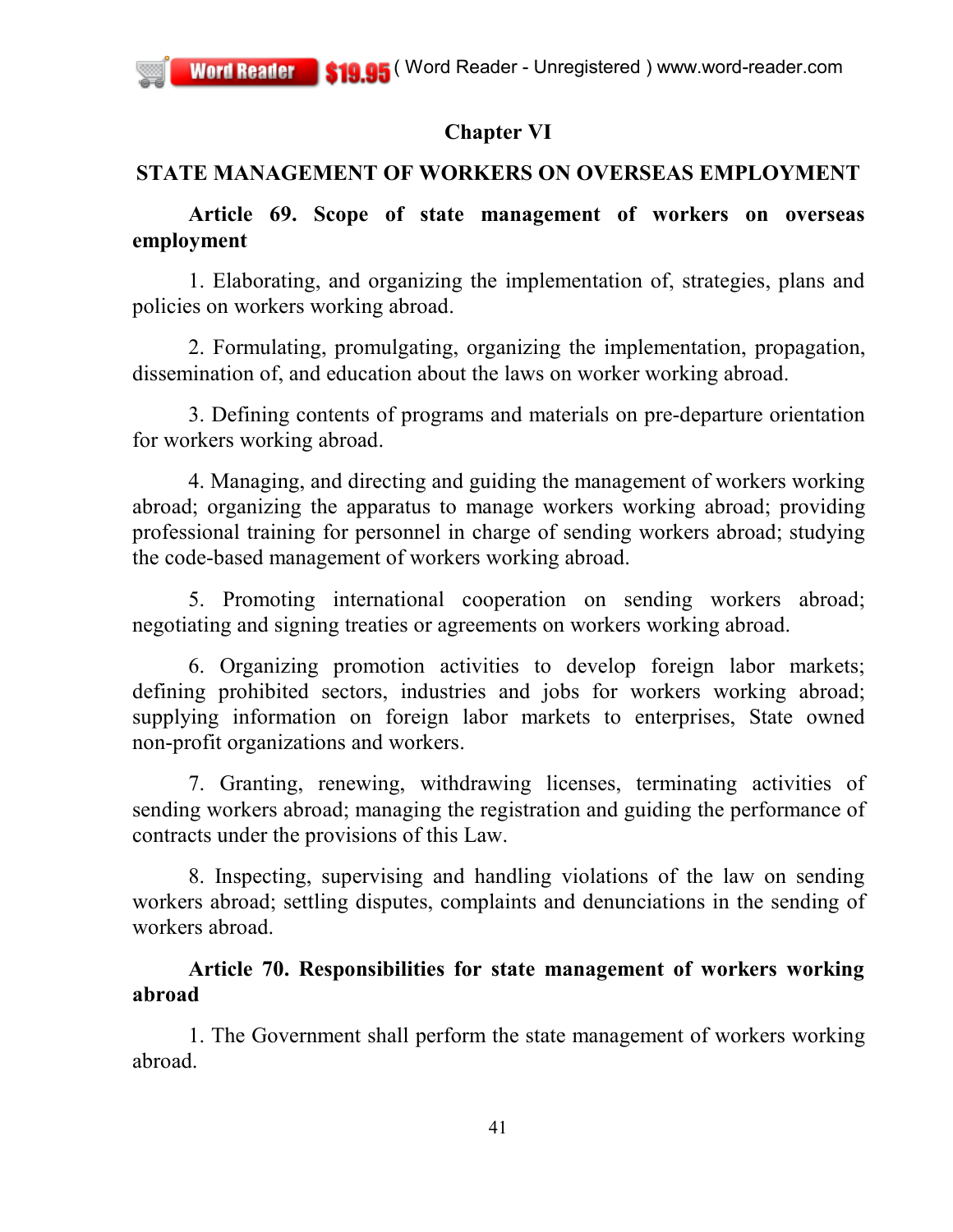2. The Ministry of Labor, War Invalids and Social Affairs shall take responsibility to the Government for performing the state management of workers working abroad.

3. Ministries and ministerial-level agencies shall, within the ambit of their tasks and powers, coordinate with the Ministry of Labor, War Invalids and Social Affairs in performing the state management of workers working abroad under the Government's assignment.

4. People's Committees at all levels shall perform the state management of workers working abroad under the Government's decentralization.

## **Article 71. Responsibilities of Vietnamese diplomatic missions and consulates**

1. To protect the legal rights and interests of workers working abroad; to handle violations of workers working abroad in accordance with this Law.

2. To research and inquire into foreign labor markets, labor policies and worker-receiving modes.

3. To supply information and guide enterprises in approaching markets in order to sign labor supply contracts in accordance with the laws of Vietnam and concerned foreign countries.

4. To support competent Vietnamese state agencies in appraising conditions and feasibility of contracts in activities of sending workers abroad as well as the legal status of foreign parties.

5. To guide and inspect activities of foreign-based representatives of Vietnamese enterprises and the State owned non-profit organizations in the management of workers working abroad and the settlement of problems related to them.

6. To report to and propose competent Vietnamese state agencies to handle cases showing signs of serious violations of Vietnamese law.

7. To coordinate with Vietnamese agencies, licensed enterprises, State owned non-profit organizations, offshore-investing organizations and individuals as well as agencies and organizations of concerned foreign countries in repatriating workers working abroad who commit violations.

## **Article 72. Inspection of activities of sending workers abroad**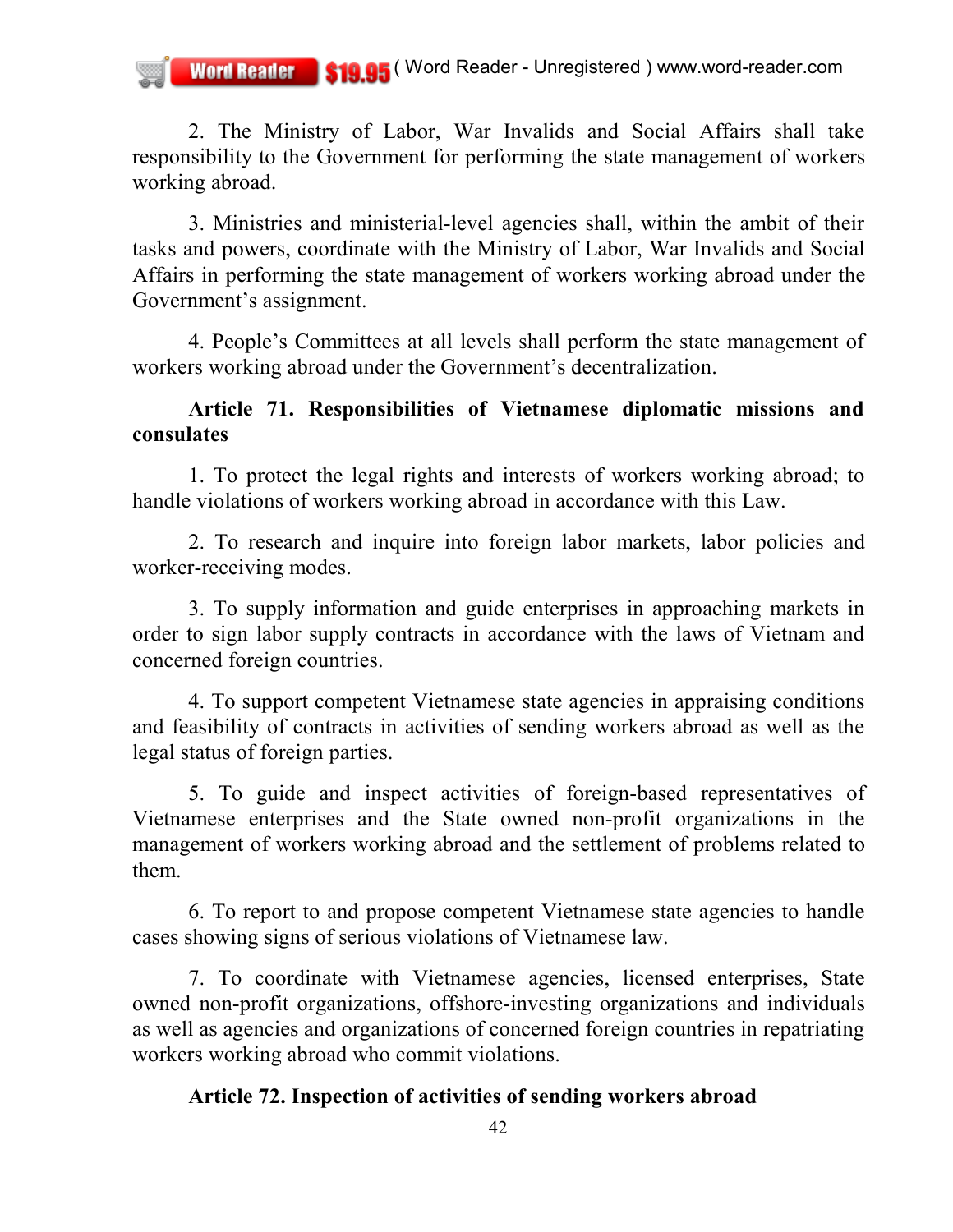1. The Labor, War Invalids and Social Affairs Inspectorate shall conduct specialized inspection of activities of sending workers abroad.

2. The organization, tasks and powers of the inspectorates in charge of activities of sending workers abroad shall comply with legal provisions on inspection.

### **Chapter VII**

#### **SETTLEMENT OF DISPUTES AND HANDLING OF VIOLATIONS**

### **Article 73. Settlement of disputes**

1. Disputes between workers and licensed enterprises or State owned non-profit organizations sending workers abroad shall be settled on the basis of contracts signed between the parties and the provisions of Vietnamese law.

2. Disputes between workers working abroad and foreign employers shall be settled on the basis of agreements signed between the parties and the legal provisions of receiving countries, treaties to which the Socialist Republic of Vietnam is a contracting party and international agreements concluded between Vietnamese ministries, ministerial-level agencies or government-affiliated agencies and foreign parties.

3. Disputes between licensed enterprises or State owned non-profit organizations sending workers abroad and foreign employers or brokers shall be settled on the basis of agreements signed between the parties and the provisions of Vietnamese law, the laws of receiving countries, treaties to which the Socialist Republic of Vietnam is a contracting party and international agreements concluded between Vietnamese ministries, ministerial-level agencies or government-attached agencies and foreign parties.

#### **Article 74. Handling of violations**

Any persons who commit violations of this Law shall, depending on the nature and severity of their violations, be disciplined, administratively sanctioned or examined for penal liability; if causing damage, they shall pay compensation in accordance with law.

### **Article 75. Handling of administrative violations**

1. Enterprises or State owned non-profit organizations sending workers abroad, organizations or individuals involved in the sending of workers abroad or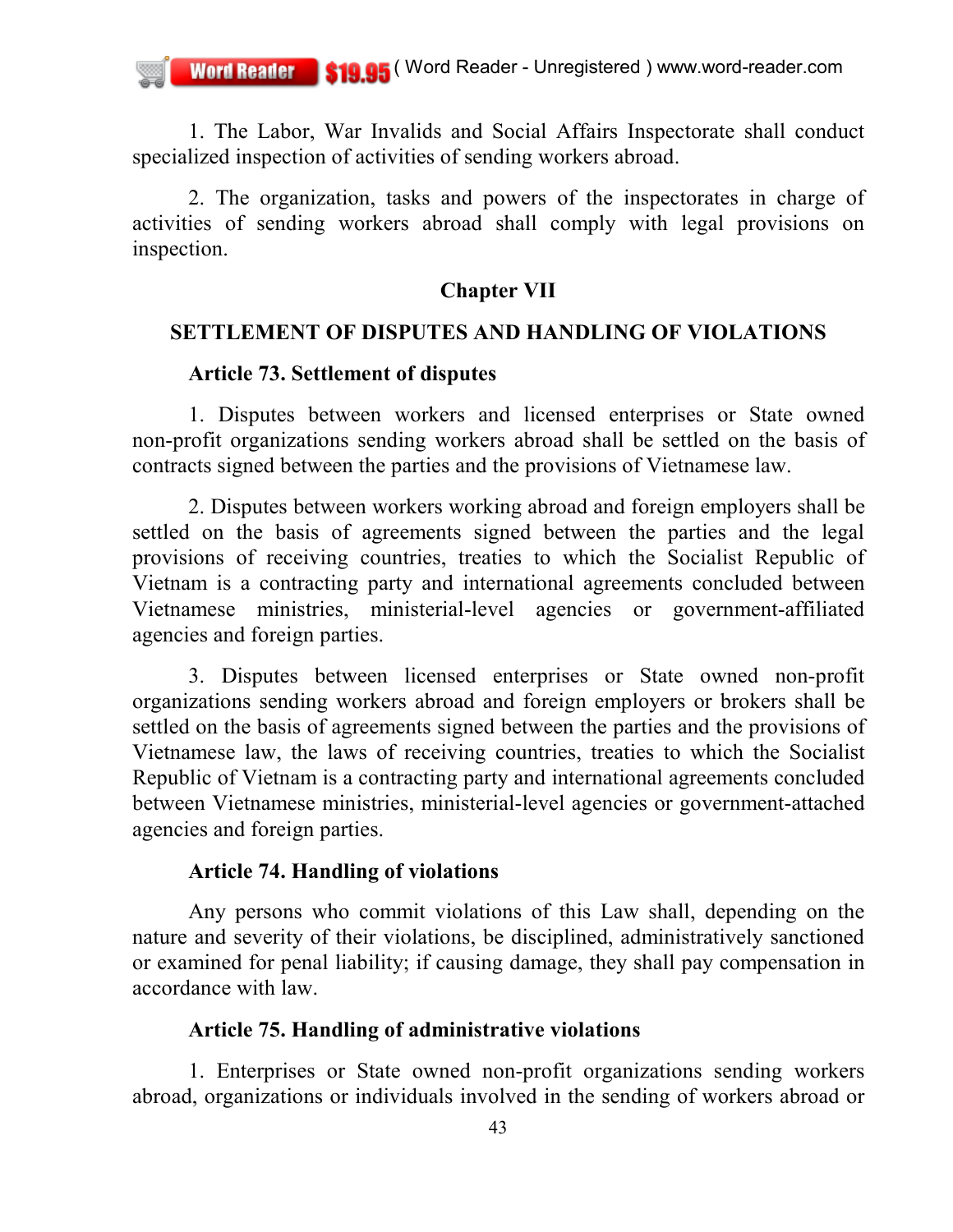workers working abroad who commit administrative violations prescribed in this Law shall, depending on the nature and severity of their violations, be administratively sanctioned.

2. For each administrative violation, enterprises or State owned non-profit organizations sending workers abroad, organizations or individuals involved in the sending of workers abroad shall be subject to one of the following principal sanctions:

a) Caution;

b) Fine.

3. Apart from the principal sanctions, subjects defined in Clause 2 of this Article may also be subject to one or both of the following additional sanctions:

a) Revocation of licenses;

b) Confiscation of material evidences and means of commission of administrative violations.

4. Apart from the principal and additional sanctions, subjects defined in Clause 2 of this Article may also be ordered to take one or several remedies as follows:

a) Suspending for a given period of time activities of sending workers abroad according to the provisions of Article 14 of this Law;

b) Suspending or terminating the performance of labor supply contracts;

c) Sending workers back to Vietnam at the request of receiving countries or competent Vietnamese state agencies;

d) Paying compensations and bearing all expenses arising due to administrative violations;

e) Other remedies prescribed by the Government.

5. For each administrative violation, workers working abroad are subject to one of the following principal sanctions:

a) Caution;

b) Fine.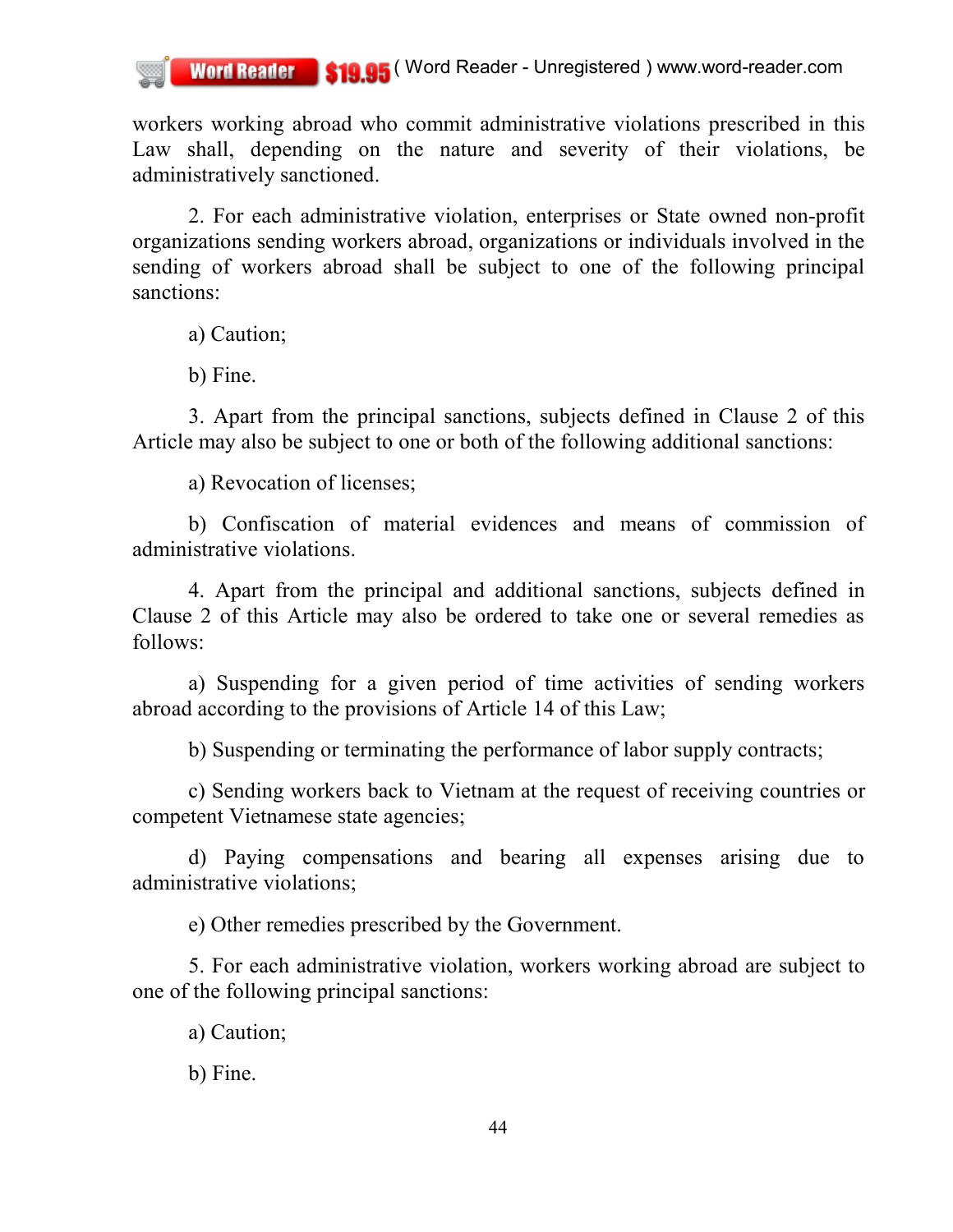6. Apart from the principal sanctions defined in Clause 5 of this Article, depending on the nature and severity of their violations, workers working abroad may also be subject to the additional sanction of forced repatriation.

7. The Government shall specify administrative violations, sanctioning forms and remedies for each administrative violation in the sending of workers abroad, and procedures for sanctioning administrative violations in foreign countries in case the violators' residences are unidentified.

#### **Article 76. Competence to sanction administrative violations**

1. Chairmen of provincial People's Committees, the Chief inspector of the Ministry of Labor, War Invalids and Social Affairs, Chief inspectors of provincial/municipal Departments of Labor, War Invalids and Social Affairs and specialized independent inspectors and the Director General, Department of Overseas Labor have the power to sanction organizations and individuals who commit administrative violations in activities of sending workers abroad.

2. Heads of Vietnamese diplomatic missions and consulates have the power to sanction Vietnamese workers working abroad who commit administrative violations in foreign countries in the forms defined in Clauses 5 and 6, Article 75 of this Law.

## **Chapter VIII**

### **IMPLEMENTATION PROVISIONS**

## **Article 77. Provisions applicable to enterprises that were granted license to send workers abroad prior to the effective date of this Law**

Enterprises that were granted licenses to send workers abroad prior to the effective date of this Law may continue using those licenses for 180 days from the date this Law takes effect.

An enterprise that wishes to continue providing overseas employment service shall reorganize its apparatus and satisfy the conditions prescribed in this Law and send a dossier for renewal of its license to the Ministry of Labor, War Invalids and Social Affairs.

**Article 78. Dossiers, procedures for renewal of licenses to send workers abroad granted prior to the effective date of this Law**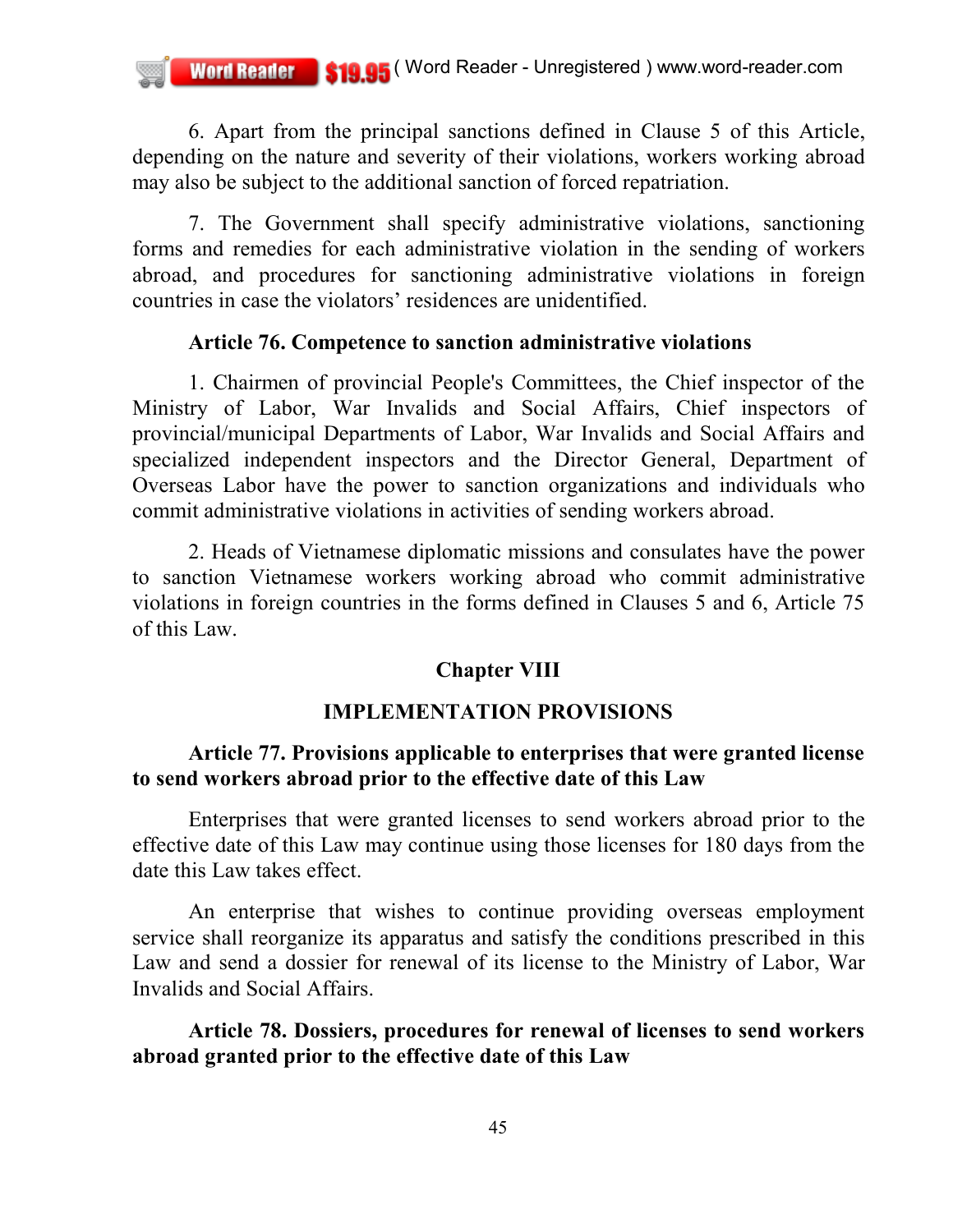1. A dossier for permit renewal comprises:

a) A written request of the enterprise;

b) The granted license to send workers abroad;

c) Document proving that the enterprise satisfies the legal capital condition in Clause 2, Article 8 and other conditions prescribed in Article 9 of this Law.

2. The permit renewal procedures are as follows:

a) Within 15 days after receiving a complete and valid dossier prescribed in Clause 1 of this Article, the Minister of Labor, War Invalids and Social Affairs shall consider the renewal of the permit for the enterprise; in case of refusal, it shall reply to the enterprise in writing, stating the reasons for refusal;

b) Pending the renewal of its license, the enterprise may continue providing the overseas employment service.

3. An enterprise shall terminate providing overseas employment services in one of the following cases:

a) It fails to submit a full dossier prescribed in Clause 1 of this Article for renewal of its permit within 180 days after this Law takes effect;

b) It receives a written notice from the Ministry of Labor, War Invalids and Social Affairs of the Ministry's refusal to renew its permit.

4. When an enterprise is required to terminate the provision of overseas employment service under the provisions of Clause 3 of this Article, it shall comply with the provisions of Clause 5 of Article 11 and Clause 1 of Article 24 of this Law.

5. Enterprises applying for renewal of their permits in accordance with this Article shall be exempted from payment of application fees.

# **Article 79. Implementation effect**

This Law takes effect on July 1, 2007.

All previous regulations contrary to this Law are annulled.

## **Article 80. Implementation guidance**